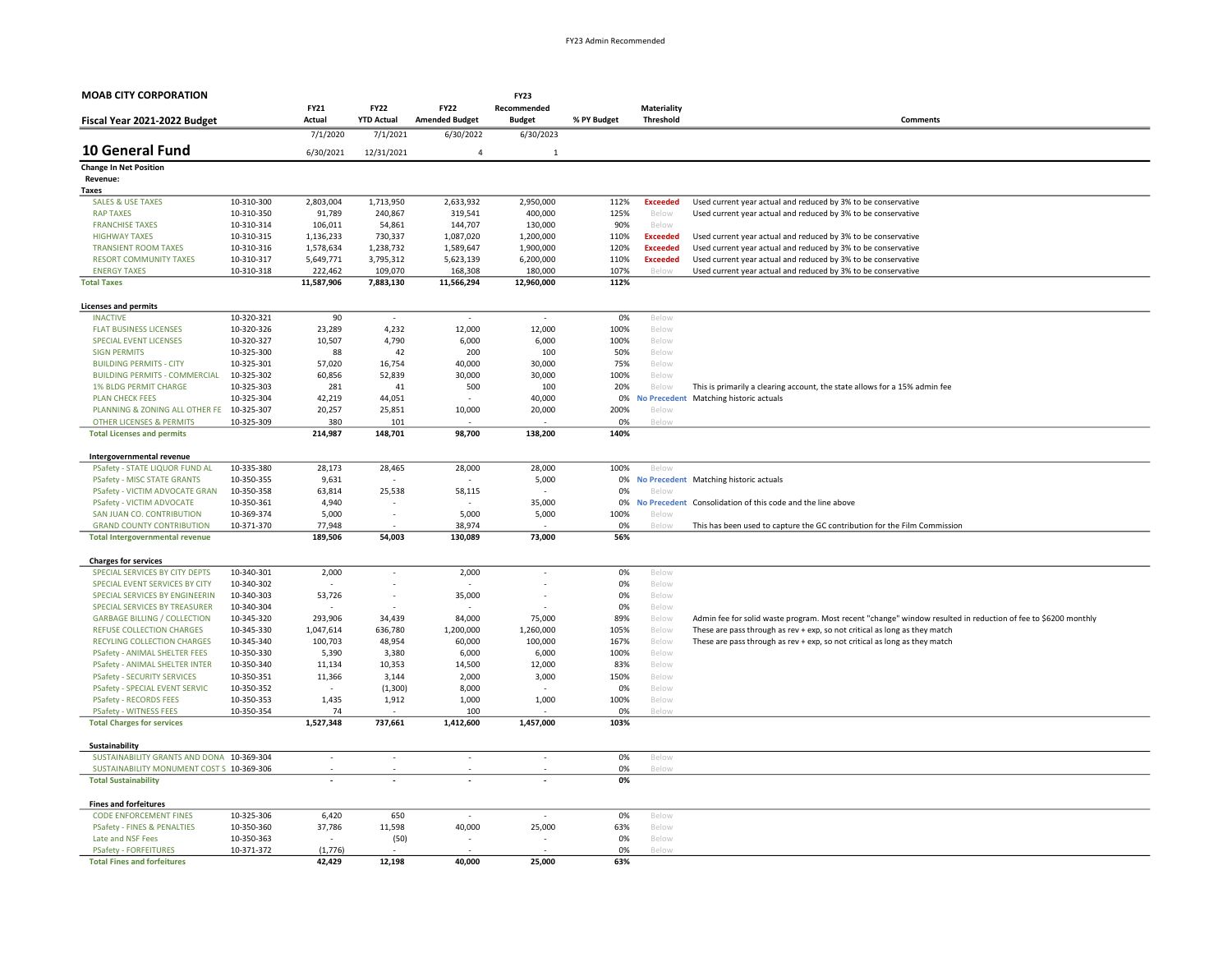| <b>MOAB CITY CORPORATION</b>                                                 |            |                          |                          |                                    | <b>FY23</b>              |             |                 |                                                                                                         |  |  |
|------------------------------------------------------------------------------|------------|--------------------------|--------------------------|------------------------------------|--------------------------|-------------|-----------------|---------------------------------------------------------------------------------------------------------|--|--|
|                                                                              |            | FY21                     | <b>FY22</b>              | <b>FY22</b>                        | Recommended              |             | Materiality     |                                                                                                         |  |  |
| Fiscal Year 2021-2022 Budget                                                 |            | Actual                   | <b>YTD Actual</b>        | <b>Amended Budget</b>              | <b>Budget</b>            | % PY Budget | Threshold       | Comments                                                                                                |  |  |
|                                                                              |            |                          |                          |                                    |                          |             |                 |                                                                                                         |  |  |
| Interest                                                                     |            |                          |                          |                                    |                          |             |                 |                                                                                                         |  |  |
| <b>INTEREST INCOME</b>                                                       | 10-361-360 | 4,342                    | $\overline{\phantom{a}}$ | $\overline{\phantom{a}}$           |                          | 0%          | Below           |                                                                                                         |  |  |
| <b>INTEREST PTIF</b>                                                         | 10-361-361 | 30,113                   | 17,043                   | 20,000                             | 20,000                   | 100%        | Below           |                                                                                                         |  |  |
| <b>Total Interest</b>                                                        |            | 34,455                   | 17,043                   | 20,000                             | 20,000                   | 100%        |                 |                                                                                                         |  |  |
| Miscellaneous revenue                                                        |            |                          |                          |                                    |                          |             |                 |                                                                                                         |  |  |
| <b>PSafety - DONATIONS</b>                                                   | 10-350-356 | $\overline{\phantom{a}}$ | 500                      | $\overline{\phantom{a}}$           | $\overline{\phantom{a}}$ | 0%          | Below           |                                                                                                         |  |  |
| PSafety - EVIDENCE/LOST & FOUN                                               | 10-350-357 | 1,438                    |                          |                                    |                          | 0%          | Below           |                                                                                                         |  |  |
| <b>RESTITUTION</b>                                                           | 10-350-359 | 4,212                    |                          |                                    |                          | 0%          | Below           |                                                                                                         |  |  |
| <b>PSafety - SEIZED PROPERTY</b>                                             | 10-350-362 | 1,778                    |                          |                                    |                          | 0%          | Below           |                                                                                                         |  |  |
| <b>PARK RENTALS</b>                                                          | 10-362-320 | 12,830                   | 4,500                    | 13,000                             | 12,000                   | 92%         | Below           |                                                                                                         |  |  |
| <b>PARK DEPOSITS</b>                                                         | 10-362-321 | (180)                    | (900)                    |                                    |                          | 0%          | Below           |                                                                                                         |  |  |
| COVID STIMULUS (CARES/ARPA)                                                  | 10-369-330 | 1,011,271                | 315,760                  | 315,760                            | 315,760                  | 100%        | Below           | This may be received in FY22, if that happens it will transition from a revenue to a GF contribution    |  |  |
| FILM COMM - SPONSOR/DONATION                                                 | 10-362-330 | 5,000                    | 1,000                    | 4,000                              |                          | 0%          | Below           |                                                                                                         |  |  |
| FILM COMM - SPECIAL EVENT FEES                                               | 10-362-364 | 1,349                    |                          |                                    |                          | 0%          | Below           |                                                                                                         |  |  |
| FILM COM. - EQUIP RENTAL FEES                                                | 10-362-365 | 200                      | 750                      | 500                                |                          | 0%          | Below           |                                                                                                         |  |  |
| SALE OF REAL/PERS. PROPERTY                                                  | 10-364-340 |                          |                          | 5,000                              | 20,000                   | 400%        | <b>Exceeded</b> | Surplus vehicles to be sold at auction                                                                  |  |  |
| <b>INSURANCE REBATE</b>                                                      | 10-364-341 | 25,036                   | $\sim$                   | $\overline{\phantom{a}}$<br>$\sim$ |                          | 0%          | Below           |                                                                                                         |  |  |
| <b>INSURANCE INCOME</b>                                                      | 10-369-370 |                          | 15,720                   |                                    |                          | 0%          | Below           |                                                                                                         |  |  |
| <b>OTHER</b>                                                                 | 10-369-300 | 67,857                   | 189                      | 17,000                             |                          | 0%          | Below           |                                                                                                         |  |  |
| PSafety - ANIMAL DEPOSITS NON-<br>ALLOWANCE ON DOUBTFUL ACCOUN' 10-371-386   | 10-371-373 | 1,935                    | 475<br>(1, 835)          | 1,000                              | 1,000                    | 100%<br>0%  | Below<br>Below  |                                                                                                         |  |  |
| <b>Total Miscellaneous revenue</b>                                           |            | 1,132,725                | 337,994                  | 356,260                            | 348,760                  | 98%         |                 |                                                                                                         |  |  |
|                                                                              |            |                          |                          |                                    |                          |             |                 |                                                                                                         |  |  |
| <b>Contributions and transfers</b>                                           |            |                          |                          |                                    |                          |             |                 |                                                                                                         |  |  |
| OVERHEAD PAID FROM STORM WATE 10-390-320                                     |            | 84,186                   | 52,557                   | 105,114                            | 84,000                   | 80%         | Below           | Enterprise Fund overhead cost allocation has been reassessed for FY23, resulting in a reduction from PY |  |  |
| OVERHEAD PAID FROM SEWER FUND 10-390-330                                     |            | 378,837                  | 236,507                  | 473,013                            | 380,000                  | 80%         | Below           | Enterprise Fund overhead cost allocation has been reassessed for FY23, resulting in a reduction from PY |  |  |
| OVERHEAD PAID FROM CUL WATER F 10-390-335                                    |            | 391,747                  | 243,228                  | 486,457                            | 380,000                  | 78%         | Below           | Enterprise Fund overhead cost allocation has been reassessed for FY23, resulting in a reduction from PY |  |  |
| OVERHEAD PAID FROM TRANSIT FUNI 10-390-336                                   |            |                          |                          | 45,000                             | 50,000                   | 111%        | Below           |                                                                                                         |  |  |
| <b>GENERAL FUND BEG. BALANCE</b><br><b>Total Contributions and transfers</b> | 10-390-340 | 854,770                  | 532,292                  | 1,109,584                          | 183,352<br>1,077,352     | 0%<br>97%   |                 | No Precedent Contribution from General Fund beginning balance                                           |  |  |
|                                                                              |            |                          |                          |                                    |                          |             |                 |                                                                                                         |  |  |
| <b>Total Revenue:</b>                                                        |            | 15,584,127               | 9,723,022                | 14,733,527                         | 16,099,312               | 109%        |                 |                                                                                                         |  |  |
| <b>Expenditures:</b>                                                         |            |                          |                          |                                    |                          |             |                 |                                                                                                         |  |  |
| <b>General government</b>                                                    |            |                          |                          |                                    |                          |             |                 |                                                                                                         |  |  |
| Attorney                                                                     |            |                          |                          |                                    |                          |             |                 |                                                                                                         |  |  |
| <b>Attorney SALARIES &amp; WAGES</b>                                         | 10-422-510 | 138,486                  | 30,320                   | 138,703                            | $\overline{\phantom{a}}$ | 0%          | Below           | Change resulting in contracting for attorney services                                                   |  |  |
| <b>Attorney BENEFITS</b>                                                     | 10-422-513 | 51,282                   | 10,382                   | 58,729                             |                          | 0%          | Below           |                                                                                                         |  |  |
| Attorney SUBSCRIPTIONS & MEMBE                                               | 10-422-521 | 1,551                    | 30                       | 4,185                              |                          | 0%          | Below           |                                                                                                         |  |  |
| Attorney TRAVEL\FOOD                                                         | 10-422-523 | $\overline{\phantom{a}}$ | $\sim$                   | 1,000                              |                          | 0%          | Below           |                                                                                                         |  |  |
| Attorney OFFICE EXPENSE & SUPP                                               | 10-422-524 | 418                      | $\sim$                   | 100                                |                          | 0%          | Below           |                                                                                                         |  |  |
| Attorney PROFESSIONAL & TECH.                                                | 10-422-530 | 32,705                   | 73,161                   | 25,000                             | 240,000                  | 960%        | <b>Exceeded</b> | Many of the current cases would be contracted out even with a FT attorney                               |  |  |
| <b>Attorney PUBLIC DEFENDER</b>                                              | 10-422-531 | 23,353                   | 14,886                   | 24,000                             | 24,000                   | 100%        | Below           |                                                                                                         |  |  |
| <b>Attorney PROSECUTION SERVICES</b>                                         | 10-422-532 | 44,187                   | 15,180                   | 37,000                             | 37,000                   | 100%        | Below           |                                                                                                         |  |  |
| <b>Attorney EDUCATION</b><br><b>Total Attorney</b>                           | 10-422-533 | 291,981                  | 143,959                  | 400<br>289,117                     | 301,000                  | 0%<br>104%  | Below           |                                                                                                         |  |  |
|                                                                              |            |                          |                          |                                    |                          |             |                 |                                                                                                         |  |  |
| General                                                                      |            |                          |                          |                                    |                          |             |                 |                                                                                                         |  |  |
| <b>General EMPLOYEE BENEFITS</b>                                             | 10-416-513 | 8,490                    | $\overline{\phantom{a}}$ | $\sim$                             | $\overline{\phantom{a}}$ | 0%          | Below           |                                                                                                         |  |  |
| <b>General OFFICE EXPENSE &amp; SUPPL</b>                                    | 10-416-524 | 2,965                    | 1,696                    |                                    |                          | 0%          | Below           |                                                                                                         |  |  |
| <b>General UTILITIES</b>                                                     | 10-416-527 | 40,264                   | 20,540                   | 41,000                             | 47,000                   | 115%        | Below           |                                                                                                         |  |  |
| <b>General TELEPHONE/INTERNET</b>                                            | 10-416-528 | 51,379                   | 25,578                   | 41,000                             | 53,000                   | 129%        | Below           |                                                                                                         |  |  |
| General RENT OF PROPERTY OR EQ                                               | 10-416-529 | 2,891                    | 1,445                    |                                    |                          | 0%          | Below           |                                                                                                         |  |  |
| <b>General INSURANCE</b>                                                     | 10-416-551 | 164,441                  | 10,875                   | 141,000                            | 200,000                  | 142%        | <b>Exceeded</b> | CGL policy renewal, includes increase based on Walnut Lane coverage                                     |  |  |
| <b>General COVID19 TESTING</b><br><b>Total General</b>                       | 10-416-581 | 270,429                  | 60,135                   | 223,000                            | 300,000                  | 0%<br>135%  | Below           |                                                                                                         |  |  |
|                                                                              |            |                          |                          |                                    |                          |             |                 |                                                                                                         |  |  |
| <b>Executive and Central Staff</b>                                           |            |                          |                          |                                    |                          |             |                 |                                                                                                         |  |  |
| <b>Exec SALARIES &amp; WAGES</b>                                             | 10-413-510 | 172,784                  | 87,542                   | 198,435                            | 210,394                  | 106%        | Below           |                                                                                                         |  |  |
| <b>Exec EMPLOYEE BENEFITS</b>                                                | 10-413-513 | 27,959                   | 13,572                   | 31,291                             | 33,177                   | 106%        | Below           |                                                                                                         |  |  |
| <b>Exec SUBSCRIPTIONS &amp; MEMBERSHI</b>                                    | 10-413-521 | 14,097                   | 66                       | 8,500                              | 8,500                    | 100%        | Below           |                                                                                                         |  |  |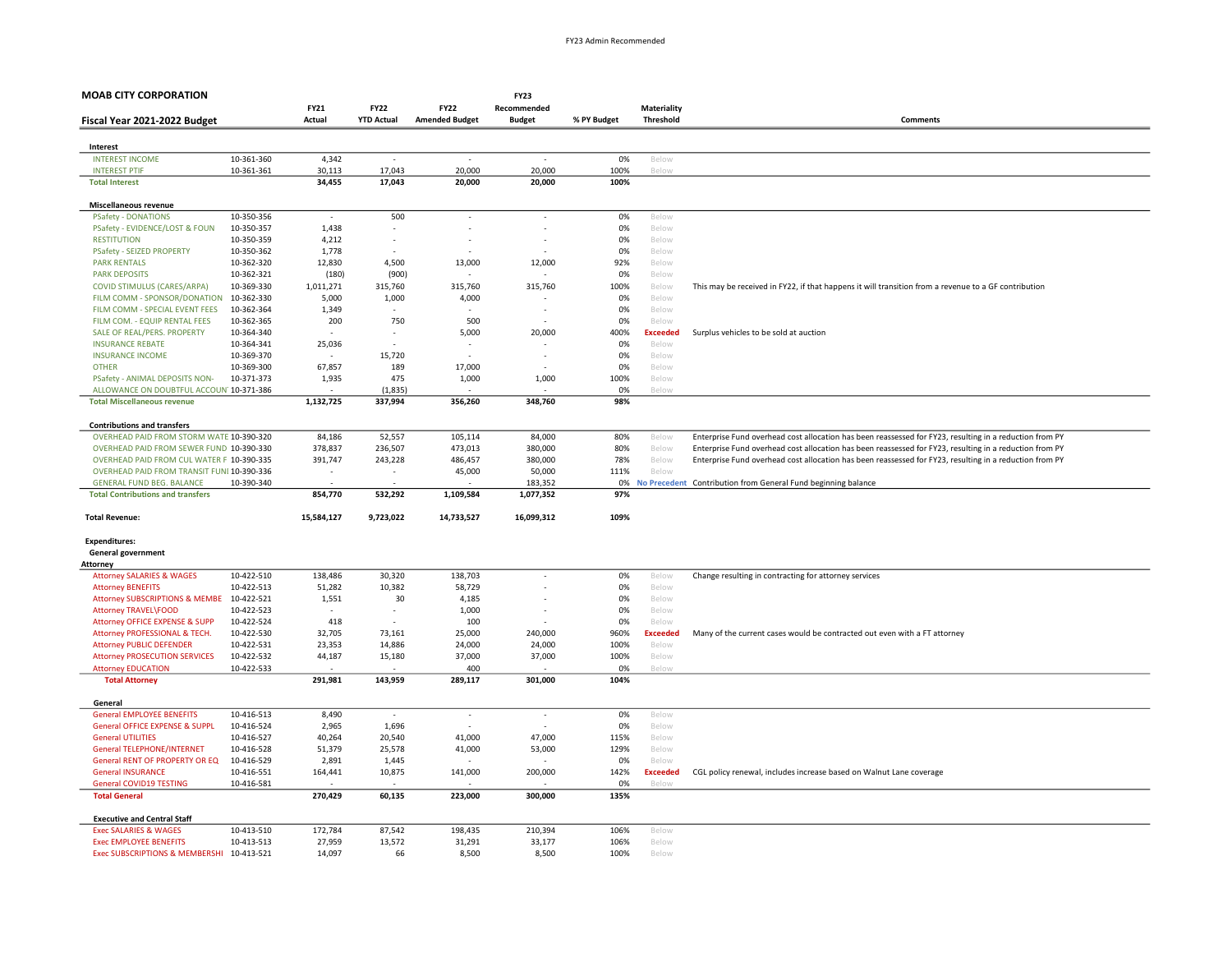| <b>FY21</b><br><b>FY22</b><br><b>FY22</b><br>Recommended<br>Materiality<br>Actual<br><b>YTD Actual</b><br><b>Amended Budget</b><br>% PY Budget<br><b>Threshold</b><br>Comments<br>Fiscal Year 2021-2022 Budget<br><b>Budget</b><br>10-413-522<br><b>Exec PUBLIC NOTICES</b><br>0%<br>Below<br>10-413-523<br>4,495<br>9,600<br>9,600<br>100%<br><b>Exec TRAVEL\FOOD</b><br>3,224<br>Below<br><b>Exec OFFICE EXPENSE &amp; SUPPLIES</b><br>10-413-524<br>35<br>500<br>0%<br><b>No Precedent</b><br>No historic budget, but historically there has been occasional spend<br>Exec BLDG/GRDS SUPPL & MAINT<br>10-413-526<br>0%<br>Below<br>$\overline{a}$<br><b>Exec TELEPHONE</b><br>10-413-528<br>0%<br>Below<br>61<br>Exec MONTHLY FUEL - GASCARD<br>10-413-530<br>29<br>500<br>500<br>100%<br>Below<br>Exec PROFESSIONAL/TECHNICAL SE<br>10-413-531<br>775<br>20,000<br>130,000<br>50,000<br>38%<br>Below<br>PY included visioning, CY only includes lobbyist<br>149<br><b>Exec EDUCATION</b><br>10-413-533<br>775<br>1,000<br>1,000<br>100%<br>Below<br><b>Exec OTHER</b><br>Below<br>10-413-535<br>0%<br>Exec SPECIAL DEPARTMENTAL SUPP<br>2,400<br>2,000<br>10-413-546<br>359<br>44<br>83%<br><b>Below</b><br><b>Total Executive and Central Staff</b><br>219,411<br>126,555<br>381,726<br>315,671<br>83%<br>Administrative<br><b>Admin SALARIES &amp; WAGES</b><br>404,007<br>181,906<br>434,311<br>450,442<br>104%<br>Below<br>10-414-510<br><b>Admin EMPLOYEE BENEFITS</b><br>10-414-513<br>175,831<br>73,271<br>189,405<br>205,160<br>108%<br>Below<br><b>Admin OVERTIME</b><br>10-414-515<br>2,500<br>1,000<br>40%<br>Below<br>$\overline{\phantom{a}}$<br>$\overline{\phantom{a}}$<br>10-414-516<br>11,606<br>992<br>0%<br>Admin UNEMPLOYMENT<br>Below<br>507<br>7,470<br>1,500<br>Admin SUBSCRIPTIONS & MEMBERSH 10-414-521<br>3,778<br>20%<br>Below<br><b>Admin PUBLIC NOTICES</b><br>10-414-522<br>23,166<br>9,282<br>35,300<br>20,000<br>57%<br>Below<br>Communications and social media advertising<br>1,904<br>9,400<br>100%<br>Admin TRAVEL\FOOD<br>10-414-523<br>8,499<br>9,400<br>Below<br>ULCT, CAST, Communication, UMAA, Other as needed<br>2,719<br>40%<br>Admin OFFICE EXPENSE & SUPPLIE<br>10-414-524<br>2,885<br>7,500<br>3,000<br>Below<br>Admin EQUIP/SUPPLIES & MAINTEN<br>10-414-525<br>181<br>1,500<br>1,500<br>100%<br>Below<br><b>Admin TELEPHONE</b><br>10-414-528<br>2,828<br>988<br>2.500<br>2,500<br>100%<br>Below<br>Admin PROFESSIONAL/TECH. SERVI<br>10-414-531<br>63,502<br>2,373<br>15,000<br>40,000<br>267%<br><b>Exceeded</b><br>Includes \$25k for financial audit, \$15k for "Bang the Table"<br><b>Admin EDUCATION</b><br>10-414-533<br>2,943<br>2,519<br>2,500<br>3,000<br>120%<br>Below<br><b>Admin OTHER</b><br>10-414-535<br>10,151<br>4,602<br>9,500<br>9,500<br>100%<br>Below<br>Holiday party and admin recognition<br>Admin SPECIAL DEPARTMENTAL SUP 10-414-546<br>4,073<br>1,867<br>2,300<br>4,500<br>196%<br>Below<br><b>Admin GRANT EXPENSES</b><br>10-414-575<br>205,617<br>0%<br><b>Below</b><br><b>Total Administrative</b><br>919,066<br>282,930<br>719,186<br>751,502<br>104%<br>Recorder<br><b>Recorder SALARIES &amp; WAGES</b><br>10-415-510<br>150,163<br>68,872<br>188,939<br>213,631<br>113%<br>Below<br><b>Recorder EMPLOYEE BENEFITS</b><br>10-415-513<br>91,237<br>42,129<br>106,296<br>98,056<br>92%<br>Below<br><b>Recorder OVERTIME</b><br>10-415-515<br>1,000<br>1,000<br>100%<br>Below<br>$\overline{\phantom{a}}$<br>$\overline{\phantom{a}}$<br>10-415-516<br>256<br>0%<br>Recorder UNEMPLOYMENT<br>×.<br>Below<br>$\overline{\phantom{a}}$<br>180<br>2,990<br>1,200<br>Recorder SUBSCRIPTIONS/MEMBERS 10-415-521<br>1,656<br>40%<br>Below<br>8,523<br>7,500<br>7,500<br><b>Recorder PUBLIC NOTICES</b><br>10-415-522<br>3,547<br>100%<br>Below<br>3,400<br>3,900<br>Recorder TRAVEL\FOOD<br>10-415-523<br>115%<br>Below<br>Recorder OFFICE EXPENSE & SUPP<br>1,753<br>4,000<br>9,000<br>225%<br>10-415-524<br>3,441<br>Includes acquisition of new lateral files for city records<br>Below<br>284<br>540<br>111%<br><b>Recorder TELEPHONE</b><br>10-415-528<br>689<br>600<br>Below<br>Recorder PROFESSIONAL & TECH.<br>10-415-531<br>18,431<br>15,757<br>25,200<br>30,800<br>122%<br>Below<br>Related to city records maintenance, laserfische, MCC codification and hosting<br><b>Recorder EDUCATION</b><br>10-415-533<br>700<br>2,600<br>3,250<br>125%<br>Below<br><b>Recorder OTHER</b><br>10-415-535<br>100<br>100<br>100%<br>Below<br>$\overline{\phantom{a}}$<br>Recorder SPECIAL DEPARTMENTAL<br>10-415-546<br>1,037<br>1,700<br>2,000<br>118%<br>Below<br><b>Recorder COPIER SUPPLIES</b><br>10-415-550<br>3,247<br>1,463<br>5,300<br>5,300<br>100%<br>Below<br>279,379<br>133,985<br>349,565<br>376,337<br>108%<br><b>Total Recorder</b><br><b>Information Technology</b><br>Info Tech OFFICE EXPENSE & SUP<br>10-430-524<br>701<br>236<br>1,500<br>1,500<br>100%<br>Below<br>104,504<br>52,380<br>119,060<br>125,400<br>Info Tech PROF & TECH SERVICES<br>10-430-531<br>105%<br>Below<br>Info Tech WEBSITE<br>10-430-532<br>5,861<br>58<br>10,266<br>13,650<br>133%<br>Below<br>Info Tech GOOGLE FOR GOVERNMEN 10-430-533<br>23,096<br>39,243<br>21,600<br>101,200<br>469%<br>Not just google - organization-wide software subscriptions, change in practice of department allocation<br><b>Exceeded</b><br>10-430-534<br>2,968<br>1,500<br>1,500<br>100%<br>Info Tech SECURITY APPLIANCE<br>Below<br>٠<br>Info Tech WIFI - ACCESS LICENS<br>1,500<br>1,500<br>100%<br>10-430-535<br>Below<br>Info Tech ANTIVIRUS<br>5,750<br>3,150<br>5,700<br>6,100<br>107%<br>10-430-536<br>Below<br>Info Tech DNS MONITORING<br>10-430-537<br>4,500<br>2,250<br>4,500<br>4,500<br>100%<br>Below<br>147,380<br>97,316<br>165,626<br>255,350<br>154%<br><b>Total Information Technology</b><br><b>Elections</b><br><b>Election PUBLIC NOTICES</b><br>10-417-522<br>636<br>3,000<br>0%<br>Below<br>÷.<br>Election PROFESSIONAL/TECH - P<br>10-417-531<br>7,000<br>0%<br>Below<br>7,000<br>0%<br>Election PROFESSIONAL/TECH - G<br>10-417-532<br>144<br>Below<br><b>Election EDUCATION - INITIATIV</b><br>10-417-533<br>500<br>0%<br>Below | <b>MOAB CITY CORPORATION</b> |  |  | <b>FY23</b> |  |  |
|--------------------------------------------------------------------------------------------------------------------------------------------------------------------------------------------------------------------------------------------------------------------------------------------------------------------------------------------------------------------------------------------------------------------------------------------------------------------------------------------------------------------------------------------------------------------------------------------------------------------------------------------------------------------------------------------------------------------------------------------------------------------------------------------------------------------------------------------------------------------------------------------------------------------------------------------------------------------------------------------------------------------------------------------------------------------------------------------------------------------------------------------------------------------------------------------------------------------------------------------------------------------------------------------------------------------------------------------------------------------------------------------------------------------------------------------------------------------------------------------------------------------------------------------------------------------------------------------------------------------------------------------------------------------------------------------------------------------------------------------------------------------------------------------------------------------------------------------------------------------------------------------------------------------------------------------------------------------------------------------------------------------------------------------------------------------------------------------------------------------------------------------------------------------------------------------------------------------------------------------------------------------------------------------------------------------------------------------------------------------------------------------------------------------------------------------------------------------------------------------------------------------------------------------------------------------------------------------------------------------------------------------------------------------------------------------------------------------------------------------------------------------------------------------------------------------------------------------------------------------------------------------------------------------------------------------------------------------------------------------------------------------------------------------------------------------------------------------------------------------------------------------------------------------------------------------------------------------------------------------------------------------------------------------------------------------------------------------------------------------------------------------------------------------------------------------------------------------------------------------------------------------------------------------------------------------------------------------------------------------------------------------------------------------------------------------------------------------------------------------------------------------------------------------------------------------------------------------------------------------------------------------------------------------------------------------------------------------------------------------------------------------------------------------------------------------------------------------------------------------------------------------------------------------------------------------------------------------------------------------------------------------------------------------------------------------------------------------------------------------------------------------------------------------------------------------------------------------------------------------------------------------------------------------------------------------------------------------------------------------------------------------------------------------------------------------------------------------------------------------------------------------------------------------------------------------------------------------------------------------------------------------------------------------------------------------------------------------------------------------------------------------------------------------------------------------------------------------------------------------------------------------------------------------------------------------------------------------------------------------------------------------------------------------------------------------------------------------------------------------------------------------------------------------------------------------------------------------------------------------------------------------------------------------------------------------------------------------------------------------------------------------------------------------------------------------------------------------------------------------------------------------------------------------------------------------------------------------------------------------------------------------------------------------------------------------------------------------------------------------------------------------------------------------------------------------------------------------------------------------------------------------------------------------------------------------------------------------|------------------------------|--|--|-------------|--|--|
|                                                                                                                                                                                                                                                                                                                                                                                                                                                                                                                                                                                                                                                                                                                                                                                                                                                                                                                                                                                                                                                                                                                                                                                                                                                                                                                                                                                                                                                                                                                                                                                                                                                                                                                                                                                                                                                                                                                                                                                                                                                                                                                                                                                                                                                                                                                                                                                                                                                                                                                                                                                                                                                                                                                                                                                                                                                                                                                                                                                                                                                                                                                                                                                                                                                                                                                                                                                                                                                                                                                                                                                                                                                                                                                                                                                                                                                                                                                                                                                                                                                                                                                                                                                                                                                                                                                                                                                                                                                                                                                                                                                                                                                                                                                                                                                                                                                                                                                                                                                                                                                                                                                                                                                                                                                                                                                                                                                                                                                                                                                                                                                                                                                                                                                                                                                                                                                                                                                                                                                                                                                                                                                                                                                                                    |                              |  |  |             |  |  |
|                                                                                                                                                                                                                                                                                                                                                                                                                                                                                                                                                                                                                                                                                                                                                                                                                                                                                                                                                                                                                                                                                                                                                                                                                                                                                                                                                                                                                                                                                                                                                                                                                                                                                                                                                                                                                                                                                                                                                                                                                                                                                                                                                                                                                                                                                                                                                                                                                                                                                                                                                                                                                                                                                                                                                                                                                                                                                                                                                                                                                                                                                                                                                                                                                                                                                                                                                                                                                                                                                                                                                                                                                                                                                                                                                                                                                                                                                                                                                                                                                                                                                                                                                                                                                                                                                                                                                                                                                                                                                                                                                                                                                                                                                                                                                                                                                                                                                                                                                                                                                                                                                                                                                                                                                                                                                                                                                                                                                                                                                                                                                                                                                                                                                                                                                                                                                                                                                                                                                                                                                                                                                                                                                                                                                    |                              |  |  |             |  |  |
|                                                                                                                                                                                                                                                                                                                                                                                                                                                                                                                                                                                                                                                                                                                                                                                                                                                                                                                                                                                                                                                                                                                                                                                                                                                                                                                                                                                                                                                                                                                                                                                                                                                                                                                                                                                                                                                                                                                                                                                                                                                                                                                                                                                                                                                                                                                                                                                                                                                                                                                                                                                                                                                                                                                                                                                                                                                                                                                                                                                                                                                                                                                                                                                                                                                                                                                                                                                                                                                                                                                                                                                                                                                                                                                                                                                                                                                                                                                                                                                                                                                                                                                                                                                                                                                                                                                                                                                                                                                                                                                                                                                                                                                                                                                                                                                                                                                                                                                                                                                                                                                                                                                                                                                                                                                                                                                                                                                                                                                                                                                                                                                                                                                                                                                                                                                                                                                                                                                                                                                                                                                                                                                                                                                                                    |                              |  |  |             |  |  |
|                                                                                                                                                                                                                                                                                                                                                                                                                                                                                                                                                                                                                                                                                                                                                                                                                                                                                                                                                                                                                                                                                                                                                                                                                                                                                                                                                                                                                                                                                                                                                                                                                                                                                                                                                                                                                                                                                                                                                                                                                                                                                                                                                                                                                                                                                                                                                                                                                                                                                                                                                                                                                                                                                                                                                                                                                                                                                                                                                                                                                                                                                                                                                                                                                                                                                                                                                                                                                                                                                                                                                                                                                                                                                                                                                                                                                                                                                                                                                                                                                                                                                                                                                                                                                                                                                                                                                                                                                                                                                                                                                                                                                                                                                                                                                                                                                                                                                                                                                                                                                                                                                                                                                                                                                                                                                                                                                                                                                                                                                                                                                                                                                                                                                                                                                                                                                                                                                                                                                                                                                                                                                                                                                                                                                    |                              |  |  |             |  |  |
|                                                                                                                                                                                                                                                                                                                                                                                                                                                                                                                                                                                                                                                                                                                                                                                                                                                                                                                                                                                                                                                                                                                                                                                                                                                                                                                                                                                                                                                                                                                                                                                                                                                                                                                                                                                                                                                                                                                                                                                                                                                                                                                                                                                                                                                                                                                                                                                                                                                                                                                                                                                                                                                                                                                                                                                                                                                                                                                                                                                                                                                                                                                                                                                                                                                                                                                                                                                                                                                                                                                                                                                                                                                                                                                                                                                                                                                                                                                                                                                                                                                                                                                                                                                                                                                                                                                                                                                                                                                                                                                                                                                                                                                                                                                                                                                                                                                                                                                                                                                                                                                                                                                                                                                                                                                                                                                                                                                                                                                                                                                                                                                                                                                                                                                                                                                                                                                                                                                                                                                                                                                                                                                                                                                                                    |                              |  |  |             |  |  |
|                                                                                                                                                                                                                                                                                                                                                                                                                                                                                                                                                                                                                                                                                                                                                                                                                                                                                                                                                                                                                                                                                                                                                                                                                                                                                                                                                                                                                                                                                                                                                                                                                                                                                                                                                                                                                                                                                                                                                                                                                                                                                                                                                                                                                                                                                                                                                                                                                                                                                                                                                                                                                                                                                                                                                                                                                                                                                                                                                                                                                                                                                                                                                                                                                                                                                                                                                                                                                                                                                                                                                                                                                                                                                                                                                                                                                                                                                                                                                                                                                                                                                                                                                                                                                                                                                                                                                                                                                                                                                                                                                                                                                                                                                                                                                                                                                                                                                                                                                                                                                                                                                                                                                                                                                                                                                                                                                                                                                                                                                                                                                                                                                                                                                                                                                                                                                                                                                                                                                                                                                                                                                                                                                                                                                    |                              |  |  |             |  |  |
|                                                                                                                                                                                                                                                                                                                                                                                                                                                                                                                                                                                                                                                                                                                                                                                                                                                                                                                                                                                                                                                                                                                                                                                                                                                                                                                                                                                                                                                                                                                                                                                                                                                                                                                                                                                                                                                                                                                                                                                                                                                                                                                                                                                                                                                                                                                                                                                                                                                                                                                                                                                                                                                                                                                                                                                                                                                                                                                                                                                                                                                                                                                                                                                                                                                                                                                                                                                                                                                                                                                                                                                                                                                                                                                                                                                                                                                                                                                                                                                                                                                                                                                                                                                                                                                                                                                                                                                                                                                                                                                                                                                                                                                                                                                                                                                                                                                                                                                                                                                                                                                                                                                                                                                                                                                                                                                                                                                                                                                                                                                                                                                                                                                                                                                                                                                                                                                                                                                                                                                                                                                                                                                                                                                                                    |                              |  |  |             |  |  |
|                                                                                                                                                                                                                                                                                                                                                                                                                                                                                                                                                                                                                                                                                                                                                                                                                                                                                                                                                                                                                                                                                                                                                                                                                                                                                                                                                                                                                                                                                                                                                                                                                                                                                                                                                                                                                                                                                                                                                                                                                                                                                                                                                                                                                                                                                                                                                                                                                                                                                                                                                                                                                                                                                                                                                                                                                                                                                                                                                                                                                                                                                                                                                                                                                                                                                                                                                                                                                                                                                                                                                                                                                                                                                                                                                                                                                                                                                                                                                                                                                                                                                                                                                                                                                                                                                                                                                                                                                                                                                                                                                                                                                                                                                                                                                                                                                                                                                                                                                                                                                                                                                                                                                                                                                                                                                                                                                                                                                                                                                                                                                                                                                                                                                                                                                                                                                                                                                                                                                                                                                                                                                                                                                                                                                    |                              |  |  |             |  |  |
|                                                                                                                                                                                                                                                                                                                                                                                                                                                                                                                                                                                                                                                                                                                                                                                                                                                                                                                                                                                                                                                                                                                                                                                                                                                                                                                                                                                                                                                                                                                                                                                                                                                                                                                                                                                                                                                                                                                                                                                                                                                                                                                                                                                                                                                                                                                                                                                                                                                                                                                                                                                                                                                                                                                                                                                                                                                                                                                                                                                                                                                                                                                                                                                                                                                                                                                                                                                                                                                                                                                                                                                                                                                                                                                                                                                                                                                                                                                                                                                                                                                                                                                                                                                                                                                                                                                                                                                                                                                                                                                                                                                                                                                                                                                                                                                                                                                                                                                                                                                                                                                                                                                                                                                                                                                                                                                                                                                                                                                                                                                                                                                                                                                                                                                                                                                                                                                                                                                                                                                                                                                                                                                                                                                                                    |                              |  |  |             |  |  |
|                                                                                                                                                                                                                                                                                                                                                                                                                                                                                                                                                                                                                                                                                                                                                                                                                                                                                                                                                                                                                                                                                                                                                                                                                                                                                                                                                                                                                                                                                                                                                                                                                                                                                                                                                                                                                                                                                                                                                                                                                                                                                                                                                                                                                                                                                                                                                                                                                                                                                                                                                                                                                                                                                                                                                                                                                                                                                                                                                                                                                                                                                                                                                                                                                                                                                                                                                                                                                                                                                                                                                                                                                                                                                                                                                                                                                                                                                                                                                                                                                                                                                                                                                                                                                                                                                                                                                                                                                                                                                                                                                                                                                                                                                                                                                                                                                                                                                                                                                                                                                                                                                                                                                                                                                                                                                                                                                                                                                                                                                                                                                                                                                                                                                                                                                                                                                                                                                                                                                                                                                                                                                                                                                                                                                    |                              |  |  |             |  |  |
|                                                                                                                                                                                                                                                                                                                                                                                                                                                                                                                                                                                                                                                                                                                                                                                                                                                                                                                                                                                                                                                                                                                                                                                                                                                                                                                                                                                                                                                                                                                                                                                                                                                                                                                                                                                                                                                                                                                                                                                                                                                                                                                                                                                                                                                                                                                                                                                                                                                                                                                                                                                                                                                                                                                                                                                                                                                                                                                                                                                                                                                                                                                                                                                                                                                                                                                                                                                                                                                                                                                                                                                                                                                                                                                                                                                                                                                                                                                                                                                                                                                                                                                                                                                                                                                                                                                                                                                                                                                                                                                                                                                                                                                                                                                                                                                                                                                                                                                                                                                                                                                                                                                                                                                                                                                                                                                                                                                                                                                                                                                                                                                                                                                                                                                                                                                                                                                                                                                                                                                                                                                                                                                                                                                                                    |                              |  |  |             |  |  |
|                                                                                                                                                                                                                                                                                                                                                                                                                                                                                                                                                                                                                                                                                                                                                                                                                                                                                                                                                                                                                                                                                                                                                                                                                                                                                                                                                                                                                                                                                                                                                                                                                                                                                                                                                                                                                                                                                                                                                                                                                                                                                                                                                                                                                                                                                                                                                                                                                                                                                                                                                                                                                                                                                                                                                                                                                                                                                                                                                                                                                                                                                                                                                                                                                                                                                                                                                                                                                                                                                                                                                                                                                                                                                                                                                                                                                                                                                                                                                                                                                                                                                                                                                                                                                                                                                                                                                                                                                                                                                                                                                                                                                                                                                                                                                                                                                                                                                                                                                                                                                                                                                                                                                                                                                                                                                                                                                                                                                                                                                                                                                                                                                                                                                                                                                                                                                                                                                                                                                                                                                                                                                                                                                                                                                    |                              |  |  |             |  |  |
|                                                                                                                                                                                                                                                                                                                                                                                                                                                                                                                                                                                                                                                                                                                                                                                                                                                                                                                                                                                                                                                                                                                                                                                                                                                                                                                                                                                                                                                                                                                                                                                                                                                                                                                                                                                                                                                                                                                                                                                                                                                                                                                                                                                                                                                                                                                                                                                                                                                                                                                                                                                                                                                                                                                                                                                                                                                                                                                                                                                                                                                                                                                                                                                                                                                                                                                                                                                                                                                                                                                                                                                                                                                                                                                                                                                                                                                                                                                                                                                                                                                                                                                                                                                                                                                                                                                                                                                                                                                                                                                                                                                                                                                                                                                                                                                                                                                                                                                                                                                                                                                                                                                                                                                                                                                                                                                                                                                                                                                                                                                                                                                                                                                                                                                                                                                                                                                                                                                                                                                                                                                                                                                                                                                                                    |                              |  |  |             |  |  |
|                                                                                                                                                                                                                                                                                                                                                                                                                                                                                                                                                                                                                                                                                                                                                                                                                                                                                                                                                                                                                                                                                                                                                                                                                                                                                                                                                                                                                                                                                                                                                                                                                                                                                                                                                                                                                                                                                                                                                                                                                                                                                                                                                                                                                                                                                                                                                                                                                                                                                                                                                                                                                                                                                                                                                                                                                                                                                                                                                                                                                                                                                                                                                                                                                                                                                                                                                                                                                                                                                                                                                                                                                                                                                                                                                                                                                                                                                                                                                                                                                                                                                                                                                                                                                                                                                                                                                                                                                                                                                                                                                                                                                                                                                                                                                                                                                                                                                                                                                                                                                                                                                                                                                                                                                                                                                                                                                                                                                                                                                                                                                                                                                                                                                                                                                                                                                                                                                                                                                                                                                                                                                                                                                                                                                    |                              |  |  |             |  |  |
|                                                                                                                                                                                                                                                                                                                                                                                                                                                                                                                                                                                                                                                                                                                                                                                                                                                                                                                                                                                                                                                                                                                                                                                                                                                                                                                                                                                                                                                                                                                                                                                                                                                                                                                                                                                                                                                                                                                                                                                                                                                                                                                                                                                                                                                                                                                                                                                                                                                                                                                                                                                                                                                                                                                                                                                                                                                                                                                                                                                                                                                                                                                                                                                                                                                                                                                                                                                                                                                                                                                                                                                                                                                                                                                                                                                                                                                                                                                                                                                                                                                                                                                                                                                                                                                                                                                                                                                                                                                                                                                                                                                                                                                                                                                                                                                                                                                                                                                                                                                                                                                                                                                                                                                                                                                                                                                                                                                                                                                                                                                                                                                                                                                                                                                                                                                                                                                                                                                                                                                                                                                                                                                                                                                                                    |                              |  |  |             |  |  |
|                                                                                                                                                                                                                                                                                                                                                                                                                                                                                                                                                                                                                                                                                                                                                                                                                                                                                                                                                                                                                                                                                                                                                                                                                                                                                                                                                                                                                                                                                                                                                                                                                                                                                                                                                                                                                                                                                                                                                                                                                                                                                                                                                                                                                                                                                                                                                                                                                                                                                                                                                                                                                                                                                                                                                                                                                                                                                                                                                                                                                                                                                                                                                                                                                                                                                                                                                                                                                                                                                                                                                                                                                                                                                                                                                                                                                                                                                                                                                                                                                                                                                                                                                                                                                                                                                                                                                                                                                                                                                                                                                                                                                                                                                                                                                                                                                                                                                                                                                                                                                                                                                                                                                                                                                                                                                                                                                                                                                                                                                                                                                                                                                                                                                                                                                                                                                                                                                                                                                                                                                                                                                                                                                                                                                    |                              |  |  |             |  |  |
|                                                                                                                                                                                                                                                                                                                                                                                                                                                                                                                                                                                                                                                                                                                                                                                                                                                                                                                                                                                                                                                                                                                                                                                                                                                                                                                                                                                                                                                                                                                                                                                                                                                                                                                                                                                                                                                                                                                                                                                                                                                                                                                                                                                                                                                                                                                                                                                                                                                                                                                                                                                                                                                                                                                                                                                                                                                                                                                                                                                                                                                                                                                                                                                                                                                                                                                                                                                                                                                                                                                                                                                                                                                                                                                                                                                                                                                                                                                                                                                                                                                                                                                                                                                                                                                                                                                                                                                                                                                                                                                                                                                                                                                                                                                                                                                                                                                                                                                                                                                                                                                                                                                                                                                                                                                                                                                                                                                                                                                                                                                                                                                                                                                                                                                                                                                                                                                                                                                                                                                                                                                                                                                                                                                                                    |                              |  |  |             |  |  |
|                                                                                                                                                                                                                                                                                                                                                                                                                                                                                                                                                                                                                                                                                                                                                                                                                                                                                                                                                                                                                                                                                                                                                                                                                                                                                                                                                                                                                                                                                                                                                                                                                                                                                                                                                                                                                                                                                                                                                                                                                                                                                                                                                                                                                                                                                                                                                                                                                                                                                                                                                                                                                                                                                                                                                                                                                                                                                                                                                                                                                                                                                                                                                                                                                                                                                                                                                                                                                                                                                                                                                                                                                                                                                                                                                                                                                                                                                                                                                                                                                                                                                                                                                                                                                                                                                                                                                                                                                                                                                                                                                                                                                                                                                                                                                                                                                                                                                                                                                                                                                                                                                                                                                                                                                                                                                                                                                                                                                                                                                                                                                                                                                                                                                                                                                                                                                                                                                                                                                                                                                                                                                                                                                                                                                    |                              |  |  |             |  |  |
|                                                                                                                                                                                                                                                                                                                                                                                                                                                                                                                                                                                                                                                                                                                                                                                                                                                                                                                                                                                                                                                                                                                                                                                                                                                                                                                                                                                                                                                                                                                                                                                                                                                                                                                                                                                                                                                                                                                                                                                                                                                                                                                                                                                                                                                                                                                                                                                                                                                                                                                                                                                                                                                                                                                                                                                                                                                                                                                                                                                                                                                                                                                                                                                                                                                                                                                                                                                                                                                                                                                                                                                                                                                                                                                                                                                                                                                                                                                                                                                                                                                                                                                                                                                                                                                                                                                                                                                                                                                                                                                                                                                                                                                                                                                                                                                                                                                                                                                                                                                                                                                                                                                                                                                                                                                                                                                                                                                                                                                                                                                                                                                                                                                                                                                                                                                                                                                                                                                                                                                                                                                                                                                                                                                                                    |                              |  |  |             |  |  |
|                                                                                                                                                                                                                                                                                                                                                                                                                                                                                                                                                                                                                                                                                                                                                                                                                                                                                                                                                                                                                                                                                                                                                                                                                                                                                                                                                                                                                                                                                                                                                                                                                                                                                                                                                                                                                                                                                                                                                                                                                                                                                                                                                                                                                                                                                                                                                                                                                                                                                                                                                                                                                                                                                                                                                                                                                                                                                                                                                                                                                                                                                                                                                                                                                                                                                                                                                                                                                                                                                                                                                                                                                                                                                                                                                                                                                                                                                                                                                                                                                                                                                                                                                                                                                                                                                                                                                                                                                                                                                                                                                                                                                                                                                                                                                                                                                                                                                                                                                                                                                                                                                                                                                                                                                                                                                                                                                                                                                                                                                                                                                                                                                                                                                                                                                                                                                                                                                                                                                                                                                                                                                                                                                                                                                    |                              |  |  |             |  |  |
|                                                                                                                                                                                                                                                                                                                                                                                                                                                                                                                                                                                                                                                                                                                                                                                                                                                                                                                                                                                                                                                                                                                                                                                                                                                                                                                                                                                                                                                                                                                                                                                                                                                                                                                                                                                                                                                                                                                                                                                                                                                                                                                                                                                                                                                                                                                                                                                                                                                                                                                                                                                                                                                                                                                                                                                                                                                                                                                                                                                                                                                                                                                                                                                                                                                                                                                                                                                                                                                                                                                                                                                                                                                                                                                                                                                                                                                                                                                                                                                                                                                                                                                                                                                                                                                                                                                                                                                                                                                                                                                                                                                                                                                                                                                                                                                                                                                                                                                                                                                                                                                                                                                                                                                                                                                                                                                                                                                                                                                                                                                                                                                                                                                                                                                                                                                                                                                                                                                                                                                                                                                                                                                                                                                                                    |                              |  |  |             |  |  |
|                                                                                                                                                                                                                                                                                                                                                                                                                                                                                                                                                                                                                                                                                                                                                                                                                                                                                                                                                                                                                                                                                                                                                                                                                                                                                                                                                                                                                                                                                                                                                                                                                                                                                                                                                                                                                                                                                                                                                                                                                                                                                                                                                                                                                                                                                                                                                                                                                                                                                                                                                                                                                                                                                                                                                                                                                                                                                                                                                                                                                                                                                                                                                                                                                                                                                                                                                                                                                                                                                                                                                                                                                                                                                                                                                                                                                                                                                                                                                                                                                                                                                                                                                                                                                                                                                                                                                                                                                                                                                                                                                                                                                                                                                                                                                                                                                                                                                                                                                                                                                                                                                                                                                                                                                                                                                                                                                                                                                                                                                                                                                                                                                                                                                                                                                                                                                                                                                                                                                                                                                                                                                                                                                                                                                    |                              |  |  |             |  |  |
|                                                                                                                                                                                                                                                                                                                                                                                                                                                                                                                                                                                                                                                                                                                                                                                                                                                                                                                                                                                                                                                                                                                                                                                                                                                                                                                                                                                                                                                                                                                                                                                                                                                                                                                                                                                                                                                                                                                                                                                                                                                                                                                                                                                                                                                                                                                                                                                                                                                                                                                                                                                                                                                                                                                                                                                                                                                                                                                                                                                                                                                                                                                                                                                                                                                                                                                                                                                                                                                                                                                                                                                                                                                                                                                                                                                                                                                                                                                                                                                                                                                                                                                                                                                                                                                                                                                                                                                                                                                                                                                                                                                                                                                                                                                                                                                                                                                                                                                                                                                                                                                                                                                                                                                                                                                                                                                                                                                                                                                                                                                                                                                                                                                                                                                                                                                                                                                                                                                                                                                                                                                                                                                                                                                                                    |                              |  |  |             |  |  |
|                                                                                                                                                                                                                                                                                                                                                                                                                                                                                                                                                                                                                                                                                                                                                                                                                                                                                                                                                                                                                                                                                                                                                                                                                                                                                                                                                                                                                                                                                                                                                                                                                                                                                                                                                                                                                                                                                                                                                                                                                                                                                                                                                                                                                                                                                                                                                                                                                                                                                                                                                                                                                                                                                                                                                                                                                                                                                                                                                                                                                                                                                                                                                                                                                                                                                                                                                                                                                                                                                                                                                                                                                                                                                                                                                                                                                                                                                                                                                                                                                                                                                                                                                                                                                                                                                                                                                                                                                                                                                                                                                                                                                                                                                                                                                                                                                                                                                                                                                                                                                                                                                                                                                                                                                                                                                                                                                                                                                                                                                                                                                                                                                                                                                                                                                                                                                                                                                                                                                                                                                                                                                                                                                                                                                    |                              |  |  |             |  |  |
|                                                                                                                                                                                                                                                                                                                                                                                                                                                                                                                                                                                                                                                                                                                                                                                                                                                                                                                                                                                                                                                                                                                                                                                                                                                                                                                                                                                                                                                                                                                                                                                                                                                                                                                                                                                                                                                                                                                                                                                                                                                                                                                                                                                                                                                                                                                                                                                                                                                                                                                                                                                                                                                                                                                                                                                                                                                                                                                                                                                                                                                                                                                                                                                                                                                                                                                                                                                                                                                                                                                                                                                                                                                                                                                                                                                                                                                                                                                                                                                                                                                                                                                                                                                                                                                                                                                                                                                                                                                                                                                                                                                                                                                                                                                                                                                                                                                                                                                                                                                                                                                                                                                                                                                                                                                                                                                                                                                                                                                                                                                                                                                                                                                                                                                                                                                                                                                                                                                                                                                                                                                                                                                                                                                                                    |                              |  |  |             |  |  |
|                                                                                                                                                                                                                                                                                                                                                                                                                                                                                                                                                                                                                                                                                                                                                                                                                                                                                                                                                                                                                                                                                                                                                                                                                                                                                                                                                                                                                                                                                                                                                                                                                                                                                                                                                                                                                                                                                                                                                                                                                                                                                                                                                                                                                                                                                                                                                                                                                                                                                                                                                                                                                                                                                                                                                                                                                                                                                                                                                                                                                                                                                                                                                                                                                                                                                                                                                                                                                                                                                                                                                                                                                                                                                                                                                                                                                                                                                                                                                                                                                                                                                                                                                                                                                                                                                                                                                                                                                                                                                                                                                                                                                                                                                                                                                                                                                                                                                                                                                                                                                                                                                                                                                                                                                                                                                                                                                                                                                                                                                                                                                                                                                                                                                                                                                                                                                                                                                                                                                                                                                                                                                                                                                                                                                    |                              |  |  |             |  |  |
|                                                                                                                                                                                                                                                                                                                                                                                                                                                                                                                                                                                                                                                                                                                                                                                                                                                                                                                                                                                                                                                                                                                                                                                                                                                                                                                                                                                                                                                                                                                                                                                                                                                                                                                                                                                                                                                                                                                                                                                                                                                                                                                                                                                                                                                                                                                                                                                                                                                                                                                                                                                                                                                                                                                                                                                                                                                                                                                                                                                                                                                                                                                                                                                                                                                                                                                                                                                                                                                                                                                                                                                                                                                                                                                                                                                                                                                                                                                                                                                                                                                                                                                                                                                                                                                                                                                                                                                                                                                                                                                                                                                                                                                                                                                                                                                                                                                                                                                                                                                                                                                                                                                                                                                                                                                                                                                                                                                                                                                                                                                                                                                                                                                                                                                                                                                                                                                                                                                                                                                                                                                                                                                                                                                                                    |                              |  |  |             |  |  |
|                                                                                                                                                                                                                                                                                                                                                                                                                                                                                                                                                                                                                                                                                                                                                                                                                                                                                                                                                                                                                                                                                                                                                                                                                                                                                                                                                                                                                                                                                                                                                                                                                                                                                                                                                                                                                                                                                                                                                                                                                                                                                                                                                                                                                                                                                                                                                                                                                                                                                                                                                                                                                                                                                                                                                                                                                                                                                                                                                                                                                                                                                                                                                                                                                                                                                                                                                                                                                                                                                                                                                                                                                                                                                                                                                                                                                                                                                                                                                                                                                                                                                                                                                                                                                                                                                                                                                                                                                                                                                                                                                                                                                                                                                                                                                                                                                                                                                                                                                                                                                                                                                                                                                                                                                                                                                                                                                                                                                                                                                                                                                                                                                                                                                                                                                                                                                                                                                                                                                                                                                                                                                                                                                                                                                    |                              |  |  |             |  |  |
|                                                                                                                                                                                                                                                                                                                                                                                                                                                                                                                                                                                                                                                                                                                                                                                                                                                                                                                                                                                                                                                                                                                                                                                                                                                                                                                                                                                                                                                                                                                                                                                                                                                                                                                                                                                                                                                                                                                                                                                                                                                                                                                                                                                                                                                                                                                                                                                                                                                                                                                                                                                                                                                                                                                                                                                                                                                                                                                                                                                                                                                                                                                                                                                                                                                                                                                                                                                                                                                                                                                                                                                                                                                                                                                                                                                                                                                                                                                                                                                                                                                                                                                                                                                                                                                                                                                                                                                                                                                                                                                                                                                                                                                                                                                                                                                                                                                                                                                                                                                                                                                                                                                                                                                                                                                                                                                                                                                                                                                                                                                                                                                                                                                                                                                                                                                                                                                                                                                                                                                                                                                                                                                                                                                                                    |                              |  |  |             |  |  |
|                                                                                                                                                                                                                                                                                                                                                                                                                                                                                                                                                                                                                                                                                                                                                                                                                                                                                                                                                                                                                                                                                                                                                                                                                                                                                                                                                                                                                                                                                                                                                                                                                                                                                                                                                                                                                                                                                                                                                                                                                                                                                                                                                                                                                                                                                                                                                                                                                                                                                                                                                                                                                                                                                                                                                                                                                                                                                                                                                                                                                                                                                                                                                                                                                                                                                                                                                                                                                                                                                                                                                                                                                                                                                                                                                                                                                                                                                                                                                                                                                                                                                                                                                                                                                                                                                                                                                                                                                                                                                                                                                                                                                                                                                                                                                                                                                                                                                                                                                                                                                                                                                                                                                                                                                                                                                                                                                                                                                                                                                                                                                                                                                                                                                                                                                                                                                                                                                                                                                                                                                                                                                                                                                                                                                    |                              |  |  |             |  |  |
|                                                                                                                                                                                                                                                                                                                                                                                                                                                                                                                                                                                                                                                                                                                                                                                                                                                                                                                                                                                                                                                                                                                                                                                                                                                                                                                                                                                                                                                                                                                                                                                                                                                                                                                                                                                                                                                                                                                                                                                                                                                                                                                                                                                                                                                                                                                                                                                                                                                                                                                                                                                                                                                                                                                                                                                                                                                                                                                                                                                                                                                                                                                                                                                                                                                                                                                                                                                                                                                                                                                                                                                                                                                                                                                                                                                                                                                                                                                                                                                                                                                                                                                                                                                                                                                                                                                                                                                                                                                                                                                                                                                                                                                                                                                                                                                                                                                                                                                                                                                                                                                                                                                                                                                                                                                                                                                                                                                                                                                                                                                                                                                                                                                                                                                                                                                                                                                                                                                                                                                                                                                                                                                                                                                                                    |                              |  |  |             |  |  |
|                                                                                                                                                                                                                                                                                                                                                                                                                                                                                                                                                                                                                                                                                                                                                                                                                                                                                                                                                                                                                                                                                                                                                                                                                                                                                                                                                                                                                                                                                                                                                                                                                                                                                                                                                                                                                                                                                                                                                                                                                                                                                                                                                                                                                                                                                                                                                                                                                                                                                                                                                                                                                                                                                                                                                                                                                                                                                                                                                                                                                                                                                                                                                                                                                                                                                                                                                                                                                                                                                                                                                                                                                                                                                                                                                                                                                                                                                                                                                                                                                                                                                                                                                                                                                                                                                                                                                                                                                                                                                                                                                                                                                                                                                                                                                                                                                                                                                                                                                                                                                                                                                                                                                                                                                                                                                                                                                                                                                                                                                                                                                                                                                                                                                                                                                                                                                                                                                                                                                                                                                                                                                                                                                                                                                    |                              |  |  |             |  |  |
|                                                                                                                                                                                                                                                                                                                                                                                                                                                                                                                                                                                                                                                                                                                                                                                                                                                                                                                                                                                                                                                                                                                                                                                                                                                                                                                                                                                                                                                                                                                                                                                                                                                                                                                                                                                                                                                                                                                                                                                                                                                                                                                                                                                                                                                                                                                                                                                                                                                                                                                                                                                                                                                                                                                                                                                                                                                                                                                                                                                                                                                                                                                                                                                                                                                                                                                                                                                                                                                                                                                                                                                                                                                                                                                                                                                                                                                                                                                                                                                                                                                                                                                                                                                                                                                                                                                                                                                                                                                                                                                                                                                                                                                                                                                                                                                                                                                                                                                                                                                                                                                                                                                                                                                                                                                                                                                                                                                                                                                                                                                                                                                                                                                                                                                                                                                                                                                                                                                                                                                                                                                                                                                                                                                                                    |                              |  |  |             |  |  |
|                                                                                                                                                                                                                                                                                                                                                                                                                                                                                                                                                                                                                                                                                                                                                                                                                                                                                                                                                                                                                                                                                                                                                                                                                                                                                                                                                                                                                                                                                                                                                                                                                                                                                                                                                                                                                                                                                                                                                                                                                                                                                                                                                                                                                                                                                                                                                                                                                                                                                                                                                                                                                                                                                                                                                                                                                                                                                                                                                                                                                                                                                                                                                                                                                                                                                                                                                                                                                                                                                                                                                                                                                                                                                                                                                                                                                                                                                                                                                                                                                                                                                                                                                                                                                                                                                                                                                                                                                                                                                                                                                                                                                                                                                                                                                                                                                                                                                                                                                                                                                                                                                                                                                                                                                                                                                                                                                                                                                                                                                                                                                                                                                                                                                                                                                                                                                                                                                                                                                                                                                                                                                                                                                                                                                    |                              |  |  |             |  |  |
|                                                                                                                                                                                                                                                                                                                                                                                                                                                                                                                                                                                                                                                                                                                                                                                                                                                                                                                                                                                                                                                                                                                                                                                                                                                                                                                                                                                                                                                                                                                                                                                                                                                                                                                                                                                                                                                                                                                                                                                                                                                                                                                                                                                                                                                                                                                                                                                                                                                                                                                                                                                                                                                                                                                                                                                                                                                                                                                                                                                                                                                                                                                                                                                                                                                                                                                                                                                                                                                                                                                                                                                                                                                                                                                                                                                                                                                                                                                                                                                                                                                                                                                                                                                                                                                                                                                                                                                                                                                                                                                                                                                                                                                                                                                                                                                                                                                                                                                                                                                                                                                                                                                                                                                                                                                                                                                                                                                                                                                                                                                                                                                                                                                                                                                                                                                                                                                                                                                                                                                                                                                                                                                                                                                                                    |                              |  |  |             |  |  |
|                                                                                                                                                                                                                                                                                                                                                                                                                                                                                                                                                                                                                                                                                                                                                                                                                                                                                                                                                                                                                                                                                                                                                                                                                                                                                                                                                                                                                                                                                                                                                                                                                                                                                                                                                                                                                                                                                                                                                                                                                                                                                                                                                                                                                                                                                                                                                                                                                                                                                                                                                                                                                                                                                                                                                                                                                                                                                                                                                                                                                                                                                                                                                                                                                                                                                                                                                                                                                                                                                                                                                                                                                                                                                                                                                                                                                                                                                                                                                                                                                                                                                                                                                                                                                                                                                                                                                                                                                                                                                                                                                                                                                                                                                                                                                                                                                                                                                                                                                                                                                                                                                                                                                                                                                                                                                                                                                                                                                                                                                                                                                                                                                                                                                                                                                                                                                                                                                                                                                                                                                                                                                                                                                                                                                    |                              |  |  |             |  |  |
|                                                                                                                                                                                                                                                                                                                                                                                                                                                                                                                                                                                                                                                                                                                                                                                                                                                                                                                                                                                                                                                                                                                                                                                                                                                                                                                                                                                                                                                                                                                                                                                                                                                                                                                                                                                                                                                                                                                                                                                                                                                                                                                                                                                                                                                                                                                                                                                                                                                                                                                                                                                                                                                                                                                                                                                                                                                                                                                                                                                                                                                                                                                                                                                                                                                                                                                                                                                                                                                                                                                                                                                                                                                                                                                                                                                                                                                                                                                                                                                                                                                                                                                                                                                                                                                                                                                                                                                                                                                                                                                                                                                                                                                                                                                                                                                                                                                                                                                                                                                                                                                                                                                                                                                                                                                                                                                                                                                                                                                                                                                                                                                                                                                                                                                                                                                                                                                                                                                                                                                                                                                                                                                                                                                                                    |                              |  |  |             |  |  |
|                                                                                                                                                                                                                                                                                                                                                                                                                                                                                                                                                                                                                                                                                                                                                                                                                                                                                                                                                                                                                                                                                                                                                                                                                                                                                                                                                                                                                                                                                                                                                                                                                                                                                                                                                                                                                                                                                                                                                                                                                                                                                                                                                                                                                                                                                                                                                                                                                                                                                                                                                                                                                                                                                                                                                                                                                                                                                                                                                                                                                                                                                                                                                                                                                                                                                                                                                                                                                                                                                                                                                                                                                                                                                                                                                                                                                                                                                                                                                                                                                                                                                                                                                                                                                                                                                                                                                                                                                                                                                                                                                                                                                                                                                                                                                                                                                                                                                                                                                                                                                                                                                                                                                                                                                                                                                                                                                                                                                                                                                                                                                                                                                                                                                                                                                                                                                                                                                                                                                                                                                                                                                                                                                                                                                    |                              |  |  |             |  |  |
|                                                                                                                                                                                                                                                                                                                                                                                                                                                                                                                                                                                                                                                                                                                                                                                                                                                                                                                                                                                                                                                                                                                                                                                                                                                                                                                                                                                                                                                                                                                                                                                                                                                                                                                                                                                                                                                                                                                                                                                                                                                                                                                                                                                                                                                                                                                                                                                                                                                                                                                                                                                                                                                                                                                                                                                                                                                                                                                                                                                                                                                                                                                                                                                                                                                                                                                                                                                                                                                                                                                                                                                                                                                                                                                                                                                                                                                                                                                                                                                                                                                                                                                                                                                                                                                                                                                                                                                                                                                                                                                                                                                                                                                                                                                                                                                                                                                                                                                                                                                                                                                                                                                                                                                                                                                                                                                                                                                                                                                                                                                                                                                                                                                                                                                                                                                                                                                                                                                                                                                                                                                                                                                                                                                                                    |                              |  |  |             |  |  |
|                                                                                                                                                                                                                                                                                                                                                                                                                                                                                                                                                                                                                                                                                                                                                                                                                                                                                                                                                                                                                                                                                                                                                                                                                                                                                                                                                                                                                                                                                                                                                                                                                                                                                                                                                                                                                                                                                                                                                                                                                                                                                                                                                                                                                                                                                                                                                                                                                                                                                                                                                                                                                                                                                                                                                                                                                                                                                                                                                                                                                                                                                                                                                                                                                                                                                                                                                                                                                                                                                                                                                                                                                                                                                                                                                                                                                                                                                                                                                                                                                                                                                                                                                                                                                                                                                                                                                                                                                                                                                                                                                                                                                                                                                                                                                                                                                                                                                                                                                                                                                                                                                                                                                                                                                                                                                                                                                                                                                                                                                                                                                                                                                                                                                                                                                                                                                                                                                                                                                                                                                                                                                                                                                                                                                    |                              |  |  |             |  |  |
|                                                                                                                                                                                                                                                                                                                                                                                                                                                                                                                                                                                                                                                                                                                                                                                                                                                                                                                                                                                                                                                                                                                                                                                                                                                                                                                                                                                                                                                                                                                                                                                                                                                                                                                                                                                                                                                                                                                                                                                                                                                                                                                                                                                                                                                                                                                                                                                                                                                                                                                                                                                                                                                                                                                                                                                                                                                                                                                                                                                                                                                                                                                                                                                                                                                                                                                                                                                                                                                                                                                                                                                                                                                                                                                                                                                                                                                                                                                                                                                                                                                                                                                                                                                                                                                                                                                                                                                                                                                                                                                                                                                                                                                                                                                                                                                                                                                                                                                                                                                                                                                                                                                                                                                                                                                                                                                                                                                                                                                                                                                                                                                                                                                                                                                                                                                                                                                                                                                                                                                                                                                                                                                                                                                                                    |                              |  |  |             |  |  |
|                                                                                                                                                                                                                                                                                                                                                                                                                                                                                                                                                                                                                                                                                                                                                                                                                                                                                                                                                                                                                                                                                                                                                                                                                                                                                                                                                                                                                                                                                                                                                                                                                                                                                                                                                                                                                                                                                                                                                                                                                                                                                                                                                                                                                                                                                                                                                                                                                                                                                                                                                                                                                                                                                                                                                                                                                                                                                                                                                                                                                                                                                                                                                                                                                                                                                                                                                                                                                                                                                                                                                                                                                                                                                                                                                                                                                                                                                                                                                                                                                                                                                                                                                                                                                                                                                                                                                                                                                                                                                                                                                                                                                                                                                                                                                                                                                                                                                                                                                                                                                                                                                                                                                                                                                                                                                                                                                                                                                                                                                                                                                                                                                                                                                                                                                                                                                                                                                                                                                                                                                                                                                                                                                                                                                    |                              |  |  |             |  |  |
|                                                                                                                                                                                                                                                                                                                                                                                                                                                                                                                                                                                                                                                                                                                                                                                                                                                                                                                                                                                                                                                                                                                                                                                                                                                                                                                                                                                                                                                                                                                                                                                                                                                                                                                                                                                                                                                                                                                                                                                                                                                                                                                                                                                                                                                                                                                                                                                                                                                                                                                                                                                                                                                                                                                                                                                                                                                                                                                                                                                                                                                                                                                                                                                                                                                                                                                                                                                                                                                                                                                                                                                                                                                                                                                                                                                                                                                                                                                                                                                                                                                                                                                                                                                                                                                                                                                                                                                                                                                                                                                                                                                                                                                                                                                                                                                                                                                                                                                                                                                                                                                                                                                                                                                                                                                                                                                                                                                                                                                                                                                                                                                                                                                                                                                                                                                                                                                                                                                                                                                                                                                                                                                                                                                                                    |                              |  |  |             |  |  |
|                                                                                                                                                                                                                                                                                                                                                                                                                                                                                                                                                                                                                                                                                                                                                                                                                                                                                                                                                                                                                                                                                                                                                                                                                                                                                                                                                                                                                                                                                                                                                                                                                                                                                                                                                                                                                                                                                                                                                                                                                                                                                                                                                                                                                                                                                                                                                                                                                                                                                                                                                                                                                                                                                                                                                                                                                                                                                                                                                                                                                                                                                                                                                                                                                                                                                                                                                                                                                                                                                                                                                                                                                                                                                                                                                                                                                                                                                                                                                                                                                                                                                                                                                                                                                                                                                                                                                                                                                                                                                                                                                                                                                                                                                                                                                                                                                                                                                                                                                                                                                                                                                                                                                                                                                                                                                                                                                                                                                                                                                                                                                                                                                                                                                                                                                                                                                                                                                                                                                                                                                                                                                                                                                                                                                    |                              |  |  |             |  |  |
|                                                                                                                                                                                                                                                                                                                                                                                                                                                                                                                                                                                                                                                                                                                                                                                                                                                                                                                                                                                                                                                                                                                                                                                                                                                                                                                                                                                                                                                                                                                                                                                                                                                                                                                                                                                                                                                                                                                                                                                                                                                                                                                                                                                                                                                                                                                                                                                                                                                                                                                                                                                                                                                                                                                                                                                                                                                                                                                                                                                                                                                                                                                                                                                                                                                                                                                                                                                                                                                                                                                                                                                                                                                                                                                                                                                                                                                                                                                                                                                                                                                                                                                                                                                                                                                                                                                                                                                                                                                                                                                                                                                                                                                                                                                                                                                                                                                                                                                                                                                                                                                                                                                                                                                                                                                                                                                                                                                                                                                                                                                                                                                                                                                                                                                                                                                                                                                                                                                                                                                                                                                                                                                                                                                                                    |                              |  |  |             |  |  |
|                                                                                                                                                                                                                                                                                                                                                                                                                                                                                                                                                                                                                                                                                                                                                                                                                                                                                                                                                                                                                                                                                                                                                                                                                                                                                                                                                                                                                                                                                                                                                                                                                                                                                                                                                                                                                                                                                                                                                                                                                                                                                                                                                                                                                                                                                                                                                                                                                                                                                                                                                                                                                                                                                                                                                                                                                                                                                                                                                                                                                                                                                                                                                                                                                                                                                                                                                                                                                                                                                                                                                                                                                                                                                                                                                                                                                                                                                                                                                                                                                                                                                                                                                                                                                                                                                                                                                                                                                                                                                                                                                                                                                                                                                                                                                                                                                                                                                                                                                                                                                                                                                                                                                                                                                                                                                                                                                                                                                                                                                                                                                                                                                                                                                                                                                                                                                                                                                                                                                                                                                                                                                                                                                                                                                    |                              |  |  |             |  |  |
|                                                                                                                                                                                                                                                                                                                                                                                                                                                                                                                                                                                                                                                                                                                                                                                                                                                                                                                                                                                                                                                                                                                                                                                                                                                                                                                                                                                                                                                                                                                                                                                                                                                                                                                                                                                                                                                                                                                                                                                                                                                                                                                                                                                                                                                                                                                                                                                                                                                                                                                                                                                                                                                                                                                                                                                                                                                                                                                                                                                                                                                                                                                                                                                                                                                                                                                                                                                                                                                                                                                                                                                                                                                                                                                                                                                                                                                                                                                                                                                                                                                                                                                                                                                                                                                                                                                                                                                                                                                                                                                                                                                                                                                                                                                                                                                                                                                                                                                                                                                                                                                                                                                                                                                                                                                                                                                                                                                                                                                                                                                                                                                                                                                                                                                                                                                                                                                                                                                                                                                                                                                                                                                                                                                                                    |                              |  |  |             |  |  |
|                                                                                                                                                                                                                                                                                                                                                                                                                                                                                                                                                                                                                                                                                                                                                                                                                                                                                                                                                                                                                                                                                                                                                                                                                                                                                                                                                                                                                                                                                                                                                                                                                                                                                                                                                                                                                                                                                                                                                                                                                                                                                                                                                                                                                                                                                                                                                                                                                                                                                                                                                                                                                                                                                                                                                                                                                                                                                                                                                                                                                                                                                                                                                                                                                                                                                                                                                                                                                                                                                                                                                                                                                                                                                                                                                                                                                                                                                                                                                                                                                                                                                                                                                                                                                                                                                                                                                                                                                                                                                                                                                                                                                                                                                                                                                                                                                                                                                                                                                                                                                                                                                                                                                                                                                                                                                                                                                                                                                                                                                                                                                                                                                                                                                                                                                                                                                                                                                                                                                                                                                                                                                                                                                                                                                    |                              |  |  |             |  |  |
|                                                                                                                                                                                                                                                                                                                                                                                                                                                                                                                                                                                                                                                                                                                                                                                                                                                                                                                                                                                                                                                                                                                                                                                                                                                                                                                                                                                                                                                                                                                                                                                                                                                                                                                                                                                                                                                                                                                                                                                                                                                                                                                                                                                                                                                                                                                                                                                                                                                                                                                                                                                                                                                                                                                                                                                                                                                                                                                                                                                                                                                                                                                                                                                                                                                                                                                                                                                                                                                                                                                                                                                                                                                                                                                                                                                                                                                                                                                                                                                                                                                                                                                                                                                                                                                                                                                                                                                                                                                                                                                                                                                                                                                                                                                                                                                                                                                                                                                                                                                                                                                                                                                                                                                                                                                                                                                                                                                                                                                                                                                                                                                                                                                                                                                                                                                                                                                                                                                                                                                                                                                                                                                                                                                                                    |                              |  |  |             |  |  |
|                                                                                                                                                                                                                                                                                                                                                                                                                                                                                                                                                                                                                                                                                                                                                                                                                                                                                                                                                                                                                                                                                                                                                                                                                                                                                                                                                                                                                                                                                                                                                                                                                                                                                                                                                                                                                                                                                                                                                                                                                                                                                                                                                                                                                                                                                                                                                                                                                                                                                                                                                                                                                                                                                                                                                                                                                                                                                                                                                                                                                                                                                                                                                                                                                                                                                                                                                                                                                                                                                                                                                                                                                                                                                                                                                                                                                                                                                                                                                                                                                                                                                                                                                                                                                                                                                                                                                                                                                                                                                                                                                                                                                                                                                                                                                                                                                                                                                                                                                                                                                                                                                                                                                                                                                                                                                                                                                                                                                                                                                                                                                                                                                                                                                                                                                                                                                                                                                                                                                                                                                                                                                                                                                                                                                    |                              |  |  |             |  |  |
|                                                                                                                                                                                                                                                                                                                                                                                                                                                                                                                                                                                                                                                                                                                                                                                                                                                                                                                                                                                                                                                                                                                                                                                                                                                                                                                                                                                                                                                                                                                                                                                                                                                                                                                                                                                                                                                                                                                                                                                                                                                                                                                                                                                                                                                                                                                                                                                                                                                                                                                                                                                                                                                                                                                                                                                                                                                                                                                                                                                                                                                                                                                                                                                                                                                                                                                                                                                                                                                                                                                                                                                                                                                                                                                                                                                                                                                                                                                                                                                                                                                                                                                                                                                                                                                                                                                                                                                                                                                                                                                                                                                                                                                                                                                                                                                                                                                                                                                                                                                                                                                                                                                                                                                                                                                                                                                                                                                                                                                                                                                                                                                                                                                                                                                                                                                                                                                                                                                                                                                                                                                                                                                                                                                                                    |                              |  |  |             |  |  |
|                                                                                                                                                                                                                                                                                                                                                                                                                                                                                                                                                                                                                                                                                                                                                                                                                                                                                                                                                                                                                                                                                                                                                                                                                                                                                                                                                                                                                                                                                                                                                                                                                                                                                                                                                                                                                                                                                                                                                                                                                                                                                                                                                                                                                                                                                                                                                                                                                                                                                                                                                                                                                                                                                                                                                                                                                                                                                                                                                                                                                                                                                                                                                                                                                                                                                                                                                                                                                                                                                                                                                                                                                                                                                                                                                                                                                                                                                                                                                                                                                                                                                                                                                                                                                                                                                                                                                                                                                                                                                                                                                                                                                                                                                                                                                                                                                                                                                                                                                                                                                                                                                                                                                                                                                                                                                                                                                                                                                                                                                                                                                                                                                                                                                                                                                                                                                                                                                                                                                                                                                                                                                                                                                                                                                    |                              |  |  |             |  |  |
|                                                                                                                                                                                                                                                                                                                                                                                                                                                                                                                                                                                                                                                                                                                                                                                                                                                                                                                                                                                                                                                                                                                                                                                                                                                                                                                                                                                                                                                                                                                                                                                                                                                                                                                                                                                                                                                                                                                                                                                                                                                                                                                                                                                                                                                                                                                                                                                                                                                                                                                                                                                                                                                                                                                                                                                                                                                                                                                                                                                                                                                                                                                                                                                                                                                                                                                                                                                                                                                                                                                                                                                                                                                                                                                                                                                                                                                                                                                                                                                                                                                                                                                                                                                                                                                                                                                                                                                                                                                                                                                                                                                                                                                                                                                                                                                                                                                                                                                                                                                                                                                                                                                                                                                                                                                                                                                                                                                                                                                                                                                                                                                                                                                                                                                                                                                                                                                                                                                                                                                                                                                                                                                                                                                                                    |                              |  |  |             |  |  |
|                                                                                                                                                                                                                                                                                                                                                                                                                                                                                                                                                                                                                                                                                                                                                                                                                                                                                                                                                                                                                                                                                                                                                                                                                                                                                                                                                                                                                                                                                                                                                                                                                                                                                                                                                                                                                                                                                                                                                                                                                                                                                                                                                                                                                                                                                                                                                                                                                                                                                                                                                                                                                                                                                                                                                                                                                                                                                                                                                                                                                                                                                                                                                                                                                                                                                                                                                                                                                                                                                                                                                                                                                                                                                                                                                                                                                                                                                                                                                                                                                                                                                                                                                                                                                                                                                                                                                                                                                                                                                                                                                                                                                                                                                                                                                                                                                                                                                                                                                                                                                                                                                                                                                                                                                                                                                                                                                                                                                                                                                                                                                                                                                                                                                                                                                                                                                                                                                                                                                                                                                                                                                                                                                                                                                    |                              |  |  |             |  |  |
|                                                                                                                                                                                                                                                                                                                                                                                                                                                                                                                                                                                                                                                                                                                                                                                                                                                                                                                                                                                                                                                                                                                                                                                                                                                                                                                                                                                                                                                                                                                                                                                                                                                                                                                                                                                                                                                                                                                                                                                                                                                                                                                                                                                                                                                                                                                                                                                                                                                                                                                                                                                                                                                                                                                                                                                                                                                                                                                                                                                                                                                                                                                                                                                                                                                                                                                                                                                                                                                                                                                                                                                                                                                                                                                                                                                                                                                                                                                                                                                                                                                                                                                                                                                                                                                                                                                                                                                                                                                                                                                                                                                                                                                                                                                                                                                                                                                                                                                                                                                                                                                                                                                                                                                                                                                                                                                                                                                                                                                                                                                                                                                                                                                                                                                                                                                                                                                                                                                                                                                                                                                                                                                                                                                                                    |                              |  |  |             |  |  |
|                                                                                                                                                                                                                                                                                                                                                                                                                                                                                                                                                                                                                                                                                                                                                                                                                                                                                                                                                                                                                                                                                                                                                                                                                                                                                                                                                                                                                                                                                                                                                                                                                                                                                                                                                                                                                                                                                                                                                                                                                                                                                                                                                                                                                                                                                                                                                                                                                                                                                                                                                                                                                                                                                                                                                                                                                                                                                                                                                                                                                                                                                                                                                                                                                                                                                                                                                                                                                                                                                                                                                                                                                                                                                                                                                                                                                                                                                                                                                                                                                                                                                                                                                                                                                                                                                                                                                                                                                                                                                                                                                                                                                                                                                                                                                                                                                                                                                                                                                                                                                                                                                                                                                                                                                                                                                                                                                                                                                                                                                                                                                                                                                                                                                                                                                                                                                                                                                                                                                                                                                                                                                                                                                                                                                    |                              |  |  |             |  |  |
|                                                                                                                                                                                                                                                                                                                                                                                                                                                                                                                                                                                                                                                                                                                                                                                                                                                                                                                                                                                                                                                                                                                                                                                                                                                                                                                                                                                                                                                                                                                                                                                                                                                                                                                                                                                                                                                                                                                                                                                                                                                                                                                                                                                                                                                                                                                                                                                                                                                                                                                                                                                                                                                                                                                                                                                                                                                                                                                                                                                                                                                                                                                                                                                                                                                                                                                                                                                                                                                                                                                                                                                                                                                                                                                                                                                                                                                                                                                                                                                                                                                                                                                                                                                                                                                                                                                                                                                                                                                                                                                                                                                                                                                                                                                                                                                                                                                                                                                                                                                                                                                                                                                                                                                                                                                                                                                                                                                                                                                                                                                                                                                                                                                                                                                                                                                                                                                                                                                                                                                                                                                                                                                                                                                                                    |                              |  |  |             |  |  |
|                                                                                                                                                                                                                                                                                                                                                                                                                                                                                                                                                                                                                                                                                                                                                                                                                                                                                                                                                                                                                                                                                                                                                                                                                                                                                                                                                                                                                                                                                                                                                                                                                                                                                                                                                                                                                                                                                                                                                                                                                                                                                                                                                                                                                                                                                                                                                                                                                                                                                                                                                                                                                                                                                                                                                                                                                                                                                                                                                                                                                                                                                                                                                                                                                                                                                                                                                                                                                                                                                                                                                                                                                                                                                                                                                                                                                                                                                                                                                                                                                                                                                                                                                                                                                                                                                                                                                                                                                                                                                                                                                                                                                                                                                                                                                                                                                                                                                                                                                                                                                                                                                                                                                                                                                                                                                                                                                                                                                                                                                                                                                                                                                                                                                                                                                                                                                                                                                                                                                                                                                                                                                                                                                                                                                    |                              |  |  |             |  |  |
|                                                                                                                                                                                                                                                                                                                                                                                                                                                                                                                                                                                                                                                                                                                                                                                                                                                                                                                                                                                                                                                                                                                                                                                                                                                                                                                                                                                                                                                                                                                                                                                                                                                                                                                                                                                                                                                                                                                                                                                                                                                                                                                                                                                                                                                                                                                                                                                                                                                                                                                                                                                                                                                                                                                                                                                                                                                                                                                                                                                                                                                                                                                                                                                                                                                                                                                                                                                                                                                                                                                                                                                                                                                                                                                                                                                                                                                                                                                                                                                                                                                                                                                                                                                                                                                                                                                                                                                                                                                                                                                                                                                                                                                                                                                                                                                                                                                                                                                                                                                                                                                                                                                                                                                                                                                                                                                                                                                                                                                                                                                                                                                                                                                                                                                                                                                                                                                                                                                                                                                                                                                                                                                                                                                                                    |                              |  |  |             |  |  |
|                                                                                                                                                                                                                                                                                                                                                                                                                                                                                                                                                                                                                                                                                                                                                                                                                                                                                                                                                                                                                                                                                                                                                                                                                                                                                                                                                                                                                                                                                                                                                                                                                                                                                                                                                                                                                                                                                                                                                                                                                                                                                                                                                                                                                                                                                                                                                                                                                                                                                                                                                                                                                                                                                                                                                                                                                                                                                                                                                                                                                                                                                                                                                                                                                                                                                                                                                                                                                                                                                                                                                                                                                                                                                                                                                                                                                                                                                                                                                                                                                                                                                                                                                                                                                                                                                                                                                                                                                                                                                                                                                                                                                                                                                                                                                                                                                                                                                                                                                                                                                                                                                                                                                                                                                                                                                                                                                                                                                                                                                                                                                                                                                                                                                                                                                                                                                                                                                                                                                                                                                                                                                                                                                                                                                    |                              |  |  |             |  |  |
|                                                                                                                                                                                                                                                                                                                                                                                                                                                                                                                                                                                                                                                                                                                                                                                                                                                                                                                                                                                                                                                                                                                                                                                                                                                                                                                                                                                                                                                                                                                                                                                                                                                                                                                                                                                                                                                                                                                                                                                                                                                                                                                                                                                                                                                                                                                                                                                                                                                                                                                                                                                                                                                                                                                                                                                                                                                                                                                                                                                                                                                                                                                                                                                                                                                                                                                                                                                                                                                                                                                                                                                                                                                                                                                                                                                                                                                                                                                                                                                                                                                                                                                                                                                                                                                                                                                                                                                                                                                                                                                                                                                                                                                                                                                                                                                                                                                                                                                                                                                                                                                                                                                                                                                                                                                                                                                                                                                                                                                                                                                                                                                                                                                                                                                                                                                                                                                                                                                                                                                                                                                                                                                                                                                                                    |                              |  |  |             |  |  |
|                                                                                                                                                                                                                                                                                                                                                                                                                                                                                                                                                                                                                                                                                                                                                                                                                                                                                                                                                                                                                                                                                                                                                                                                                                                                                                                                                                                                                                                                                                                                                                                                                                                                                                                                                                                                                                                                                                                                                                                                                                                                                                                                                                                                                                                                                                                                                                                                                                                                                                                                                                                                                                                                                                                                                                                                                                                                                                                                                                                                                                                                                                                                                                                                                                                                                                                                                                                                                                                                                                                                                                                                                                                                                                                                                                                                                                                                                                                                                                                                                                                                                                                                                                                                                                                                                                                                                                                                                                                                                                                                                                                                                                                                                                                                                                                                                                                                                                                                                                                                                                                                                                                                                                                                                                                                                                                                                                                                                                                                                                                                                                                                                                                                                                                                                                                                                                                                                                                                                                                                                                                                                                                                                                                                                    |                              |  |  |             |  |  |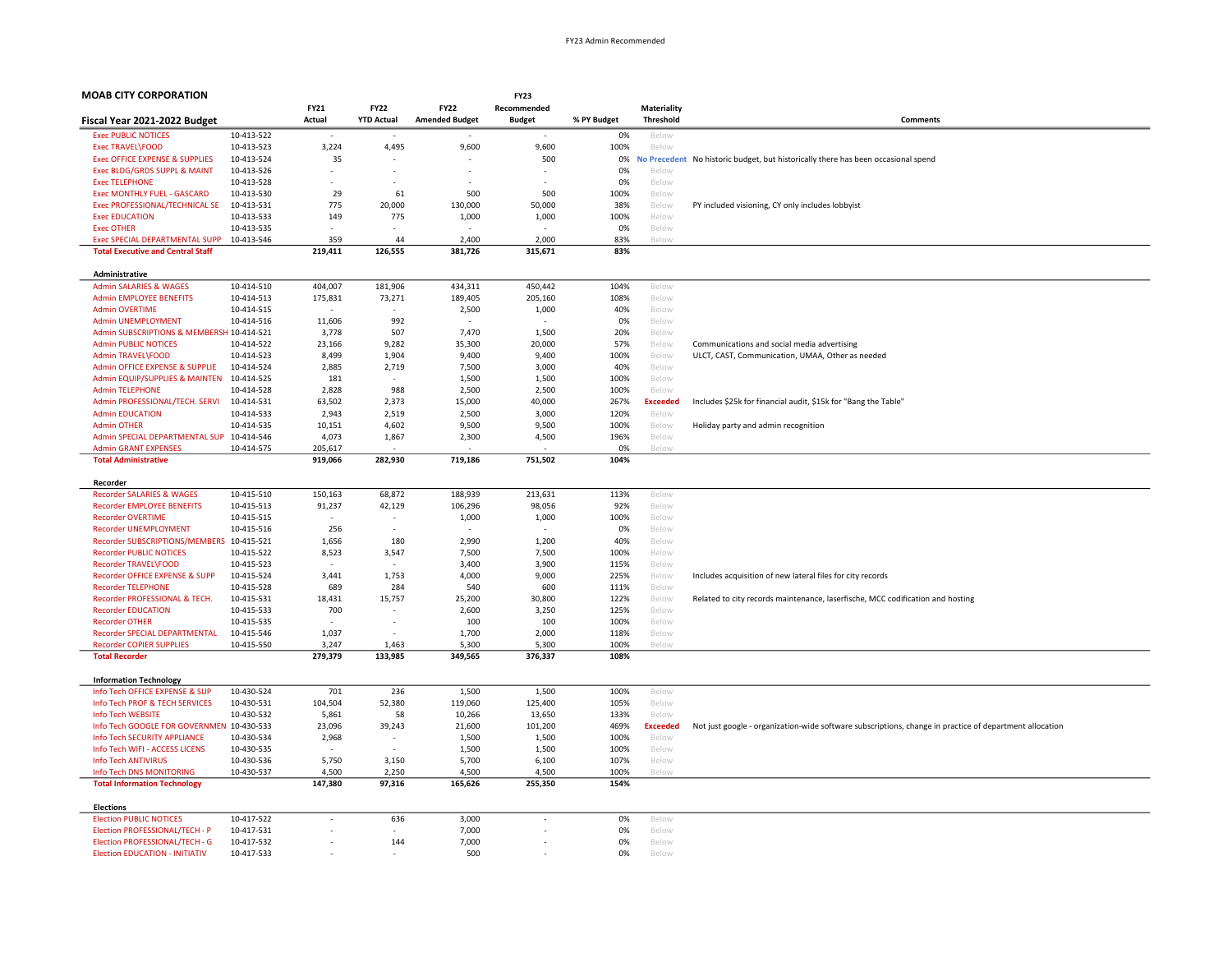| <b>MOAB CITY CORPORATION</b>                                    |                          |                   |                          |                       | <b>FY23</b>              |              |                 |                                                                                        |
|-----------------------------------------------------------------|--------------------------|-------------------|--------------------------|-----------------------|--------------------------|--------------|-----------------|----------------------------------------------------------------------------------------|
|                                                                 |                          | FY21              | <b>FY22</b>              | <b>FY22</b>           | Recommended              |              | Materiality     |                                                                                        |
| Fiscal Year 2021-2022 Budget                                    |                          | Actual            | <b>YTD Actual</b>        | <b>Amended Budget</b> | <b>Budget</b>            | % PY Budget  | Threshold       | Comments                                                                               |
| <b>Election PRINTING EXPENSES</b>                               | 10-417-535               |                   | 1,338                    | 500                   |                          | 0%           | Below           |                                                                                        |
| <b>Election ELECTION DINNERS - GE</b>                           | 10-417-537               |                   | 518                      |                       |                          | 0%           | Below           |                                                                                        |
| <b>Total Elections</b>                                          |                          |                   | 2,118                    | 18,000                | $\overline{\phantom{a}}$ | 0%           |                 |                                                                                        |
| Engineering                                                     |                          |                   |                          |                       |                          |              |                 |                                                                                        |
| <b>Engineer SALARIES &amp; WAGES</b>                            | 10-419-510               | 309,847           | 147,328                  | 302,603               | 348,551                  | 115%         | Below           |                                                                                        |
| <b>Engineer BENEFITS</b>                                        | 10-419-513               | 156,981           | 74,488                   | 174,876               | 167,960                  | 96%          | Below           |                                                                                        |
| <b>Engineer OVERTIME</b>                                        | 10-419-515               | 98                | $\overline{\phantom{a}}$ | 500                   | 1,500                    | 300%         | Below           |                                                                                        |
| <b>Engineer UNEMPLOYMENT</b>                                    | 10-419-516               | 653               |                          |                       |                          | 0%           | Below           |                                                                                        |
| <b>Engineer SUBSCRIPTIONS &amp; MEMBE</b>                       | 10-419-521               | 7,296             | 3,712                    | 7,675                 | 8,965                    | 117%         | Below           |                                                                                        |
| <b>Engineer TRAVEL</b>                                          | 10-419-523               | $\sim$            | -                        | 1,600                 | 3,000                    | 188%         | Below           |                                                                                        |
| Engineer OFFICE EXPENSE & SUPP                                  | 10-419-524               | 3,606             | 1,633                    | 5,300                 | 5,300                    | 100%         | Below           |                                                                                        |
| Engineer EQUIP/SUPPLIES & MAIN                                  | 10-419-525               | 695               | 475                      | 1,000                 |                          | 0%           | Below           |                                                                                        |
| <b>Engineer TELEPHONE</b>                                       | 10-419-528               | 406               |                          | 1,025                 | 1,200                    | 117%         | Below           |                                                                                        |
| Engineer MONTHLY FUEL - GASCAR<br>Engineer PROFESSIONAL & TECH. | 10-419-530<br>10-419-531 | 11,387<br>33,166  | 867<br>715               | 1,500<br>20,000       | 2,500<br>30,000          | 167%<br>150% | Below<br>Below  |                                                                                        |
| <b>Engineer PLAN REVIEW SERVICES</b>                            | 10-419-532               | 9,857             |                          | ÷                     | 10,000                   | 0%           |                 | No Precedent Matching historic actuals                                                 |
| <b>Engineer EDUCATION</b>                                       | 10-419-533               | 3,274             | 3,601                    | 7,500                 | 7,500                    | 100%         | Below           |                                                                                        |
| <b>Engineer OTHER</b>                                           | 10-419-535               | 5                 | ÷.                       | 200                   | 300                      | 150%         | Below           |                                                                                        |
| <b>Engineer SPECIAL DEPARTMENTAL</b>                            | 10-419-546               | 1,508             |                          | 2.500                 | 3.250                    | 130%         | Below           |                                                                                        |
| <b>Total Engineering</b>                                        |                          | 538,780           | 232,820                  | 526,279               | 590,026                  | 112%         |                 |                                                                                        |
|                                                                 |                          |                   |                          |                       |                          |              |                 |                                                                                        |
| Finance                                                         |                          |                   |                          |                       |                          |              |                 |                                                                                        |
| <b>Finance SALARIES &amp; WAGES</b>                             | 10-420-510               | 253,835           | 112,326                  | 298,854               | 320,540                  | 107%         | Below           |                                                                                        |
| <b>Finance EMPLOYEE BENEFITS</b><br><b>Finance OVERTIME</b>     | 10-420-513<br>10-420-515 | 142,665<br>$\sim$ | 68,663<br>÷              | 204,984               | 198,055<br>500           | 97%<br>33%   | Below<br>Below  |                                                                                        |
| Finance SUBSCRIPTIONS & MEMBER 10-420-521                       |                          | 3,322             | 2,386                    | 1,500<br>4,360        | 17,920                   | 411%         | <b>Exceeded</b> | Increases from Cleargov subscription for budget product                                |
| <b>Finance TRAVEL</b>                                           | 10-420-523               |                   | 736                      | 5,500                 | 3,750                    | 68%          | Below           |                                                                                        |
| Finance OFFICE EXPENSE & SUPPL                                  | 10-420-524               | 12,827            | 4,940                    | 11,525                | 12,800                   | 111%         | Below           |                                                                                        |
| Finance EQUIPMENT SUPPL. & MAI                                  | 10-420-525               | 1,855             | 300                      | 3,776                 | 4,476                    | 119%         | Below           |                                                                                        |
| <b>Finance TELEPHONE</b>                                        | 10-420-528               | 972               | 448                      | 2,500                 | 2,400                    | 96%          | Below           |                                                                                        |
| Finance PROFESSIONAL & TECH. S                                  | 10-420-531               | 11,833            | 6.886                    | 10,750                | 38,750                   | 360%         | <b>Exceeded</b> | Proposed Comprehensive Financial Sustainability Plan                                   |
| <b>Finance EDUCATION</b>                                        | 10-420-533               | 638               | 288                      | 3,500                 | 4,850                    | 139%         | Below           |                                                                                        |
| <b>Finance BANK HANDLING CHARGES</b>                            | 10-420-536               | 35,725            | 23,533                   | 31,000                | 48,300                   | 156%         | Below           |                                                                                        |
| Finance SPECIAL DEPARTMENTAL S                                  | 10-420-546               | 2,046             | 250                      | 18,500                | 18,000                   | 97%          | Below           |                                                                                        |
| <b>Finance INSURANCE</b>                                        | 10-420-551               |                   |                          | 1,950                 |                          | 0%           | Below           |                                                                                        |
| Finance CASH OVER & SHORT<br><b>Total Finance</b>               | 10-420-563               | 465,718           | $\mathbf 0$<br>220,757   | 598,699               | 670,341                  | 0%<br>112%   | Below           |                                                                                        |
|                                                                 |                          |                   |                          |                       |                          |              |                 |                                                                                        |
| <b>Human Resources</b>                                          |                          |                   |                          |                       |                          |              |                 |                                                                                        |
| Human Resources SALARIES & WAG                                  | 10-411-510               | 172,885           | 77,235                   | 166,655               | 179,914                  | 108%         | Below           |                                                                                        |
| Human Resources EMPLOYEE BENEF 10-411-513                       |                          | 88,939            | 39,930                   | 97,936                | 106,434                  | 109%         | Below           |                                                                                        |
| <b>Human Resources OVERTIME</b>                                 | 10-411-515               | 720               | $\sim$                   | 2,000                 | 1,500                    | 75%          | Below           |                                                                                        |
| <b>Human Resources SUBSCRIPTIONS</b>                            | 10-411-521               | 2,776             | 897                      | 1,000                 | 1,030                    | 103%         | Below           |                                                                                        |
| Human Resources PUBLIC NOTICES<br>Human Resources TRAVEL\FOOD   | 10-411-522<br>10-411-523 | 1,664             | 3,002                    | 4,000<br>2.500        | 5,000<br>2,500           | 125%<br>100% | Below<br>Below  |                                                                                        |
| HR OFFICE EXPENSE & SUPPLIES                                    | 10-411-524               | 521               | 214                      | 4,000                 | 2,000                    | 50%          | Below           |                                                                                        |
| Human Resources EQUIP./SUPPLIE                                  | 10-411-525               |                   |                          | 12,900                |                          | 0%           | Below           |                                                                                        |
| <b>Human Resources TELEPHONE</b>                                | 10-411-528               | 452               | 508                      | 1,200                 | 1,200                    | 100%         | Below           |                                                                                        |
| HR RENT OF PROPERTY OR EQUIPME 10-411-529                       |                          |                   |                          | 2,900                 | 2,880                    | 99%          | Below           |                                                                                        |
| Human Resources PROF & TECH. S                                  | 10-411-531               | 27,911            | 60,486                   | 102,500               | 74,750                   | 73%          | Below           | PY included consulting fees. This is a significant investment in employee training     |
| <b>Human Resources EDUCATION</b>                                | 10-411-533               | 401               |                          | 4,000                 | 6,388                    | 160%         | Below           |                                                                                        |
| <b>Human Resources OTHER</b>                                    | 10-411-535               | 38                | 20                       | 1,000                 | 2,000                    | 200%         | Below           |                                                                                        |
| Human Resources SPECIAL DEPT S                                  | 10-411-546               | 3,076             |                          | 3,050                 | 1,000                    | 33%          | Below           |                                                                                        |
| Human Resources COPIER SUPPLIE<br><b>Total Human Resources</b>  | 10-411-550               | 3,385<br>302,768  | 1,343<br>183,634         | 1,500<br>407,141      | 2,000<br>388,596         | 133%<br>95%  | Below           |                                                                                        |
|                                                                 |                          |                   |                          |                       |                          |              |                 |                                                                                        |
| Police                                                          |                          |                   |                          |                       |                          |              |                 |                                                                                        |
| <b>Police SALARIES &amp; WAGES</b>                              | 10-421-510               | 1,212,064         | 510,853                  | 1,267,301             | 1,634,256                | 129%         | <b>Exceeded</b> | Includes new domestic violence specialist, and adjustments to wages from salary survey |
| Police MOVIE\SECURITY WAGES                                     | 10-421-511               | 7,173             | (660)                    |                       |                          | 0%           | Below           |                                                                                        |
| <b>Police EMPLOYEE BENEFITS</b>                                 | 10-421-513               | 789,656           | 340,205                  | 871,165               | 969,847                  | 111%         | Below           |                                                                                        |
| Police OTHER BENEFITS- U/ALLOW                                  | 10-421-514               | 17,840            | 12,240                   | 17,280                | 17,280                   | 100%         | Below           | \$960/year/officer, not reimbursement based                                            |
| <b>Police OVERTIME</b>                                          | 10-421-515               | 33,920            | 11,853                   | 45,000                | 24,000                   | 53%          | Below           |                                                                                        |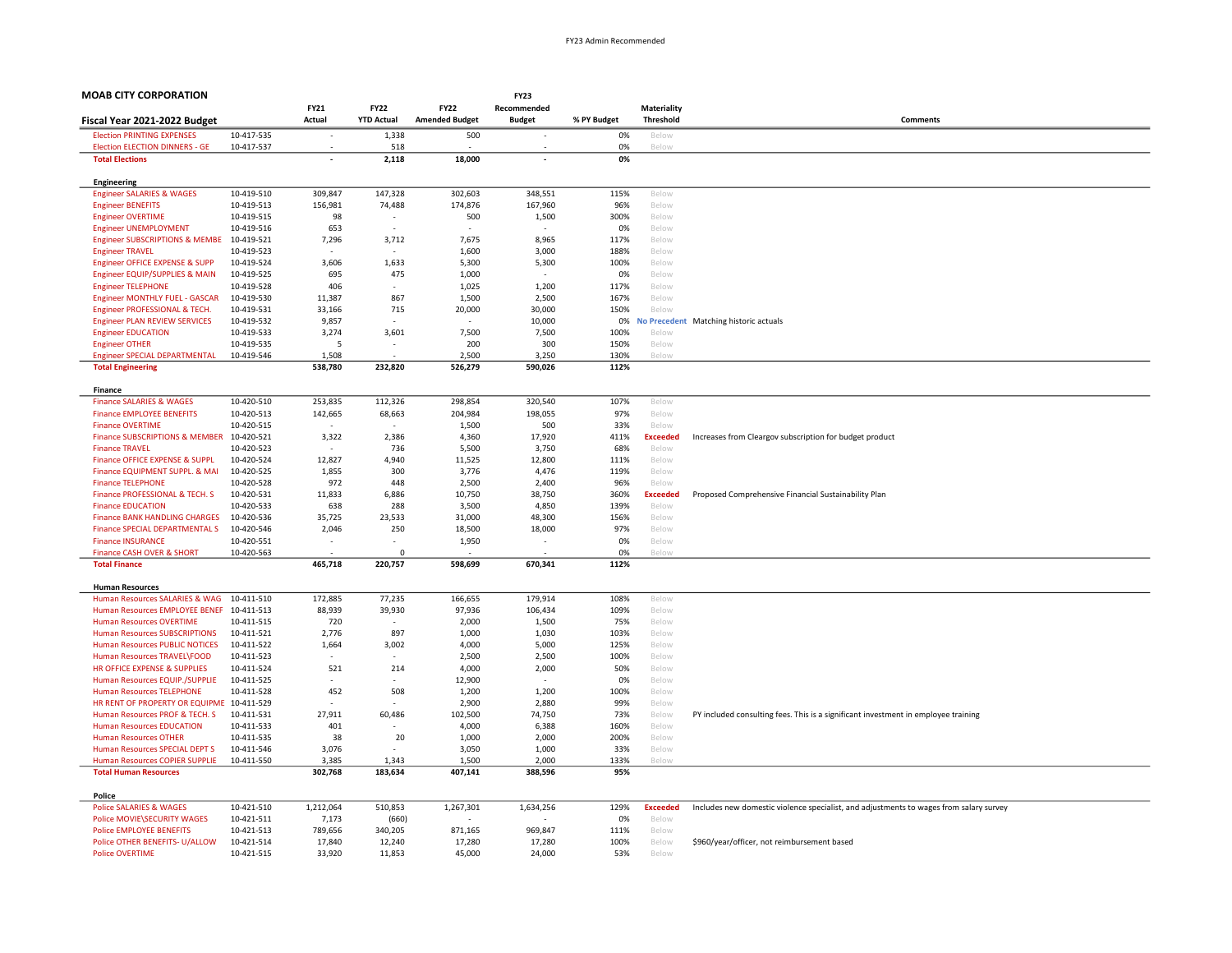| <b>MOAB CITY CORPORATION</b>                                                |                          |                          |                   |                          | <b>FY23</b>      |              |                          |                                                                                                                         |
|-----------------------------------------------------------------------------|--------------------------|--------------------------|-------------------|--------------------------|------------------|--------------|--------------------------|-------------------------------------------------------------------------------------------------------------------------|
|                                                                             |                          | <b>FY21</b>              | <b>FY22</b>       | <b>FY22</b>              | Recommended      |              | Materiality              |                                                                                                                         |
| Fiscal Year 2021-2022 Budget                                                |                          | Actual                   | <b>YTD Actual</b> | <b>Amended Budget</b>    | <b>Budget</b>    | % PY Budget  | <b>Threshold</b>         | <b>Comments</b>                                                                                                         |
| <b>Police UNEMPLOYMENT</b>                                                  | 10-421-516               | 847                      |                   |                          |                  | 0%           | Below                    |                                                                                                                         |
| Police OFFICER EQUIP/PAYROLL D                                              | 10-421-518               |                          |                   |                          |                  | 0%           | Below                    |                                                                                                                         |
| Police HOUSING ALLOWANCE                                                    | 10-421-519               |                          |                   |                          | 90,000           | 0%           | <b>No Precedent</b>      | New housing allowance proposal to recruit and retain staff, excludes Chief & Asst. Chief                                |
| <b>Police SUBSCRIPTIONS &amp; MEMBERS</b>                                   | 10-421-521               | 26,748                   | 420               | 28,935                   | 35,797           | 124%         | Below                    |                                                                                                                         |
| Police TRAVEL\FOOD                                                          | 10-421-523               | 9,173                    | 3,726             | 25,000                   | 25,000           | 100%         | Below                    |                                                                                                                         |
| Police OFFICE EXPENSE & SUPPLI                                              | 10-421-524               | 5,191                    | 2,626             | 10,000                   | 10,000           | 100%         | Below                    |                                                                                                                         |
| Police EQUIPMENT-SUPPL. & MAIN                                              | 10-421-525               | 70,510                   | 22,408            | 40,000                   | 38,414           | 96%          | Below                    |                                                                                                                         |
| Police BLDG/GRDS-SUPPL, & MAIN                                              | 10-421-526               |                          | 400               | 10,000                   |                  | 0%           | Below                    |                                                                                                                         |
| <b>Police TELEPHONE</b>                                                     | 10-421-528               | 14,487                   | 6,071             | 22,416                   | 17,504           | 78%          | Below                    |                                                                                                                         |
| Police RENT OF PROPERTY OR EQU                                              | 10-421-529               | 7,415                    | 1,760             | 83,484                   | 7,834            | 9%           | Below                    |                                                                                                                         |
| Police MONTHLY FUEL - GASCARD                                               | 10-421-530               | 38,992                   | 21,794            | 60,000                   | 60,000           | 100%         | Below                    |                                                                                                                         |
| Police PROFESSIONAL & TECH. SE<br><b>Police EDUCATION</b>                   | 10-421-531<br>10-421-533 | 7,763<br>7,422           | 3,244             | 43,300<br>20,000         | 87,000<br>20,750 | 201%<br>104% | <b>Exceeded</b><br>Below | Includes lead mitigation, translation services, abandoned vehicle towing (\$15k - new) and abatements (\$30k - new)     |
| <b>Police OTHER</b>                                                         |                          |                          | 1,306             |                          | 250,000          |              |                          | No Precedent Software upgrade from FATPOT to new provider to increase level of service                                  |
| <b>Police DISPATCH SERVICES</b>                                             | 10-421-535<br>10-421-536 | 115,981                  | 65,643            | 128.100                  | 154,406          | 0%<br>121%   | Below                    | Increased based on Dispatch billing practice. To be reviewed this year                                                  |
| Police SPECIAL DEPARTMENTAL SU                                              | 10-421-546               | 12,497                   | 533               | 22,365                   | 18,080           | 81%          | Below                    |                                                                                                                         |
| Police COMMUNITY OUTREACH                                                   | 10-421-547               | $\overline{\phantom{a}}$ |                   |                          | 3,000            | 0%           |                          | No Precedent Supplies for community outreach events, ie notepads, pens, badge stickers, pool BBQ, Trunk or Treat, etc.  |
| <b>Police VEST REPLACEMENT</b>                                              | 10-421-548               |                          |                   | 8,000                    | 8,000            | 100%         | Beloy                    |                                                                                                                         |
| Police INITIAL UNIFORM GEAR                                                 | 10-421-549               | 3,825                    | 3,010             |                          | 21,600           | 0%           |                          | No Precedent \$2,700 to equip one new officer w/ uniforms, duty belt, firearms, vest, etc. Currently short 8 officers.  |
| Police SCHOOL EQUIP/ SUPPLIES                                               | 10-421-573               | $\overline{\phantom{a}}$ | $\sim$            |                          |                  | 0%           | Below                    |                                                                                                                         |
| Police MACHINERY & EQUIPMENT                                                | 10-421-574               | 68,766                   | 107,150           |                          | 208,101          | 0%           |                          | No Precedent Includes vehicle lease and current lease buyouts (transfer to CP Fund for Tentative) and new tasers/radios |
| <b>Police JAG GRANT EXPENSES</b>                                            | 10-421-575               | 2,621                    | 3,689             |                          |                  | 0%           |                          |                                                                                                                         |
| <b>Total Police</b>                                                         |                          | 2,452,891                | 1,118,270         | 2,702,346                | 3,700,868        | 137%         |                          |                                                                                                                         |
|                                                                             |                          |                          |                   |                          |                  |              |                          |                                                                                                                         |
| <b>Victims's Advocate</b>                                                   |                          |                          |                   |                          |                  |              |                          |                                                                                                                         |
| <b>Victims's Advocate SALARIES &amp;</b>                                    | 10-423-510               | 58,780                   | 26,505            | 81,362                   | 91,137           | 112%         | Below                    |                                                                                                                         |
| Victims's Advocate EMPLOYEE BE                                              | 10-423-513               | 24,177                   | 11,854            | 28,591                   | 47,712           | 167%         | Below                    |                                                                                                                         |
| <b>Victims's Advocate OVERTIME</b>                                          | 10-423-515               | ٠                        | $\sim$            | $\overline{\phantom{a}}$ | 500              | 0%           |                          | No Precedent Adding back small OT allocation                                                                            |
| Victims's Adv SUBSCRIPTIONS/ME                                              | 10-423-521               | ÷,                       | 38                | 800                      | 800              | 100%         | Below                    |                                                                                                                         |
| <b>Victims's Advocate TRAVEL</b>                                            | 10-423-523               |                          | 70                | 1,000                    | 1,000            | 100%         | Below                    |                                                                                                                         |
| <b>Victims's Advocate OFFICE SUPP</b>                                       | 10-423-524               | 4,499                    | 3,028             | 2,000                    | 2,000            | 100%         | Below                    |                                                                                                                         |
| Victims's Advocate EQUIP/SUPPL                                              | 10-423-525               | 675                      | 804               | 600                      | 1,000            | 0%<br>100%   |                          | No Precedent Small allocation to allow outfitting new VA                                                                |
| <b>Victims's Advocate TELEPHONE</b><br><b>Victims Advocate MONTHLY FUEL</b> | 10-423-528<br>10-423-530 | 792                      | 213<br>547        | 1,000                    | 600<br>1,000     | 100%         | Below<br>Below           |                                                                                                                         |
| Victims's Advocate PROF/TECH S                                              | 10-423-531               | ٠                        |                   |                          |                  | 0%           | Below                    |                                                                                                                         |
| <b>Victims's Advocate EDUCATION</b>                                         | 10-423-533               |                          |                   | 2,000                    | 2,000            | 100%         | Below                    |                                                                                                                         |
| <b>Victims's Advocate OTHER</b>                                             | 10-423-535               | 2,731                    | 557               | 3,500                    | 3,500            | 100%         | Below                    |                                                                                                                         |
| <b>Victims's Advocate MACHINERY &amp;</b>                                   | 10-423-574               |                          |                   |                          |                  | 0%           | Beloy                    |                                                                                                                         |
| <b>Total Victims's Advocate</b>                                             |                          | 91,654                   | 43,617            | 120,853                  | 151,249          | 125%         |                          |                                                                                                                         |
|                                                                             |                          |                          |                   |                          |                  |              |                          |                                                                                                                         |
| <b>Beer Tax Funds Eligible Expenses</b>                                     |                          |                          |                   |                          |                  |              |                          |                                                                                                                         |
| <b>Beer Tax EQUIPMENT</b>                                                   | 10-425-574               | 19,176                   |                   | 28,178                   | 28,000           | 99%          | Below                    | No priority set for Beer tax this year. Significant flexibility with these proceeds                                     |
| <b>Total Beer Tax Funds Eligible Expenses</b>                               |                          | 19,176                   |                   | 28,178                   | 28,000           | 99%          |                          |                                                                                                                         |
| Animal control                                                              |                          |                          |                   |                          |                  |              |                          |                                                                                                                         |
| <b>Animal Ctl SALARIES &amp; WAGES</b>                                      | 10-426-510               | 179,416                  | 79,331            | 188,987                  | 145,298          | 77%          | Below                    | Reduction from Animal Shelter being broken out                                                                          |
| <b>Animal Ctl EMPLOYEE BENEFITS</b>                                         | 10-426-513               | 105,737                  | 46,909            | 112,948                  | 110,436          | 98%          | Below                    |                                                                                                                         |
| Animal Ctl OTHER BENEFIT - U/A                                              | 10-426-514               | 25                       | 3,360             | 4,089                    | 4,089            | 100%         | Below                    |                                                                                                                         |
| <b>Animal Ctl OVERTIME</b>                                                  | 10-426-515               | 9,570                    | 5,862             | 6,000                    | 5,000            | 83%          | Below                    |                                                                                                                         |
| Animal Ctl SUBSCRIPTIONS & MEM                                              | 10-426-521               |                          |                   | 735                      | 735              | 100%         | Below                    |                                                                                                                         |
| Animal Ctl TRAVEL\FOOD                                                      | 10-426-523               | 110                      | $\sim$            | 4,000                    | 2,000            | 50%          | Below                    |                                                                                                                         |
| Animal Ctl OFFICE EXPENSE & SU                                              | 10-426-524               | (18)                     |                   |                          |                  | 0%           | Below                    |                                                                                                                         |
| Animal Ctl EQUIP-SUPPL.&MAINT                                               | 10-426-525               | 2,123                    | 2,214             | 10,000                   | 3,804            | 38%          | Below                    |                                                                                                                         |
| <b>Animal Ctl UTILITIES</b>                                                 | 10-426-527               | 8,425                    | 2,742             | 12,000                   | 9,000            | 75%          | Below                    |                                                                                                                         |
| <b>Animal Ctl TELEPHONE</b>                                                 | 10-426-528               | 4,416                    | 1,715             | 4,092                    | 4,092            | 100%         | Below                    |                                                                                                                         |
| Animal Ctl MONTHLY FUEL - GASC                                              | 10-426-530               | 4,421                    | 3,334             | 6,290                    | 7,548            | 120%         | Below                    |                                                                                                                         |
| Animal Ctl PROFESSIONAL & TECH                                              | 10-426-531               |                          | 1,573             | 1,000                    | 2,700            | 270%         | Below                    |                                                                                                                         |
| <b>Animal Ctl EDUCATION</b>                                                 | 10-426-533               | 705                      | 300               | 2,000                    | 2,000            | 100%         | Below                    |                                                                                                                         |
| <b>Animal Ctl OTHER</b>                                                     | 10-426-535               |                          |                   |                          |                  | 0%           | Below                    |                                                                                                                         |
| Animal Ctl SPECIAL DEPARTMENTA                                              | 10-426-546               | 594                      | 92                | 6,000                    | 3,000            | 50%          | Below                    |                                                                                                                         |
| <b>Animal Ctl GRANT EXPENSES</b>                                            | 10-426-550               | 8,356                    | 2,250             |                          |                  | 0%           | Below                    |                                                                                                                         |
| Animal Ctl MACHINERY & EQUIPME                                              | 10-426-574               |                          |                   | 4,735                    | 4,735            | 100%         |                          |                                                                                                                         |

Total Animal control 149,682 362,876 304,437 364%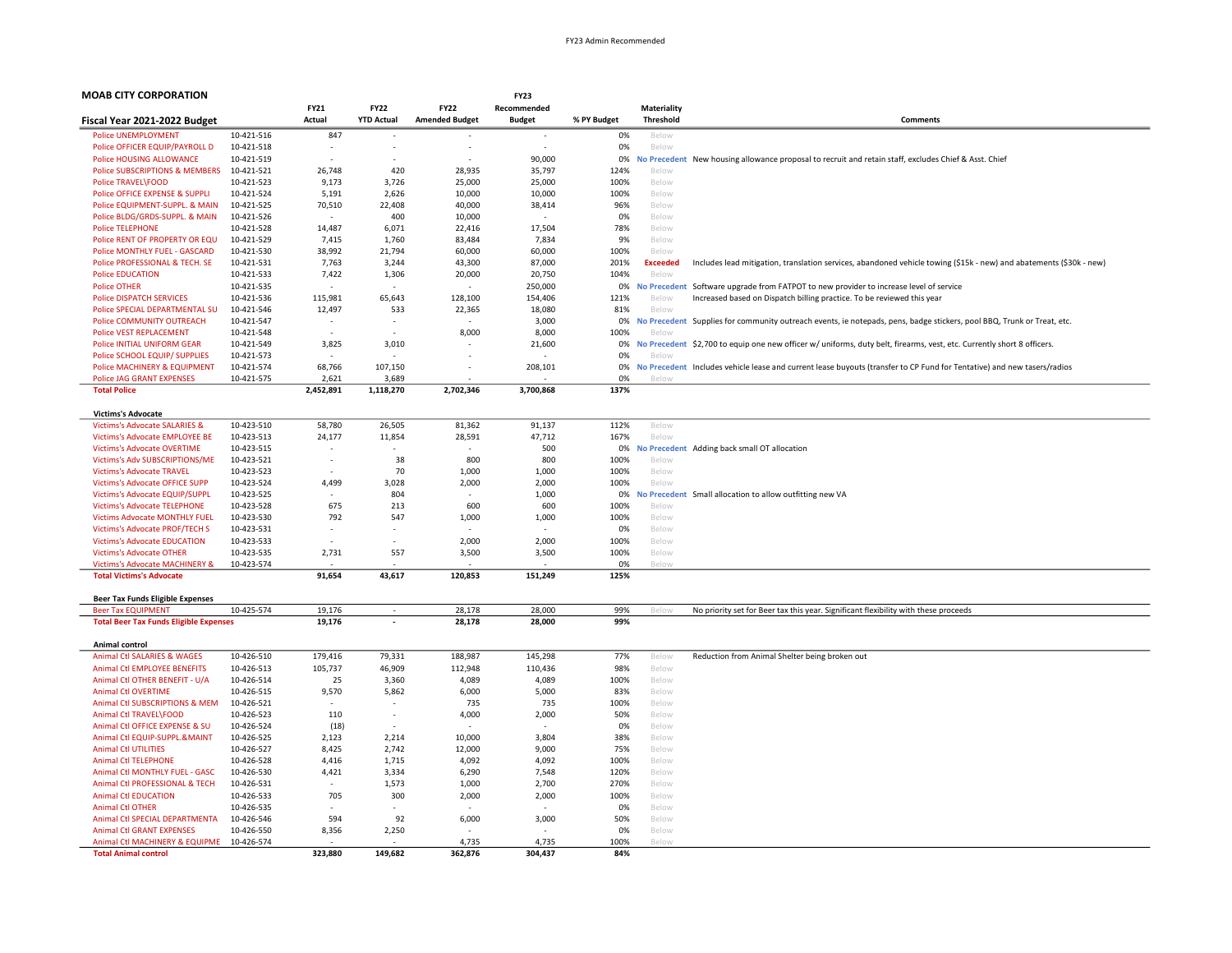| <b>MOAB CITY CORPORATION</b>                                                |                          |                          |                          |                          | <b>FY23</b>              |              |                          |                                                                                 |
|-----------------------------------------------------------------------------|--------------------------|--------------------------|--------------------------|--------------------------|--------------------------|--------------|--------------------------|---------------------------------------------------------------------------------|
|                                                                             |                          | FY21                     | <b>FY22</b>              | <b>FY22</b>              | Recommended              |              | <b>Materiality</b>       |                                                                                 |
| Fiscal Year 2021-2022 Budget                                                |                          | Actual                   | <b>YTD Actual</b>        | <b>Amended Budget</b>    | <b>Budget</b>            | % PY Budget  | <b>Threshold</b>         | <b>Comments</b>                                                                 |
| Animal control                                                              |                          |                          |                          |                          |                          |              |                          |                                                                                 |
| Animal Shltr SALARIES & WAGES                                               | 10-427-510               | $\overline{\phantom{a}}$ | $\overline{\phantom{a}}$ | $\overline{\phantom{a}}$ | 71,386                   |              |                          | 0% No Precedent Broke out from Animal Control                                   |
| <b>Animal Shltr OVERTIME</b>                                                | 10-427-515               |                          |                          |                          | 1,000                    |              |                          | 0% No Precedent Broke out from Animal Control                                   |
| Animal Shltr EMPLOYEE BENEFITS                                              | 10-427-513               |                          |                          |                          | 29,987                   |              |                          | 0% No Precedent Broke out from Animal Control                                   |
| <b>Total Animal control</b>                                                 |                          |                          |                          |                          | 102,373                  | 0%           |                          |                                                                                 |
|                                                                             |                          |                          |                          |                          |                          |              |                          |                                                                                 |
| <b>Streets</b><br><b>Streets SALARIES &amp; WAGES</b>                       | 10-440-510               | 245,302                  | 105,408                  | 252,872                  | 225,330                  | 89%          | Below                    |                                                                                 |
| <b>Streets EMPLOYEE BENEFITS</b>                                            | 10-440-513               | 184,734                  | 74,157                   | 215,100                  | 141,710                  | 66%          | Below                    |                                                                                 |
| <b>Streets OVERTIME</b>                                                     | 10-440-515               | 433                      | 124                      | 2,000                    | 15,000                   | 750%         | <b>Exceeded</b>          | Adding back overtime to allow for reasonable on call policies and coverage      |
| <b>Streets UNEMPLOYMENT</b>                                                 | 10-440-516               | 10,321                   | ÷,                       | 2,000                    |                          | 0%           | Below                    |                                                                                 |
| <b>Streets SUBSCRIPTIONS &amp; MEMBER</b>                                   | 10-440-521               | 582                      | 185                      | 1,000                    | 1,000                    | 100%         | Below                    |                                                                                 |
| <b>Streets TRAVEL</b>                                                       | 10-440-523               | 497                      | $\overline{\phantom{a}}$ | 2,500                    | 4,000                    | 160%         | Below                    |                                                                                 |
| <b>Streets OFFICE EXPENSE &amp; SUPPL</b>                                   | 10-440-524               |                          |                          | 500                      | 500                      | 100%         | Below                    |                                                                                 |
| Streets EQUIPMENT-SUPPL. & MAI<br>Streets BLDG/GRDS-SUPPL. & MAI            | 10-440-525<br>10-440-526 | 570<br>643               | 1,210                    | 2,500<br>1,100           | 4,000<br>2,600           | 160%<br>236% | Below<br>Below           |                                                                                 |
| <b>Streets UTILITIES</b>                                                    | 10-440-527               | 15,912                   | 6,120                    | 20,000                   | 20,000                   | 100%         | Below                    |                                                                                 |
| <b>Streets TELEPHONE</b>                                                    | 10-440-528               | 670                      | 151                      | 2,640                    | 2,640                    | 100%         | Below                    |                                                                                 |
| <b>Streets RENT OF PROPERTY OR EQ</b>                                       | 10-440-529               |                          |                          | 600                      | 600                      | 100%         | Below                    |                                                                                 |
| Streets PROFESSIONAL & TECH. S                                              | 10-440-531               | 9,771                    | 3,187                    | 32,500                   | 7,500                    | 23%          | Below                    |                                                                                 |
| <b>Streets EDUCATION</b>                                                    | 10-440-533               |                          |                          | 5,500                    | 7,000                    | 127%         | Below                    |                                                                                 |
| <b>Streets OTHER</b>                                                        | 10-440-535               | 37                       | $\overline{\phantom{a}}$ | 500                      | 500                      | 100%         | Below                    |                                                                                 |
| <b>Streets STREET LIGHTS</b>                                                | 10-440-542               | 81,053                   | 37,387                   | 100,000                  | 100,000                  | 100%         | Below                    |                                                                                 |
| <b>Streets SPECIAL DEPARTMENTAL S</b>                                       | 10-440-546               | 1,312<br>551,837         | 209<br>228,137           | 6,000<br>647,312         | 10,000<br>542,380        | 167%<br>84%  | Below                    |                                                                                 |
| <b>Total Streets</b>                                                        |                          |                          |                          |                          |                          |              |                          |                                                                                 |
| <b>Facilities</b>                                                           |                          |                          |                          |                          |                          |              |                          |                                                                                 |
| <b>Facilities SALARIES &amp; WAGES</b>                                      | 10-443-510               | 259,518                  | 138,035                  | 268,440                  | 390,182                  | 145%         | <b>Exceeded</b>          | Increase resulting from salary survey                                           |
| <b>Facilities EMPLOYEE BENEFITS</b>                                         | 10-443-513               | 149,457                  | 92,671                   | 198,680                  | 245,192                  | 123%         | Below                    |                                                                                 |
| <b>Facilities OVERTIME</b>                                                  | 10-443-515               | $\overline{\phantom{a}}$ | 215                      | 500                      | 5,000                    | 1000%        | <b>Exceeded</b>          | Adding back overtime                                                            |
| <b>Facilities UNEMPLOYMENT</b>                                              | 10-443-516               | (2, 331)                 | $\overline{a}$           |                          |                          | 0%           | Below                    |                                                                                 |
| <b>Facilities SUBSCRIPTIONS &amp; MEM</b>                                   | 10-443-521               | $\overline{\phantom{a}}$ | 263                      | 300                      | 300                      | 100%         | Below                    |                                                                                 |
| <b>Facilities TRAVEL</b><br><b>Facilities OFFICE EXPENSE &amp; SU</b>       | 10-443-523<br>10-443-524 | 61                       | ٠                        | 900<br>300               | 2,100<br>300             | 233%<br>100% | Below<br>Below           |                                                                                 |
| Facilities EQUIP SUPPLIES & MA                                              | 10-443-525               | 515                      | 57                       | 5,300                    | 5,300                    | 100%         | Below                    |                                                                                 |
| Facilities BLDG/GRDS-SUPPL & M                                              | 10-443-526               | 13,921                   | 7,822                    | 28,900                   | 38,900                   | 135%         | Below                    |                                                                                 |
| <b>Facilities - CITY CENTER</b>                                             | 10-443-536               | 5,321                    | 196                      | L,                       |                          | 0%           | Below                    |                                                                                 |
| <b>Facilities - MARC</b>                                                    | 10-443-537               | 922                      | 149                      | $\overline{\phantom{a}}$ | $\overline{\phantom{a}}$ | 0%           | Below                    |                                                                                 |
| <b>Facilities - CENTER STREET GYM</b>                                       | 10-443-538               | 409                      | 14                       |                          |                          | 0%           | Below                    |                                                                                 |
| <b>Facilities UTILITIES</b>                                                 | 10-443-527               | 6,448                    | 2,510                    | 5,184                    | 5,184                    | 100%         | Below                    |                                                                                 |
| <b>Facilities TELEPHONE</b>                                                 | 10-443-528               | 2,474                    | 1,339                    | 3,300                    | 3,300                    | 100%         | Below                    |                                                                                 |
| <b>Facilities RENT OF PROPERTY OR</b>                                       | 10-443-529               |                          | 1,670                    | 800<br>3,000             | 800                      | 100%         | Below                    |                                                                                 |
| <b>Facilities MONTHLY FUEL</b><br><b>Facilities PROFESSIONAL &amp; TECH</b> | 10-443-530<br>10-443-531 | 3,482<br>15,007          | 11,244                   | 19,300                   | 3,500<br>69,300          | 117%<br>359% | Below<br><b>Exceeded</b> | Proposed Facilities Master Plan \$50k                                           |
| <b>Facilities EDUCATION</b>                                                 | 10-443-533               | 40                       | 70                       | 800                      | 2,800                    | 350%         | Below                    |                                                                                 |
| <b>Facilities OTHER</b>                                                     | 10-443-535               | 35                       |                          |                          |                          | 0%           | Below                    |                                                                                 |
| <b>Facilities SPECIAL DEPARTMENTA</b>                                       | 10-443-546               | 484                      | 31                       | 5,800                    | 10,800                   | 186%         | Below                    |                                                                                 |
| <b>Total Facilities</b>                                                     |                          | 455,763                  | 256,286                  | 541,504                  | 782,958                  | 145%         |                          |                                                                                 |
| Safety                                                                      |                          |                          |                          |                          |                          |              |                          |                                                                                 |
| Safety SALARIES & WAGES                                                     | 10-441-510               | 10,524                   | 4,967                    | 52,517                   | 71,829                   | 137%         | Below                    |                                                                                 |
| <b>Safety BENEFITS</b>                                                      | 10-441-513               | 6,349                    | 2,987                    | 44,705                   | 48,559                   | 109%         | Below                    |                                                                                 |
| Safety OVERTIME                                                             | 10-441-515               |                          | ٠                        | $\overline{a}$           | 600                      | 0%           |                          | No Precedent Adding back small OT allocation                                    |
| Safety SUBSCRIPTIONS & MEMBERS                                              | 10-441-521               | 543                      | 30                       | 500                      | 1,080                    | 216%         | Below                    |                                                                                 |
| <b>Safety TRAVEL</b>                                                        | 10-441-523               | 585                      | ٠                        | 1,500                    | 1,500                    | 100%         | Below                    |                                                                                 |
| Safety OFFICE EXPENSE & SUPPL                                               | 10-441-524               |                          |                          |                          | 500                      | 0%           |                          | No Precedent Small allocation for office supplies (now that position is filled) |
| Safety EQUIP/SUPPLIES & MAINTE                                              | 10-441-525               | 3,217                    | ä,                       | 3,500                    | 3,500                    | 100%         | Below                    |                                                                                 |
| <b>Safety TELEPHONE</b><br>Safety MONTHLY FUEL                              | 10-441-528<br>10-441-530 | $\overline{\phantom{a}}$ |                          | 750<br>1,000             | 750                      | 100%<br>100% | Below<br>Below           |                                                                                 |
| Safety PROFESSIONAL & TECH. SE                                              | 10-441-531               | 5,271                    | 3,377                    | 13,000                   | 1,000<br>13,000          | 100%         | Below                    |                                                                                 |
| <b>Safety EDUCATION</b>                                                     | 10-441-533               |                          | 6,790                    | 11,000                   | 14,400                   | 131%         | Below                    |                                                                                 |
| Safety OTHER                                                                | 10-441-535               | 724                      | 1,868                    | 4,000                    | 4,000                    | 100%         | Below                    |                                                                                 |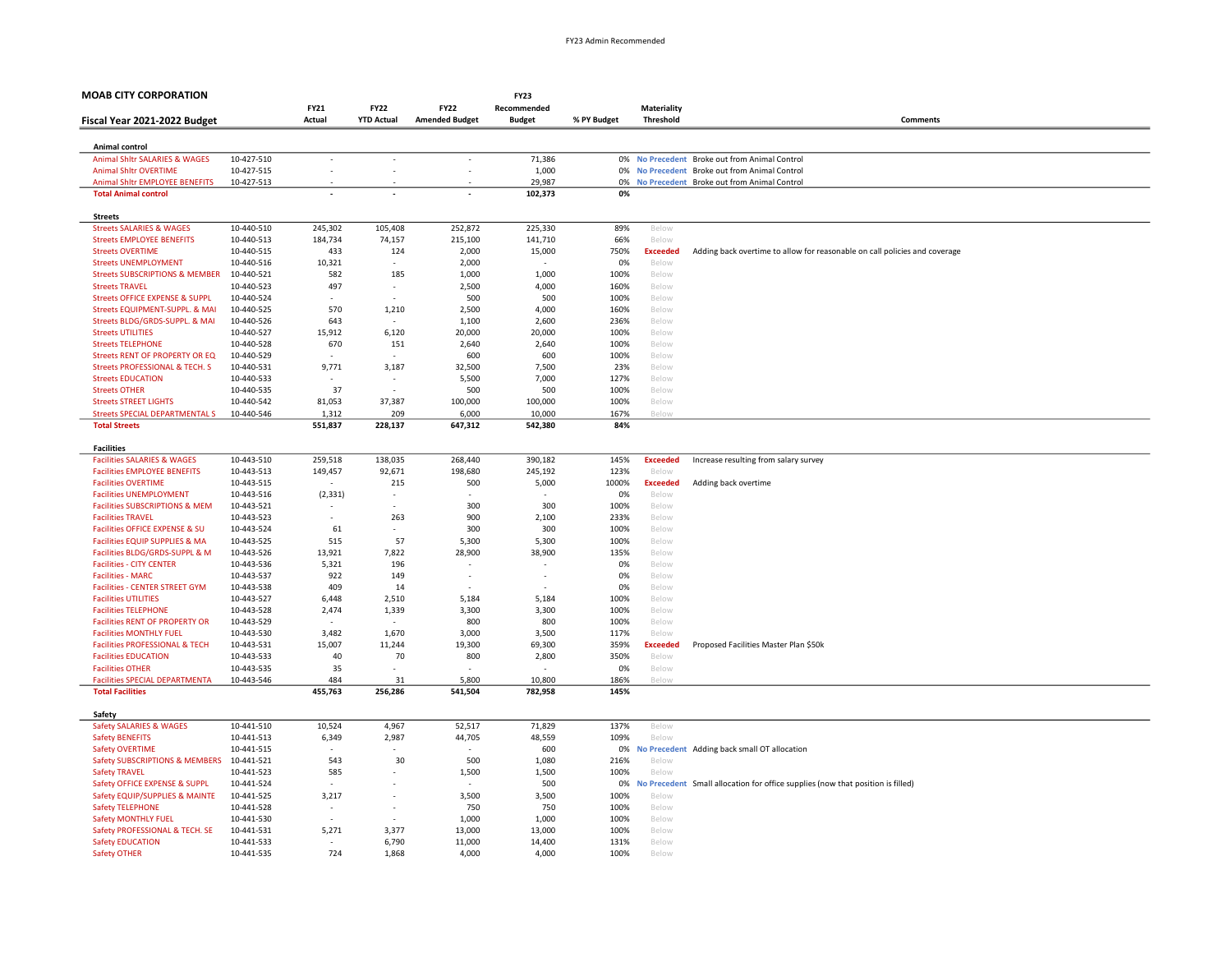| <b>MOAB CITY CORPORATION</b>                                             |                          |                          |                          |                          | <b>FY23</b>   |             |                              |                                                                                                                   |
|--------------------------------------------------------------------------|--------------------------|--------------------------|--------------------------|--------------------------|---------------|-------------|------------------------------|-------------------------------------------------------------------------------------------------------------------|
|                                                                          |                          | <b>FY21</b>              | <b>FY22</b>              | <b>FY22</b>              | Recommended   |             | Materiality                  |                                                                                                                   |
| Fiscal Year 2021-2022 Budget                                             |                          | Actual                   | <b>YTD Actual</b>        | <b>Amended Budget</b>    | <b>Budget</b> | % PY Budget | <b>Threshold</b>             | Comments                                                                                                          |
| Safety SPECIAL DEPARTMENTAL SU                                           | 10-441-546               | 37,279                   | 9,922                    | 19,640                   | 22,460        | 114%        | Below                        |                                                                                                                   |
| Safety SAFETY EQUIPMENT                                                  | 10-441-575               | 8.977                    | 773                      | 33,000                   | 60,350        | 183%        | <b>Exceeded</b>              | Proposed acquisition of new trench shoring equipment, shared across PW and Enterprise Funds                       |
| <b>Total Safety</b>                                                      |                          | 73,470                   | 30,713                   | 185,112                  | 243,528       | 132%        |                              |                                                                                                                   |
|                                                                          |                          |                          |                          |                          |               |             |                              |                                                                                                                   |
| <b>Vehicle Maintenance</b>                                               |                          |                          |                          |                          |               |             |                              |                                                                                                                   |
| <b>Vehicle Maintenance SALARIES &amp;</b>                                | 10-444-510               | 53,812                   | 34,269                   | 71,073                   | 82,474        | 116%        | Below                        |                                                                                                                   |
| Vehicle Maintenance - EMPLOYEE<br><b>Vehicle Maintenance OVERTIME</b>    | 10-444-513<br>10-444-515 | 33,920                   | 20,729                   | 50,832                   | 51,625<br>500 | 102%        | Below                        | 0% No Precedent Allow for small allocation of OT when needed                                                      |
| Vehicle Maintenance SUB & MEMB                                           | 10-444-521               | 2,215                    | 2,195                    | 2,300                    | 2,300         | 100%        | Below                        |                                                                                                                   |
| <b>Vehicle Maintenance TRAVEL</b>                                        | 10-444-523               | $\overline{\phantom{a}}$ |                          | 2,000                    | 1,500         | 75%         | Below                        |                                                                                                                   |
| Vehicle Maintenance EQUIP/SUPP                                           | 10-444-525               | 6,739                    | 4,245                    | 45,000                   | 45,000        | 100%        | Below                        |                                                                                                                   |
| Vehicle Maintenance EQUIP MAIN                                           | 10-444-551               | 9,893                    | 585                      |                          | 3,000         |             | 0% No Precedent              | Added based on historic actual spend                                                                              |
| Veh Maint EQUIP MAINT STREETS                                            | 10-444-552               | 9,258                    | 5,639                    | $\overline{\phantom{a}}$ | 10,000        | 0%          | <b>No Precedent</b>          | Added based on historic actual spend                                                                              |
| Vehicle Maint EQUIP MAINT - FA                                           | 10-444-553               | 1,824                    |                          |                          | 2,000         | 0%          | <b>No Precedent</b>          | Added based on historic actual spend                                                                              |
| Fleet BLDG/GRDS-SUPPL & MAINT                                            | 10-444-526               | 35                       | 39                       | 3,000                    | 3,000         | 100%        | Below                        |                                                                                                                   |
| <b>Vehicle Maintenance TELEPHONE</b>                                     | 10-444-528               | 630                      | 272                      | 750                      | 750           | 100%        | Below                        |                                                                                                                   |
| Vehicle Maintenance RENT OF EQ                                           | 10-444-529               |                          |                          | 500                      | 500           | 100%        | Below                        |                                                                                                                   |
| Vehicle Maintenance MONTHLY FU                                           | 10-444-530               | 1,217                    | 744                      | 2,000                    | 2,000         | 100%        | Below                        |                                                                                                                   |
| Vehicle Maintenance PROF & TEC                                           | 10-444-531               | 1,208                    | 113                      | 4,000                    | 6,000         | 150%        | Below                        |                                                                                                                   |
| <b>Vehicle Maintenance EDUCATION</b>                                     | 10-444-533               |                          |                          | 1,000                    | 2,500         | 250%        | Below                        |                                                                                                                   |
| <b>Vehicle Maintenance OTHER</b>                                         | 10-444-535               | 189                      | 12                       | 500                      | 500           | 100%        | Below                        |                                                                                                                   |
| Veh Maint SPECIAL DEPT SUPPLIE                                           | 10-444-546               | 1,940                    | 1,426                    | 11,000                   | 11,000        | 100%        | Below                        |                                                                                                                   |
| <b>Total Vehicle Maintenance</b>                                         |                          | 122,880                  | 70,267                   | 193,955                  | 224,649       | 116%        |                              |                                                                                                                   |
|                                                                          |                          |                          |                          |                          |               |             |                              |                                                                                                                   |
| Sanitation                                                               |                          |                          |                          |                          |               |             |                              |                                                                                                                   |
| Sanitation PROFESSIONAL & TECH                                           | 10-442-531               | 1,207,443                | 535,146                  | 1,200,000                | 1,260,000     | 105%        | Below                        |                                                                                                                   |
| Sanitation PROF&TECH RECYCLE                                             | 10-442-532               | 95,294                   | 40,800                   | 100,000                  | 100,000       | 100%        | Below                        |                                                                                                                   |
| <b>Total Sanitation</b>                                                  |                          | 1,302,737                | 575,946                  | 1,300,000                | 1,360,000     | 105%        |                              |                                                                                                                   |
| <b>PW Admin</b>                                                          |                          |                          |                          |                          |               |             |                              |                                                                                                                   |
| PW Admin SALARIES & WAGES                                                | 10-445-510               | 165,363                  | 53,752                   | 116,357                  | 125,808       | 108%        | Below                        |                                                                                                                   |
| PW Admin EMPLOYEE BENEFITS                                               | 10-445-513               | 79,560                   | 24,472                   | 51,187                   | 59,091        | 115%        | Below                        |                                                                                                                   |
| <b>PW Admin OVERTIME</b>                                                 | 10-445-515               |                          |                          |                          |               | 0%          | Below                        |                                                                                                                   |
| PW Admin SUBSCRIPTIONS & MEMBE 10-445-521                                |                          | 528                      | 305                      | 700                      | 700           | 100%        | Below                        |                                                                                                                   |
| <b>PW Admin TRAVEL</b>                                                   | 10-445-523               | ٠                        |                          | 1,100                    | 2,600         | 236%        | Below                        |                                                                                                                   |
| PW Admin OFFICE EXPENSE & SUPP                                           | 10-445-524               | 3,401                    | 1,468                    | 6,400                    | 6,400         | 100%        | Below                        |                                                                                                                   |
| PW Admin BLDG/GRDS-SUPPL. & MA 10-445-526                                |                          |                          |                          |                          | 10,000        | 0%          | <b>No Precedent</b>          | Minor improvements to improve PW facility                                                                         |
| <b>PW Admin UTILITIES</b>                                                | 10-445-527               | 14,112                   | 5,652                    | 18,500                   | 18,500        | 100%        | Below                        |                                                                                                                   |
| <b>PW Admin TELEPHONE</b>                                                | 10-445-528               | 1,219                    | 593                      | 1,820                    | 2,912         | 160%        | Below                        |                                                                                                                   |
| PW Admin RENT OF PROPERTY OR E 10-445-529                                |                          | 3,165                    | 1,200                    | 3,200                    | 3,200         | 100%        | Below                        |                                                                                                                   |
| PW Admin MONTHLY FUEL - GASCAR 10-445-530                                |                          |                          |                          | 1,000                    | 1,000         | 100%        | Below                        |                                                                                                                   |
| PW Admin PROFESSIONAL & TECH.                                            | 10-445-531               | 155                      |                          | 1,000                    | 1,000         | 100%        | Below                        |                                                                                                                   |
| <b>PW Admin EDUCATION</b>                                                | 10-445-533               | 95                       |                          | 1,000                    | 1,000         | 100%        | Below                        |                                                                                                                   |
| PW Admin OTHER                                                           | 10-445-535               | 20                       |                          | 1,000                    | 3,500         | 350%        | Below                        |                                                                                                                   |
| PW Admin SPECIAL DEPARTMENTAL 10-445-546                                 |                          | 3.501                    | 571                      |                          |               | 0%          | <b>Below</b>                 |                                                                                                                   |
| <b>Total PW Admin</b>                                                    |                          | 271,119                  | 88,014                   | 203,264                  | 235,711       | 116%        |                              |                                                                                                                   |
|                                                                          |                          |                          |                          |                          |               |             |                              |                                                                                                                   |
| Parks O&M                                                                |                          |                          |                          |                          |               |             |                              |                                                                                                                   |
| Parks O&M SALARIES & WAGES                                               | 10-451-510               | 348,971                  | 158,864                  | 353,335                  | 380,732       | 108%        | Below                        |                                                                                                                   |
| Parks O&M EMPLOYEE BENEFITS                                              | 10-451-513               | 195,000                  | 86,446                   | 222,008                  | 225,004       | 101%        | Below                        |                                                                                                                   |
| Parks O&M OVERTIME                                                       | 10-451-515               | 2,686                    |                          | 5,000                    | 15,000        | 300%        | <b>Exceeded</b>              | Adding back OT allocation as in prior years                                                                       |
| Parks O&M UNEMPLOYMENT                                                   | 10-451-516               | (2,024)                  | $\overline{\phantom{a}}$ |                          |               | 0%          | Below                        |                                                                                                                   |
| Parks O&M SUBSCRIPTIONS & MEMB 10-451-521<br><b>Parks O&amp;M TRAVEL</b> |                          | 590                      | 38                       | 1,020                    | 1,020         | 100%        | Below                        |                                                                                                                   |
| Parks O&M OFFICE EXPENSE & SUP                                           | 10-451-523<br>10-451-524 | 3,279                    | 1,503<br>45              | 1,900                    | 2,000<br>250  | 105%<br>0%  | Below<br><b>No Precedent</b> | Small allocation for office supplies                                                                              |
| Parks O&M EQUIPMENT-SUPPL. & M 10-451-525                                |                          | 207                      | 1,563                    | 3,000                    | 6,000         | 200%        | Below                        |                                                                                                                   |
| Parks O&M BLDG/GRDS-SUPPL. & M 10-451-526                                |                          | 24,220                   | 15,053                   | 21,750                   | 50,000        | 230%        | <b>Exceeded</b>              | In addition to irrigation box updates, Parks has requested a small budget to refresh dilapidated parks facilities |
| Parks O&M UTILITIES                                                      |                          | 66,316                   | 28,889                   | 88,700                   | 88,700        | 100%        |                              |                                                                                                                   |
| Park O&M Garbage and Recycling                                           | 10-451-527<br>10-451-571 | 17,078                   | 7,674                    |                          | 20,000        | 0%          | Below<br><b>No Precedent</b> | Waste and recycling has been charged here, but never budgeted for                                                 |
| Parks O&M TELEPHONE                                                      | 10-451-528               | 5,001                    | 1,999                    | 10,735                   | 10,735        | 100%        | Below                        |                                                                                                                   |
| Parks O&M RENTALS                                                        | 10-451-529               |                          | 1,325                    | 750                      | 2,000         | 267%        | Below                        |                                                                                                                   |
| Parks O&M MONTHLY FUEL - GASCA 10-451-530                                |                          | 14,943                   | 6,762                    | 20,000                   | 20,000        | 100%        | Below                        |                                                                                                                   |
| Parks O&M PROFESSIONAL & TECH. 10-451-531                                |                          | 2,274                    | 3,336                    | 28,750                   | 108,000       | 376%        | <b>Exceeded</b>              | Parks and Recreation Master Planning \$100k                                                                       |
|                                                                          |                          |                          |                          |                          |               |             |                              |                                                                                                                   |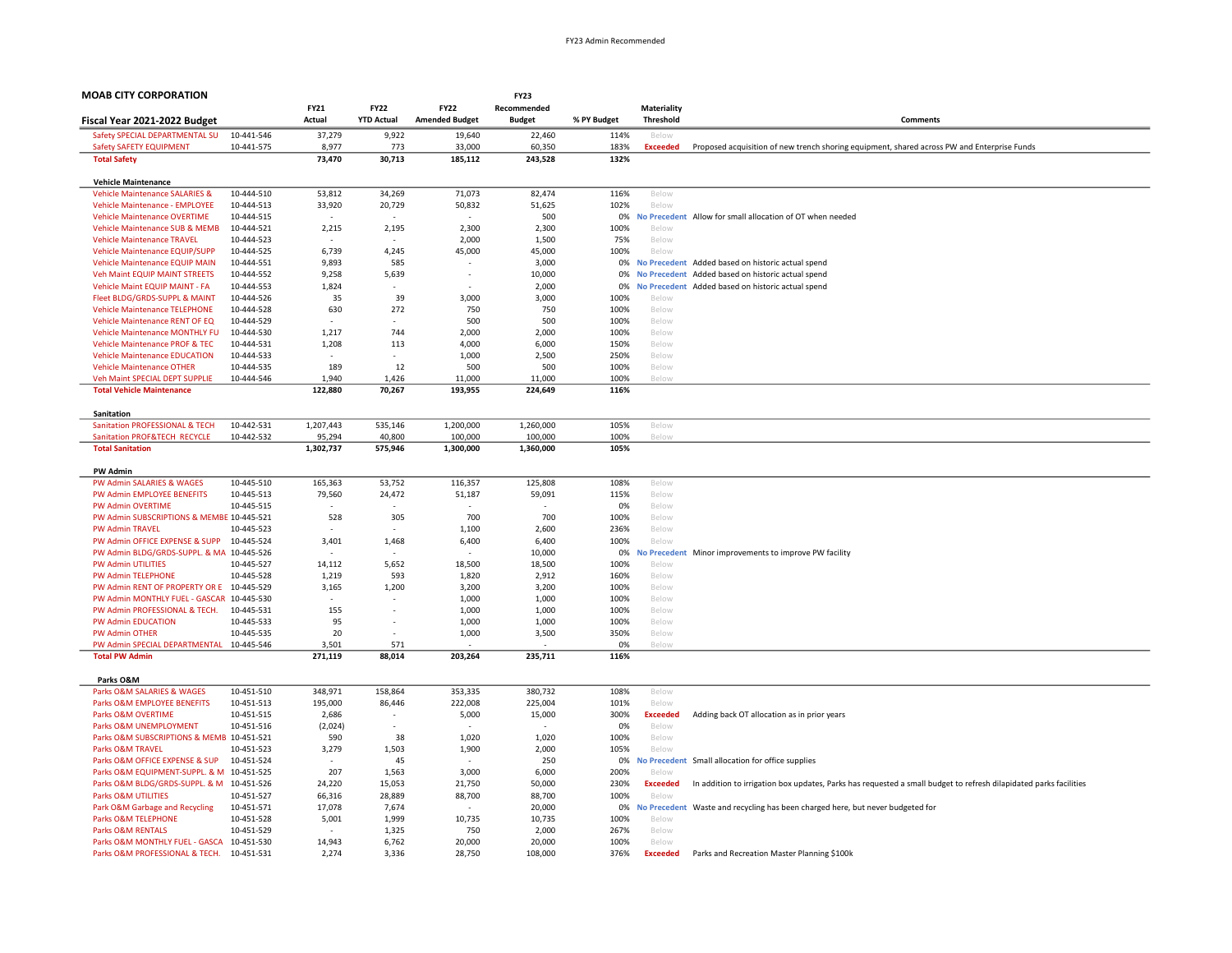| <b>MOAB CITY CORPORATION</b>                                                         |                          |                          |                          |                          | <b>FY23</b>              |              |                          |                                                                                                                |
|--------------------------------------------------------------------------------------|--------------------------|--------------------------|--------------------------|--------------------------|--------------------------|--------------|--------------------------|----------------------------------------------------------------------------------------------------------------|
|                                                                                      |                          | FY21                     | <b>FY22</b>              | <b>FY22</b>              | Recommended              |              | <b>Materiality</b>       |                                                                                                                |
| Fiscal Year 2021-2022 Budget                                                         |                          | Actual                   | <b>YTD Actual</b>        | <b>Amended Budget</b>    | <b>Budget</b>            | % PY Budget  | Threshold                | Comments                                                                                                       |
| <b>Parks O&amp;M EDUCATION</b>                                                       | 10-451-533               | 420                      | 430                      | 1,250                    | 2,500                    | 200%         | Below                    |                                                                                                                |
| Parks O&M OTHER                                                                      | 10-451-535               |                          |                          | 750                      | 750                      | 100%         | Below                    |                                                                                                                |
| Parks O&M SPECIAL DEPARTMENTAL 10-451-546                                            |                          | 4,873                    | 3,169                    | 19,200                   | 20,000                   | 104%         | Below                    |                                                                                                                |
| Parks O&M PARK IMPROVEMENTS                                                          | 10-451-573               | 221                      |                          | 5,250                    |                          | 0%           | Below                    |                                                                                                                |
| <b>Total Parks O&amp;M</b>                                                           |                          | 684,055                  | 317,096                  | 783,398                  | 952,691                  | 122%         |                          |                                                                                                                |
| Inspections                                                                          |                          |                          |                          |                          |                          |              |                          |                                                                                                                |
| <b>Inspection SALARIES &amp; WAGES</b>                                               | 10-424-510               | 84,065                   | 36,627                   | 80,549                   | 162,497                  | 202%         | <b>Exceeded</b>          | Proposed new position to support major projects anticipated                                                    |
| <b>Inspection BENEFITS</b>                                                           | 10-424-513               | 55,523                   | 24,634                   | 57,120                   | 104,507                  | 183%         | <b>Exceeded</b>          | Proposed new position to support major projects anticipated                                                    |
| <b>Inspection OVERTIME</b>                                                           | 10-424-515               | 12,641                   | 3,878                    | 13,000                   | 13,000                   | 100%         | Below                    |                                                                                                                |
| Inspection SUBSCRIPTIONS & MEM                                                       | 10-424-521               | 809                      | 130                      | 1,000                    | 1,500                    | 150%         | Below                    |                                                                                                                |
| <b>Inspection TRAVEL</b>                                                             | 10-424-523               |                          | $\overline{\phantom{a}}$ | 1,500                    | 3,000                    | 200%         | Below                    |                                                                                                                |
| Inspection OFFICE EXPENSE & SU                                                       | 10-424-524               | 127                      |                          | 1,000                    | 1,500                    | 150%         | Below                    |                                                                                                                |
| <b>Inspection TELEPHONE</b>                                                          | 10-424-528               | 994                      | 494                      | 1,100                    | 3,200                    | 291%         | Below                    |                                                                                                                |
| <b>Inspection MONTHLY FUEL</b>                                                       | 10-424-530               | 494                      | 332                      | 750                      | 1,500                    | 200%         | Below                    |                                                                                                                |
| Inspection PROFESSIONAL & TECH                                                       | 10-424-531               | 30,084                   | 13,016                   | 20,000                   | 30,000                   | 150%         | Below                    |                                                                                                                |
| <b>Inspection EDUCATION</b><br><b>Inspection SPECIAL DEPARTMENTA</b>                 | 10-424-533<br>10-424-546 | 264<br>850               | 112<br>444               | 1,000<br>1,500           | 2,000                    | 200%<br>467% | Below<br><b>Exceeded</b> |                                                                                                                |
| <b>Total Inspections</b>                                                             |                          | 185,850                  | 79,668                   | 178,519                  | 7,000<br>329,704         | 185%         |                          | Acquire new building code books (required every 3 years)                                                       |
|                                                                                      |                          |                          |                          |                          |                          |              |                          |                                                                                                                |
| Planning                                                                             |                          |                          |                          |                          |                          |              |                          |                                                                                                                |
| <b>Planning SALARIES &amp; WAGES</b><br><b>Planning EMPLOYEE BENEFITS</b>            | 10-418-510<br>10-418-513 | 302,244<br>150,386       | 149,737<br>71,474        | 428,265<br>194,051       | 305,529<br>174,251       | 71%<br>90%   | Below<br>Below           | Reduction resulting from pulling out Sr. Projects Mgr from Planning and budgeting for in Housing Fund          |
| <b>Planning OVERTIME</b>                                                             | 10-418-515               | $\overline{\phantom{a}}$ | $\sim$                   | 2,500                    | 2,500                    | 100%         | Below                    |                                                                                                                |
| <b>Planning UNEMPLOYMENT</b>                                                         | 10-418-516               | 466                      |                          |                          |                          | 0%           | Below                    |                                                                                                                |
| Planning SUBSCRIPTIONS & MEMBE                                                       | 10-418-521               | 6,206                    | 3,491                    | 5,400                    | 5,400                    | 100%         | Below                    |                                                                                                                |
| <b>Planning TRAVEL</b>                                                               | 10-418-523               |                          | 290                      | 8,500                    | 10,500                   | 124%         | Below                    |                                                                                                                |
| Planning OFFICE EXPENSE & SUPP                                                       | 10-418-524               | 3,179                    | 1,488                    | 11,768                   | 8,000                    | 68%          | Below                    |                                                                                                                |
| Planning EQUIPMENT-SUPPL. & MA                                                       | 10-418-525               |                          |                          |                          |                          | 0%           | Below                    |                                                                                                                |
| <b>Planning TELEPHONE</b>                                                            | 10-418-528               | 1,617                    | 714                      | 480                      | 1,200                    | 250%         | Below                    |                                                                                                                |
| <b>Planning RENTAL</b>                                                               | 10-418-529               | 3,159                    | 1,316                    |                          |                          | 0%           | Below                    |                                                                                                                |
| Planning MONTHLY FUEL - GASCAR                                                       | 10-418-530               |                          | $\sim$                   |                          | 500                      | 0%           | <b>No Precedent</b>      | Admin vehicle use as needed                                                                                    |
| Planning PROFESSIONAL & TECH.                                                        | 10-418-531               | 10,781                   | 2,657                    | 40,000                   | 75,000                   | 188%         | <b>Exceeded</b>          | Anticipated amount resulting from contracting plan review service, likely now have capacity to handle in-house |
| <b>Planning EDUCATION</b>                                                            | 10-418-533               | $\overline{\phantom{a}}$ | 60                       | 8,000                    | 8,000                    | 100%         | Below                    |                                                                                                                |
| <b>Planning OTHER</b>                                                                | 10-418-535               | 112                      |                          | 400                      | 1,400                    | 350%         | Below                    |                                                                                                                |
| <b>Planning ABATEMENT</b>                                                            | 10-418-536               | 4,920                    | $\overline{a}$           |                          |                          | 0%           | Below                    |                                                                                                                |
| Planning SPECIAL DEPARTMENTAL<br><b>Total Planning</b>                               | 10-418-546               | 3,605<br>486,675         | 231,228                  | 1.102<br>700,466         | 3.000<br>595,280         | 272%<br>85%  | Below                    |                                                                                                                |
|                                                                                      |                          |                          |                          |                          |                          |              |                          |                                                                                                                |
| <b>Film Commission</b>                                                               |                          |                          |                          |                          |                          |              |                          |                                                                                                                |
| Film Comm SALARIES & WAGES                                                           | 10-428-510               | 68,888                   | 31,775                   | 34,528                   | $\overline{\phantom{a}}$ | 0%           | Below                    |                                                                                                                |
| Film Comm EMPLOYEE BENEFITS<br>Film Comm OVERTIME                                    | 10-428-513<br>10-428-515 | 28,459<br>610            | 13,231<br>$\sim$         | 14,770<br>1,250          | $\overline{\phantom{a}}$ | 0%<br>0%     | Below<br>Below           |                                                                                                                |
| Film Comm UNEMPLOYMENT                                                               | 10-428-516               | (235)                    |                          |                          |                          | 0%           | Below                    |                                                                                                                |
| Film Comm SUBSCRIPTIONS & MEM                                                        | 10-428-521               | 7,052                    | 2,830                    | 3,000                    |                          | 0%           | Below                    |                                                                                                                |
| Film Comm ADVERTISING                                                                | 10-428-522               | 60                       | 4,626                    | 6,250                    |                          | 0%           | Below                    |                                                                                                                |
| Film Comm MARKETING                                                                  | 10-428-536               | 249                      | 47                       | $\overline{\phantom{a}}$ |                          | 0%           | Below                    |                                                                                                                |
| Film Comm PROMO MATERIALS                                                            | 10-428-537               | 1,977                    | $\overline{\phantom{a}}$ |                          |                          | 0%           | Below                    |                                                                                                                |
| Film Comm TRAVEL                                                                     | 10-428-523               | $\overline{\phantom{a}}$ | 2,475                    | 7,000                    |                          | 0%           | Below                    |                                                                                                                |
| Film Comm OFFICE EXPENSE & SU                                                        | 10-428-524               | 195                      | 82                       | 500                      |                          | 0%           | Below                    |                                                                                                                |
| Film Comm EQUIP./SUPPLIES & M                                                        | 10-428-525               |                          | 33                       | 250                      | $\overline{\phantom{a}}$ | 0%           | Below                    |                                                                                                                |
| Film Comm TELEPHONE                                                                  | 10-428-528               | 574                      | 285                      | 325                      |                          | 0%           | Below                    |                                                                                                                |
| Film Comm MONTHLY FUEL - GASC                                                        | 10-428-530               | 446                      | 135                      | 300                      |                          | 0%           | Below                    |                                                                                                                |
| Film Comm PROFESSIONAL & TECH                                                        | 10-428-531               |                          | 550                      | 750                      |                          | 0%           | Below                    |                                                                                                                |
| Film Comm EDUCATION                                                                  | 10-428-533               |                          | $\sim$                   | 500                      |                          | 0%           | Below                    |                                                                                                                |
| Film Comm OTHER                                                                      | 10-428-535               | 168<br>1,778             | 69                       | 500<br>1,000             | $\overline{\phantom{a}}$ | 0%<br>0%     | Below<br>Below           |                                                                                                                |
| Film Comm SPECIAL DEPARTMENTA 10-428-546<br>Film Comm MACHINERY & EQUIPME 10-428-574 |                          |                          | 56                       | 500                      |                          | 0%           | Below                    |                                                                                                                |
| Film Comm SPECIAL PROJECTS                                                           | 10-428-575               | 3,169                    | 6,593                    | 4,350                    |                          | 0%           | Below                    |                                                                                                                |
| <b>Total Film Commission</b>                                                         |                          | 113,391                  | 62,787                   | 75,773                   |                          | 0%           |                          |                                                                                                                |
|                                                                                      |                          |                          |                          |                          |                          |              |                          |                                                                                                                |
| <b>Community Contributions</b>                                                       |                          |                          |                          |                          |                          |              |                          |                                                                                                                |
| Com Contrib - COMMUNITY ORGANI 10-460-501                                            |                          |                          |                          | 55,000                   | 60,000                   | 109%         | Below                    |                                                                                                                |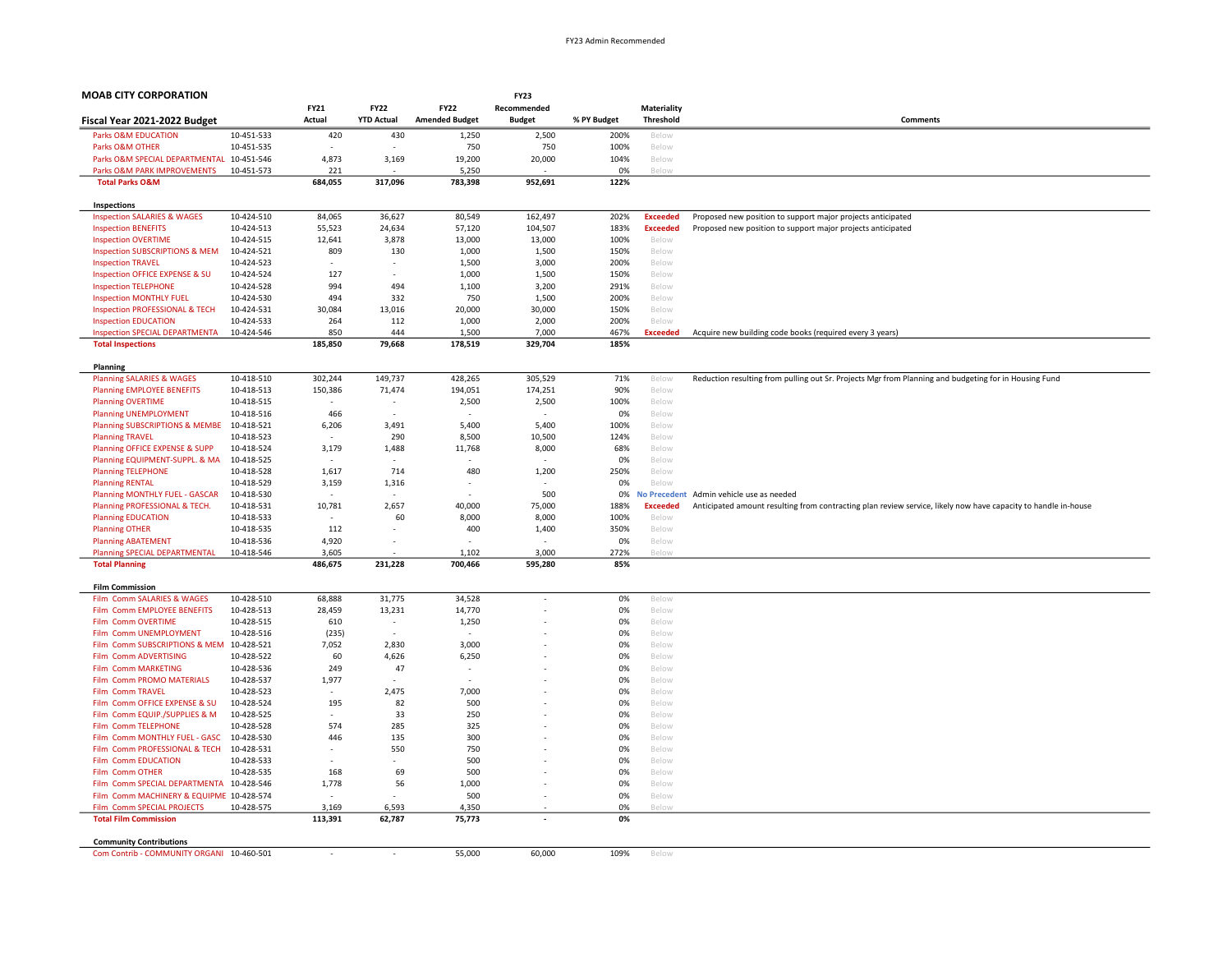| <b>MOAB CITY CORPORATION</b>                 |            |                          |                          |                          | <b>FY23</b>              |             |                 |                                                                               |
|----------------------------------------------|------------|--------------------------|--------------------------|--------------------------|--------------------------|-------------|-----------------|-------------------------------------------------------------------------------|
|                                              |            | <b>FY21</b>              | <b>FY22</b>              | <b>FY22</b>              | Recommended              |             | Materiality     |                                                                               |
| Fiscal Year 2021-2022 Budget                 |            | Actual                   | <b>YTD Actual</b>        | <b>Amended Budget</b>    | <b>Budget</b>            | % PY Budget | Threshold       | <b>Comments</b>                                                               |
| Com Contrib - MOAB INFORMATION 10-460-505    |            | $\overline{\phantom{a}}$ | 10,000                   | 10,000                   | 10,000                   | 100%        | Below           |                                                                               |
| <b>Com Contrib - ARTS PROMOTION</b>          | 10-460-526 | $\overline{\phantom{a}}$ |                          | 7,000                    | 7,000                    | 100%        | Below           |                                                                               |
| <b>Com Contrib - SHELTER SERVICES</b>        | 10-460-575 | 10,000                   | $\sim$                   | 10,000                   | 10,000                   | 100%        | Below           |                                                                               |
| Com Contrib - STUDENT OF MONTH               | 10-460-578 | 193                      | $\overline{\phantom{a}}$ | $\overline{\phantom{a}}$ | $\overline{\phantom{a}}$ | 0%          | Below           |                                                                               |
| <b>Com Contrib - GRAND COUNTY</b>            | 10-460-584 | 19,332                   | $\sim$                   | 103,200                  | 63,200                   | 61%         | Below           |                                                                               |
| <b>Total Community Contributions</b>         |            | 29,525                   | 10,000                   | 185,200                  | 150,200                  | 81%         |                 |                                                                               |
| Sustainability                               |            |                          |                          |                          |                          |             |                 |                                                                               |
| <b>Sustainability SALARIES &amp; WAGE</b>    | 10-454-510 | 16,890                   | 38,755                   | 87,200                   | 84,837                   | 97%         | Below           |                                                                               |
| <b>Sustainability EMPLOYEE BENEFI</b>        | 10-454-513 | 5,342                    | 13,263                   | 22,721                   | 32,471                   | 143%        | Below           |                                                                               |
| <b>Sustainability UNEMPLOYMENT</b>           | 10-454-516 | 12,042                   | 1,361                    | $\sim$                   | $\overline{\phantom{a}}$ | 0%          | Below           |                                                                               |
| <b>Sustainability SUBSCRIPTIONS</b>          | 10-454-521 | 1,741                    | 4,138                    | 6,760                    | 4,100                    | 61%         | Below           |                                                                               |
| Sustainability TRAVEL\FOOD                   | 10-454-523 |                          | $\sim$                   | 1,500                    | 2,550                    | 170%        | Below           |                                                                               |
| <b>Sustainability OFFICE EXPENSE</b>         | 10-454-524 | $\overline{\phantom{a}}$ | 84                       | 1,500                    | 300                      | 20%         | Below           |                                                                               |
| <b>Sustainability TELEPHONE</b>              | 10-454-528 | 157                      | 194                      | $\sim$                   | 600                      | 0%          |                 | No Precedent Based on PY actual                                               |
| Sustain PROF/TECH. SERVICE                   | 10-454-531 | 29,167                   | $\sim$                   | $\sim$                   | 6,000                    | 0%          |                 | No Precedent Waterwise landscape design                                       |
| <b>Sustainability EDUCATION</b>              | 10-454-533 | $\overline{\phantom{a}}$ | $\sim$                   | 2,100                    | 1,000                    | 48%         | Below           |                                                                               |
| <b>Sustainability PROJECTS</b>               | 10-454-570 | $\overline{\phantom{a}}$ | 4,717                    | 7,500                    | 25,000                   | 333%        | <b>Exceeded</b> | Includes \$20k for city waterwise landscaping projects, and \$5k for outreach |
| <b>Sustainability GRANT EXPENSES</b>         | 10-454-575 | $\overline{\phantom{a}}$ | $\sim$                   | 30,000                   | $\overline{\phantom{a}}$ | 0%          | Below           | Reduced - future grant match/programs approved by council on case by case     |
| <b>Total Sustainability</b>                  |            | 65,337                   | 62,511                   | 159,281                  | 156,858                  | 98%         |                 |                                                                               |
| <b>Transfers and contributions out</b>       |            |                          |                          |                          |                          |             |                 |                                                                               |
| <b>TRANSFER TO DEBT SERVICE FUND</b>         | 10-480-831 | 109,714                  | 47,631                   | 95,261                   | 135,407                  | 142%        | Below           |                                                                               |
| TRANSFER TO CAPITAL PROJ. FUND               | 10-480-861 | 158,623                  | 324,556                  | 1,260,183                | 775,041                  | 62%         | Below           |                                                                               |
| <b>TRANSFER TO TRAILS FUND</b>               | 10-480-871 | 220,000                  | 15,000                   | 30,000                   | 30,000                   | 100%        | Below           |                                                                               |
| <b>TRANSFER - RECREATION FUND</b>            | 10-480-886 | 1,994,014                | 357,708                  | 730,416                  | 968,395                  | 133%        | <b>Exceeded</b> | Primarily related to aggressive revenue budgeting in Rec Fund in FY22         |
| <b>TRANSFER TO GF ASSIGNED/RESTRI</b>        | 10-480-896 | $\overline{\phantom{a}}$ | $\overline{\phantom{a}}$ | 319,541                  | 315,760                  | 99%         | Below           |                                                                               |
| <b>TRANSFER TO CAPITAL PROJECTS</b>          | 10-480-897 | 524,676                  | $\overline{\phantom{a}}$ | $\sim$                   | $\overline{\phantom{a}}$ | 0%          | Below           |                                                                               |
| <b>TRANSFER TO COMM DEV FUND</b>             | 10-480-898 | 78,605                   | $\sim$                   | $\overline{\phantom{a}}$ | $\overline{\phantom{a}}$ | 0%          | Below           |                                                                               |
| TRANSFER TO TRANSIT AND PARKING 10-480-895   |            | $\overline{\phantom{a}}$ | 37,500                   | 37,500                   | 65,000                   | 173%        | Below           |                                                                               |
| <b>TRANSFER TO FUND BALANCE</b>              | 10-480-899 | $\sim$                   | $\sim$                   | 214,250                  | $\overline{\phantom{a}}$ | 0%          | Below           |                                                                               |
| <b>Total Transfers and contributions out</b> |            | 3,085,632                | 782,394                  | 2,687,151                | 2,289,603                | 85%         |                 |                                                                               |
| <b>Total Expenditures:</b>                   |            | 13,750,784               | 5,590,822                | 14,733,527               | 16,099,312               | 109%        |                 |                                                                               |
| <b>Total Change In Net Position</b>          |            | 1,833,343                | 4,132,200                | $\overline{\phantom{a}}$ | (0)                      | 0%          |                 |                                                                               |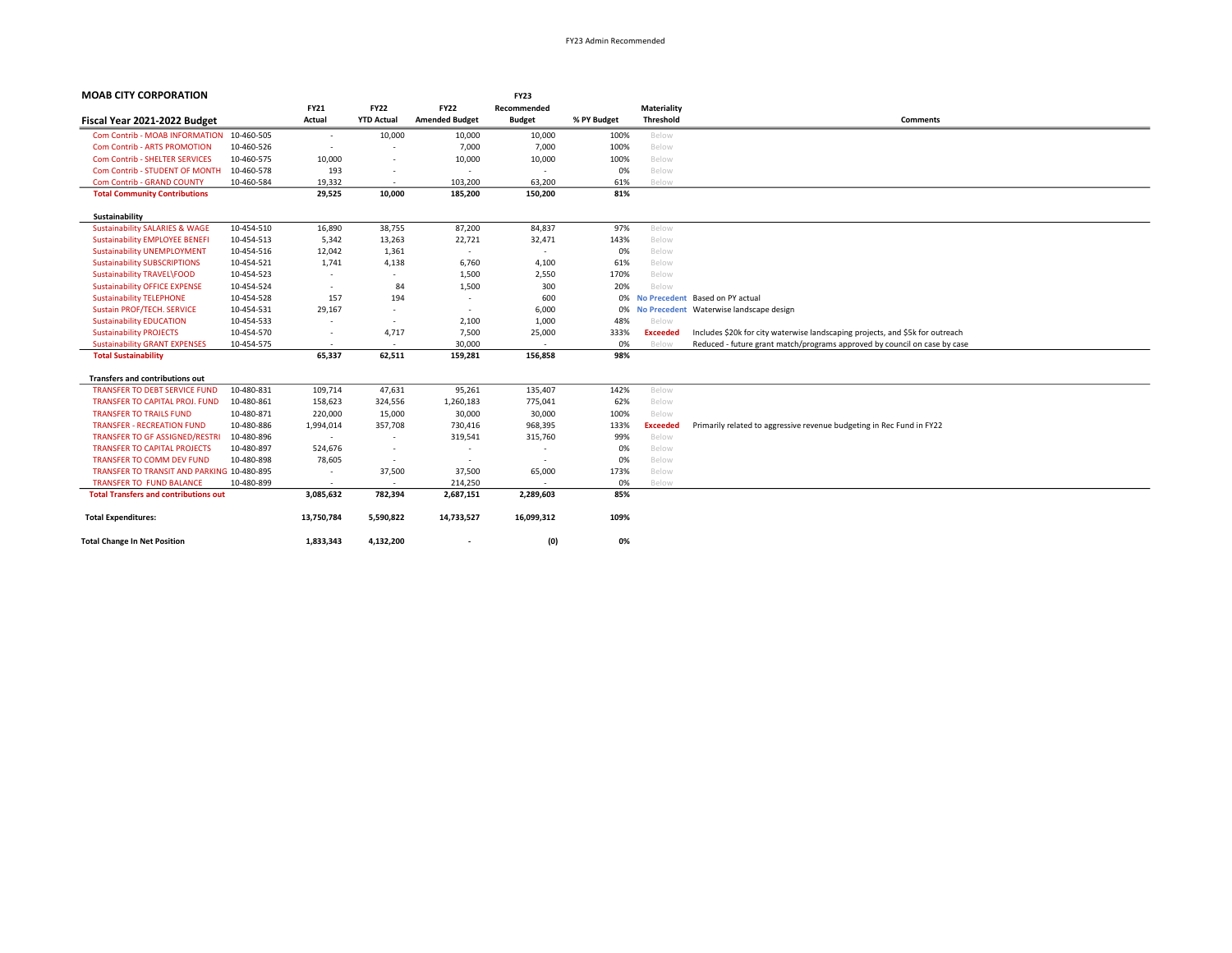| <b>MOAB CITY CORPORATION</b>               |            |                          |                          |                          | <b>FY23</b>              |             |                 |                                                                                                                              |
|--------------------------------------------|------------|--------------------------|--------------------------|--------------------------|--------------------------|-------------|-----------------|------------------------------------------------------------------------------------------------------------------------------|
|                                            |            | <b>FY21</b>              | <b>FY22</b>              | <b>FY22</b>              | Recommended              |             | Materiality     |                                                                                                                              |
| Fiscal Year 2021-2022 Budget               |            | Actual                   | <b>YTD Actual</b>        | <b>Amended Budget</b>    | <b>Budget</b>            | % PY Budget | Threshold       | <b>Comments</b>                                                                                                              |
|                                            |            |                          |                          |                          |                          |             |                 |                                                                                                                              |
| 21 Class C Road Fund                       |            |                          |                          |                          |                          |             |                 |                                                                                                                              |
| <b>Change In Net Position</b>              |            |                          |                          |                          |                          |             |                 |                                                                                                                              |
| Revenue:                                   |            |                          |                          |                          |                          |             |                 |                                                                                                                              |
| Taxes                                      |            |                          |                          |                          |                          |             |                 |                                                                                                                              |
| <b>Class C TRANSPORTATION TAX</b>          | 21-335-370 | 235,498                  | 155,477                  | 210,795                  | 220,000                  | 104%        | Below           |                                                                                                                              |
| <b>Total Taxes</b>                         |            | 235,498                  | 155,477                  | 210,795                  | 220,000                  | 104%        |                 |                                                                                                                              |
| Intergovernmental revenue                  |            |                          |                          |                          |                          |             |                 |                                                                                                                              |
| <b>Class C CLASS C ROAD FUND</b>           | 21-335-360 | 290,058                  | 136,246                  | 250,000                  | 260,000                  | 104%        | Below           |                                                                                                                              |
| <b>Total Intergovernmental revenue</b>     |            | 290,058                  | 136,246                  | 250,000                  | 260,000                  | 104%        |                 |                                                                                                                              |
|                                            |            |                          |                          |                          |                          |             |                 |                                                                                                                              |
| Interest<br><b>Class C INTEREST INCOME</b> | 21-361-300 |                          |                          | 5,000                    |                          |             |                 |                                                                                                                              |
| <b>Total Interest</b>                      |            | $\sim$                   | $\sim$                   | 5,000                    | $\sim$                   | 0%<br>0%    | Below           |                                                                                                                              |
|                                            |            |                          |                          |                          |                          |             |                 |                                                                                                                              |
| <b>Contributions and transfers</b>         |            |                          |                          |                          |                          |             |                 |                                                                                                                              |
| Class C TRANS, FROM EQUITY-B.O.            | 21-395-361 | $\overline{\phantom{a}}$ | $\sim$                   | 493,834                  | 637,429                  | 129%        | <b>Exceeded</b> | Carryover projects result in larger fund balance contribution                                                                |
| <b>Total Contributions and transfers</b>   |            |                          |                          | 493,834                  | 637,429                  | 129%        |                 |                                                                                                                              |
| <b>Total Revenue:</b>                      |            | 525,555                  | 291,722                  | 959,629                  | 1,117,429                | 116%        |                 |                                                                                                                              |
|                                            |            |                          |                          |                          |                          |             |                 |                                                                                                                              |
| <b>Expenditures:</b>                       |            |                          |                          |                          |                          |             |                 |                                                                                                                              |
| <b>Public Works</b>                        |            |                          |                          |                          |                          |             |                 |                                                                                                                              |
| <b>Streets</b>                             |            |                          |                          |                          |                          |             |                 |                                                                                                                              |
| Class C BLDG/GRDS SUPPLIES & M             | 21-400-526 | 74                       | $\sim$                   | $\sim$                   | $\sim$                   | 0%          | Below           |                                                                                                                              |
| <b>Class C FUEL</b>                        | 21-400-530 | 12,817                   | 6,835                    | 19,500                   | 19,500                   | 100%        | Below           |                                                                                                                              |
| <b>Class C SPECIAL DEPARTMENTAL S</b>      | 21-400-541 | 14,449                   | 1,291                    | 27,000                   | 27,000                   | 100%        | Below           |                                                                                                                              |
| <b>Class C ROADBASE - PATCHING</b>         | 21-400-558 | 13,464                   | 2,101                    | 10,000                   | 15,000                   | 150%        | Below           |                                                                                                                              |
| <b>Class C ASPHALT</b>                     | 21-400-570 | $\overline{\phantom{a}}$ | 2,507                    | 7,500                    | 12,500                   | 167%        | Below           |                                                                                                                              |
| <b>Class C OVERLAY</b>                     | 21-400-571 | $\sim$                   | $\sim$                   | 400,000                  | 400,000                  | 100%        | Below           | Emma Blvd project PY carryover                                                                                               |
| <b>Class C CRACK SEALING</b>               | 21-400-572 | $\overline{\phantom{a}}$ | $\sim$                   | 5,000                    | 5,000                    | 100%        | Below           |                                                                                                                              |
| <b>Class C - SPECIAL PROJECTS</b>          | 21-400-573 | 54,910                   | 67,780                   | 305,629                  | 298,429                  | 98%         | Below           | All PY carryover projects: roundabout contribution \$78k, hot patch utility cuts \$15k, seal coat project \$45k, trip hazard |
| Class C Sidewalk/Ped Ramp Rep              | 21-400-576 | 841                      | $\sim$                   | $\overline{\phantom{a}}$ | $\overline{\phantom{a}}$ | 0%          | Below           | (above) \$25k, concrete repair projects \$25k, post office alley \$20k, ADA plan \$25k, ped ramp sidewalk \$75k              |
| <b>Class C MACHINERY &amp; EQUIPMENT</b>   | 21-400-574 | 18,745                   | $\sim$                   | 185,000                  | 340,000                  | 184%        | <b>Exceeded</b> | Proposed acquisition of new street sweeper                                                                                   |
| <b>TRANSFER TO FUND BALANCE</b>            | 21-400-580 | ٠                        | $\overline{\phantom{a}}$ | $\overline{\phantom{a}}$ |                          | 0%          | Below           |                                                                                                                              |
| <b>Total Streets</b>                       |            | 115,302                  | 80,514                   | 959,629                  | 1,117,429                | 116%        |                 |                                                                                                                              |
| <b>Total Expenditures:</b>                 |            | 115,302                  | 80,514                   | 959,629                  | 1,117,429                | 116%        |                 |                                                                                                                              |
| <b>Total Change In Net Position</b>        |            | 410,254                  | 211,209                  | $\overline{\phantom{a}}$ | $\overline{\phantom{a}}$ | 0%          |                 |                                                                                                                              |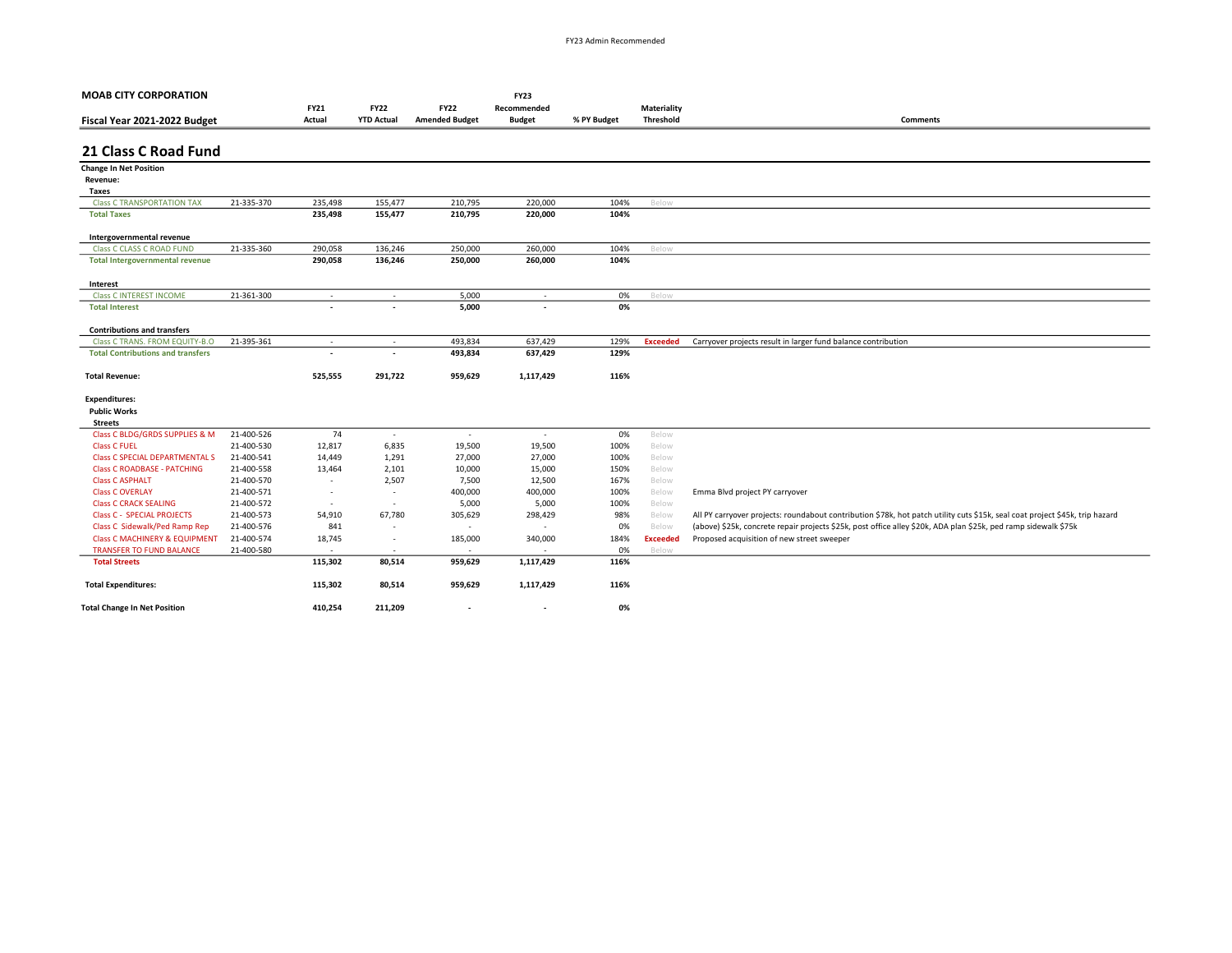| <b>MOAB CITY CORPORATION</b>                                 |                          |                          |                     |                          | <b>FY23</b>                       |             |                     |                                                                                    |
|--------------------------------------------------------------|--------------------------|--------------------------|---------------------|--------------------------|-----------------------------------|-------------|---------------------|------------------------------------------------------------------------------------|
|                                                              |                          | <b>FY21</b>              | <b>FY22</b>         | <b>FY22</b>              | Recommended                       |             | <b>Materiality</b>  |                                                                                    |
| Fiscal Year 2021-2022 Budget                                 |                          | Actual                   | <b>YTD Actual</b>   | <b>Amended Budget</b>    | <b>Budget</b>                     | % PY Budget | Threshold           | <b>Comments</b>                                                                    |
|                                                              |                          |                          |                     |                          |                                   |             |                     |                                                                                    |
| <b>23 Recreation Fund</b>                                    |                          |                          |                     |                          |                                   |             |                     |                                                                                    |
|                                                              |                          |                          |                     |                          |                                   |             |                     |                                                                                    |
| <b>Change In Net Position</b>                                |                          |                          |                     |                          |                                   |             |                     |                                                                                    |
| Revenue:<br>Intergovernmental revenue                        |                          |                          |                     |                          |                                   |             |                     |                                                                                    |
| <b>GRAND COUNTY - RSSD</b>                                   | 23-335-361               | 125,000                  | (50,000)            | 100,000                  | 75,000                            | 75%         | Below               |                                                                                    |
| <b>SCHOOL DISTRICT</b>                                       | 23-335-363               | 1,152                    |                     | 15,000                   | 15,000                            | 100%        | Belov               |                                                                                    |
| <b>Total Intergovernmental revenue</b>                       |                          | 126,152                  | (50,000)            | 115,000                  | 90,000                            | 78%         |                     |                                                                                    |
| <b>Charges for services</b>                                  |                          |                          |                     |                          |                                   |             |                     |                                                                                    |
| <b>CASH OVER/SHORT</b>                                       | 23-345-318               | $\overline{7}$           | $\mathsf{O}\xspace$ | $\overline{\phantom{a}}$ | $\overline{\phantom{a}}$          | 0%          | Below               |                                                                                    |
| <b>SUMMER CAMP</b>                                           | 23-345-336               |                          |                     | 4,800                    | 4,800                             | 100%        | Below               |                                                                                    |
| <b>ADULT SOCCER</b>                                          | 23-345-339               |                          |                     | 2,100                    |                                   | 0%          | Below               |                                                                                    |
| <b>VOLLEYBALL - ADULT COED</b>                               | 23-345-340               |                          | ٠                   | 1,900                    | $\overline{\phantom{a}}$          | 0%          | Below               |                                                                                    |
| <b>VOLLEYBALL - YOUTH SPRING</b>                             | 23-345-346               | 2,637                    |                     | 3,675<br>3,400           | ×,<br>$\overline{\phantom{a}}$    | 0%<br>0%    | Below               |                                                                                    |
| ADULT COED SOFTBALL<br>YOUTH/BASEBALL/SOFTBALL               | 23-345-363<br>23-345-366 | 11,852                   | 203<br>80           | 20,332                   | 10,000                            | 49%         | Below<br>Below      |                                                                                    |
| YOUTH FOOTBALL                                               | 23-345-368               | $\overline{\phantom{a}}$ | 1,142               | 3,040                    | 1,000                             | 33%         | Below               |                                                                                    |
| SPRING YOUTH SOCCER                                          | 23-345-369               | 5,870                    |                     | 8,865                    | 5,500                             | 62%         | Below               |                                                                                    |
| <b>FALL YOUTH SOCCER</b>                                     | 23-345-370               | 2,300                    | 5,090               | 4,890                    | 5,000                             | 102%        | Below               |                                                                                    |
| <b>SOCCER CAMPS</b>                                          | 23-345-371               |                          |                     | 250                      |                                   | 0%          | Below               |                                                                                    |
| <b>FOOT RACES</b>                                            | 23-345-372               | 15                       | 1,505               | 2,950                    | 1,500                             | 51%         | Below               |                                                                                    |
| <b>INDOOR SOCCER - YOUTH</b>                                 | 23-345-374               |                          | 453                 | 2,450                    | 500                               | 20%         | Below               |                                                                                    |
| ADULT BASKETBALL                                             | 23-345-375               | $\overline{\phantom{a}}$ |                     | 800                      |                                   | 0%          | Below               |                                                                                    |
| JR JAZZ BASKETBALL                                           | 23-345-376               |                          | 4,690               | 5,400                    | 4,500                             | 83%         | Below               |                                                                                    |
| <b>FLAG FOOTBALL</b>                                         | 23-345-377               | 2,028                    | 823                 | 1,405                    | 500                               | 36%         | Below               |                                                                                    |
| <b>FLAG FOOTBALL - ADULT</b>                                 | 23-345-379               | $\sim$                   |                     |                          | $\overline{\phantom{a}}$          | 0%          | Below               |                                                                                    |
| YOUTH VOLLEYBALL                                             | 23-345-380               | 1,059                    | 1,390               | 1,960                    | 1,000                             | 51%         | Below               |                                                                                    |
| YOUTH SPONSOR/BASEBALL                                       | 23-345-383               | 3,500                    | 250                 | 12,800                   | 5,000                             | 39%         | Below               |                                                                                    |
| <b>Total Charges for services</b>                            |                          | 29,267                   | 15,627              | 81,017                   | 39,300                            | 49%         |                     |                                                                                    |
| <b>MRAC</b>                                                  |                          |                          |                     |                          |                                   |             |                     |                                                                                    |
| MRAC - PREPAID SERVICES                                      | 23-347-310               | 709                      | 855                 | $\overline{\phantom{a}}$ | 1,000                             |             |                     | 0% No Precedent Prepaid are technically liability, budget based on historic actual |
| MRAC - FITNESS ADMISSIONS                                    | 23-347-311               | 6,415                    | 4,704               | 10,000                   | 8,500                             | 85%         | Below               |                                                                                    |
| MRAC - FITNESS MEMBERSHIPS                                   | 23-347-312               | 18,591                   | 13,626              | 43,500                   | 38,000                            | 87%         | Below               |                                                                                    |
| <b>MRAC - CITY EMPLOYEES</b>                                 | 23-347-313               | $\overline{\phantom{a}}$ | $\sim$              | 500                      | $\overline{a}$                    | 0%          | Below               |                                                                                    |
| MRAC - SILVER SNEAKERS MEMBERS 23-347-314                    |                          | 2,909                    | 3,672               | 10,000                   | 9,000                             | 90%         | Below               |                                                                                    |
| <b>MRAC - SWIM TEAM</b>                                      | 23-347-315               | $\overline{3}$           | 540                 |                          | 200                               | 0%          | <b>No Precedent</b> | Budget based on PY actuals                                                         |
| <b>MRAC - SHOWERS</b>                                        | 23-347-317               | 44,814                   | 24,945              | 98,500                   | 50,000                            | 51%         | Below               |                                                                                    |
| MRAC - CASH OVER/SHORT                                       | 23-347-318               | 8                        | 106                 |                          |                                   | 0%          | Below               |                                                                                    |
| MRAC - ADMISSIONS/AQUATIC                                    | 23-347-320               | 87,260                   | 38,046              | 150,000                  | 100,000                           | 67%         | Below               |                                                                                    |
| MRAC - ADMISSIONS/AQUAT & FITN                               | 23-347-321               | 3,954                    | 286                 | 12,000                   |                                   | 0%          | Below               |                                                                                    |
| <b>MRAC - RETAIL</b>                                         | 23-347-322               | 12,846                   | 5,653               | 12,000                   | 10,000                            | 83%         | Below               |                                                                                    |
| <b>MRAC - CONCESSIONS</b>                                    | 23-347-330               | 9,394                    | 7,761               | $\sim$                   | 8,000                             | 0%          |                     | No Precedent Budget based on PY actuals                                            |
| MRAC - PROGRAM FEES/ AQUATIC                                 | 23-347-323               | 14,036                   | 3,209               | 27,500                   | 20,000                            | 73%         | Below               |                                                                                    |
| MRAC - PROGRAM FEES/FITNESS                                  | 23-347-324               | 2,258                    | 4,686               | 6,000                    | 5,000                             | 83%         | Below               |                                                                                    |
| MRAC - CHILD CARE FEES<br>MRAC - MEMBERSHIPS/AQUATIC         | 23-347-325<br>23-347-326 | 5                        | 10,872              | 1,000<br>32,000          | 32,000                            | 0%<br>100%  | Below<br>Below      |                                                                                    |
| MRAC - MEMBERSHIPS/AQUAT & FIT 23-347-327                    |                          | 30,987<br>46,569         | 39,866              | 85,000                   | 70,000                            | 82%         | Below               |                                                                                    |
| <b>MRAC - RENTAL FEES</b>                                    | 23-347-328               | 3,863                    | 1,185               | 8,500                    | 2,000                             | 24%         | Below               |                                                                                    |
| <b>Total MRAC</b>                                            |                          | 284,620                  | 160,012             | 496,500                  | 353,700                           | 71%         |                     |                                                                                    |
|                                                              |                          |                          |                     |                          |                                   |             |                     |                                                                                    |
| Moab arts & recreation                                       |                          |                          |                     |                          |                                   |             |                     |                                                                                    |
| <b>PROGRAM FEES</b>                                          | 23-348-310               | 2,115                    | 307                 | 11,400                   | 1,500                             | 13%         | Below               |                                                                                    |
| <b>GRANTS AND DONATIONS</b>                                  | 23-348-330               | 77,853                   | 20,600              | 18,500                   | 20,000                            | 108%        | Below               |                                                                                    |
| <b>RENTAL FEES</b>                                           | 23-348-340               | 37,551                   | 20,846              | 45,000                   | 30,000                            | 67%         | Below               |                                                                                    |
| <b>SPECIAL EVENTS FEES</b><br>SPECIAL EVENTS FEES - RED ROCK | 23-348-350<br>23-348-351 | 4,033<br>(1, 365)        | 8,084<br>(13, 139)  | 7,900<br>33,500          | 4,000<br>$\overline{\phantom{a}}$ | 51%<br>0%   | Below<br>Below      |                                                                                    |
| <b>MARC</b> - Art Retail                                     | 23-348-360               |                          | 2,995               |                          |                                   | 0%          | Below               |                                                                                    |
| <b>Total Moab arts &amp; recreation</b>                      |                          | 120.187                  | 36.698              | 116.300                  | 55,500                            | 48%         |                     |                                                                                    |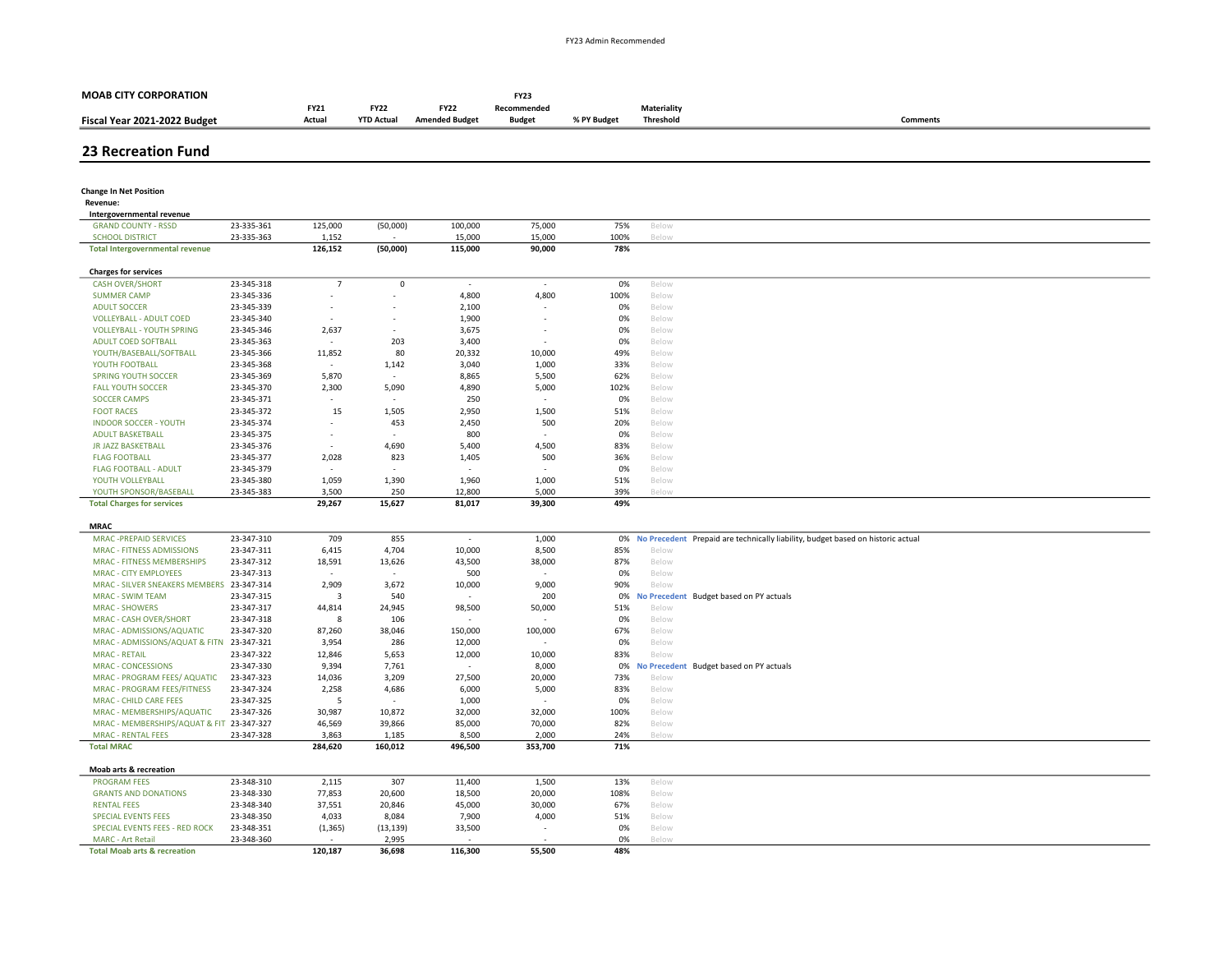| <b>MOAB CITY CORPORATION</b>                              |            |                          |                          |                          | <b>FY23</b>   |             |                 |                                                                                |
|-----------------------------------------------------------|------------|--------------------------|--------------------------|--------------------------|---------------|-------------|-----------------|--------------------------------------------------------------------------------|
|                                                           |            | <b>FY21</b>              | <b>FY22</b>              | <b>FY22</b>              | Recommended   |             | Materiality     |                                                                                |
| Fiscal Year 2021-2022 Budget                              |            | Actual                   | <b>YTD Actual</b>        | <b>Amended Budget</b>    | <b>Budget</b> | % PY Budget | Threshold       | Comments                                                                       |
|                                                           |            |                          |                          |                          |               |             |                 |                                                                                |
| Miscellaneous revenue                                     |            |                          |                          |                          |               |             |                 |                                                                                |
| <b>CENTER STREET GYM RENTALS</b>                          | 23-365-300 | 6,935                    | 3,100                    | $\overline{\phantom{a}}$ | 3,000         | 0%          |                 | No Precedent Budget based on PY actuals                                        |
| <b>BALL FIELD RENTALS</b>                                 | 23-365-301 | 475                      | $\overline{\phantom{a}}$ |                          |               | 0%          | Below           |                                                                                |
| <b>OTHER INCOME</b>                                       | 23-365-360 | 6,607                    |                          |                          |               | 0%          | Below           |                                                                                |
| <b>Total Miscellaneous revenue</b>                        |            | 14,017                   | 3,100                    |                          | 3,000         | 0%          |                 |                                                                                |
|                                                           |            |                          |                          |                          |               |             |                 |                                                                                |
| <b>Contributions and transfers</b>                        |            |                          |                          |                          |               |             |                 |                                                                                |
| <b>CITY OF MOAB</b>                                       | 23-335-362 | 1,994,014                | 357,708                  | 730,416                  | 968,395       | 133%        | <b>Exceeded</b> | Primarily related to aggressive revenue budgeting in Rec Fund in FY22          |
| RECREATION FUND BEG. BALANCE                              | 23-395-350 |                          |                          |                          | 250,000       | 0%          |                 | No Precedent Rec fund has carried FB                                           |
| <b>Total Contributions and transfers</b>                  |            | 1,994,014                | 357,708                  | 730,416                  | 1,218,395     | 167%        |                 |                                                                                |
|                                                           |            |                          |                          |                          |               |             |                 |                                                                                |
| <b>Total Revenue:</b>                                     |            | 2,568,258                | 523,144                  | 1,539,233                | 1,759,895     | 114%        |                 |                                                                                |
|                                                           |            |                          |                          |                          |               |             |                 |                                                                                |
| <b>Expenditures:</b>                                      |            |                          |                          |                          |               |             |                 |                                                                                |
| Parks, recreation, and public property                    |            |                          |                          |                          |               |             |                 |                                                                                |
| Recreation                                                |            |                          |                          |                          |               |             |                 |                                                                                |
| <b>Recreation SALARIES - DIRECTO</b>                      | 23-640-510 | 131,712                  | 55,734                   | 158,489                  | 196,630       | 124%        | Below           |                                                                                |
| <b>Recreation EMPLOYEE BENEFITS</b>                       | 23-640-513 | 71,483                   | 37,637                   | 81,101                   | 85,615        | 106%        | Below           |                                                                                |
| <b>Recreation OVERTIME</b>                                | 23-640-515 | 465                      | 308                      | 1,500                    | 5,000         | 333%        | Below           |                                                                                |
| <b>Recreation UNEMPLOYMENT</b>                            | 23-640-516 | (191)                    | $\sim$                   |                          |               | 0%          | Below           |                                                                                |
| <b>Recreation SUBSCRIPTIONS &amp; MEM</b>                 | 23-640-521 | 3,605                    |                          | 2,000                    | 2,300         | 115%        | Below           |                                                                                |
| <b>Recreation ADVERTISING</b>                             | 23-640-522 | 1,722                    | 4,102                    | 3,000                    | 3,450         | 115%        | Below           |                                                                                |
| <b>Recreation TRAVEL</b>                                  | 23-640-523 | $\overline{\phantom{a}}$ | 1,714                    |                          |               | 0%          | Below           |                                                                                |
| Recreation OFFICE EXPENSE & SU                            | 23-640-524 | 969                      | 76                       | 2,000                    | 2,000         | 100%        | Below           |                                                                                |
| <b>Recreation - EQUIP SUPPLIES &amp;</b>                  | 23-640-525 | 991                      | 110                      | 1,000                    | 2,500         | 250%        | Below           |                                                                                |
| <b>Recreation - UTILITIES</b>                             | 23-640-527 | 196                      | 325                      |                          |               | 0%          | Below           |                                                                                |
| <b>Recreation TELEPHONE</b>                               | 23-640-528 | 1,277                    | 407                      | 2,400                    | 1,500         | 63%         | Below           |                                                                                |
| Recreation MONTHLY FUEL - GASC                            | 23-640-530 |                          |                          | 350                      | 400           | 114%        | Below           |                                                                                |
| <b>Recreation PROFESSIONAL &amp; TECH</b>                 | 23-640-531 | 2,489                    | 2,587                    | 3,500                    | 3,500         | 100%        | Below           |                                                                                |
| <b>Recreation EDUCATION</b>                               | 23-640-533 | 315                      | 850                      | 2,350                    | 2,350         | 100%        | Below           |                                                                                |
| <b>Recreation OTHER</b>                                   | 23-640-535 | 97                       | ٠                        | 200                      | 200           | 100%        | Below           |                                                                                |
| <b>Recreation DIRECTOR - TRAVEL</b>                       | 23-640-536 |                          |                          |                          |               | 0%          | Below           |                                                                                |
| <b>Recreation SPECIAL DEPARTMENTA</b>                     | 23-640-546 | 301                      |                          | 6,500                    | 1,500         | 23%         | Below           |                                                                                |
| <b>Recreation EASTER EGG HUNT</b>                         | 23-640-592 | 1,146                    | 20                       | 2,500                    | 2,500         | 100%        | Below           |                                                                                |
| <b>Recreation TURKEY TROT</b>                             | 23-640-593 | 1,432                    | 1,288                    |                          | 2,000         | 0%          |                 | No Precedent Based on PY actual                                                |
| Recreation TRANSFER TO FUND BA<br><b>Total Recreation</b> | 23-950-552 | 218,009                  | 105,157                  | 266,890                  |               | 0%<br>117%  | Belov           |                                                                                |
|                                                           |            |                          |                          |                          | 311,445       |             |                 |                                                                                |
| <b>Swimming Pool</b>                                      |            |                          |                          |                          |               |             |                 |                                                                                |
| <b>MRAC MAINTENANCE SALARIES</b>                          | 23-452-508 | 41,296                   | 8,801                    | 43,265                   | 19,856        | 46%         | Below           |                                                                                |
| <b>MRAC LIFEGUARD SALARIES</b>                            | 23-452-509 | 111,241                  | 65,948                   | 243,556                  | 324,000       | 133%        | <b>Exceeded</b> | Allowed for possible bump in pay relating to challenge in recruiting this year |
| <b>MRAC SALARIES &amp; WAGES</b>                          | 23-452-510 | 209,266                  | 136,169                  | 238,422                  | 243,392       | 102%        | Below           |                                                                                |
| MRAC AQUATIC PROGRAM SALARIES 23-452-511                  |            |                          | $\sim$                   | 29,013                   |               | 0%          | Below           |                                                                                |
| MRAC FITNESS PROGRAM SALARIES 23-452-512                  |            | 6,637                    | 6,651                    | 18,324                   | 19,062        | 104%        | Below           |                                                                                |
| <b>MRAC EMPLOYEE BENEFITS</b>                             | 23-452-513 | 107,454                  | 55,951                   | 116,582                  | 130,207       | 112%        | Below           |                                                                                |
| <b>MRAC OVERTIME</b>                                      | 23-452-515 | 1,196                    | 1,103                    | 500                      | 5,200         | 1040%       | <b>Exceeded</b> | Adding back authorized OT in prior years                                       |
| MRAC UNEMPLOYMENT                                         | 23-452-516 | 20,801                   | (92)                     |                          |               | 0%          | Below           |                                                                                |
| MRAC SUBSCRIPTIONS & MEMBERSHI 23-452-521                 |            | 324                      | 119                      |                          | 500           | 0%          |                 | No Precedent Based on PY actual                                                |
| <b>MRAC ADVERTISING</b>                                   | 23-452-522 | 3,153                    | 505                      | 7,000                    | 7,000         | 100%        | Below           |                                                                                |
| <b>MRAC TRAVEL</b>                                        | 23-452-523 |                          | 265                      |                          | 1,000         | 0%          |                 | No Precedent Pre-covid had some travel expenses here                           |
| MRAC OFFICE EXPENSE & SUPPLIES                            | 23-452-524 | 4,067                    | 1,723                    | 4,000                    | 4,000         | 100%        | Below           |                                                                                |
| MRAC EQUIPMENT-SUPPL. & MAINTE 23-452-525                 |            | 6,263                    | 4,557                    | 12,000                   | 12,000        | 100%        | Below           |                                                                                |
| MRAC BLDG/GRDS-SUPPL. & MAINTE 23-452-526                 |            | 19,773                   | 12,243                   | 22,000                   | 25,000        | 114%        | Below           |                                                                                |
| <b>MRAC UTILITIES</b>                                     | 23-452-527 | 100,217                  | 47,804                   | 92,276                   | 100,000       | 108%        | Below           |                                                                                |
| <b>MRAC TELEPHONE</b>                                     | 23-452-528 | 7,136                    | 3,441                    | 5,106                    | 8,000         | 157%        | Below           |                                                                                |
| MRAC RENT OF PROPERTY OR EQUIP 23-452-529                 |            |                          |                          |                          |               | 0%          | Below           |                                                                                |
| MRAC PROFESSIONAL & TECH. SERV 23-452-531                 |            | 2,310                    | 6,432                    | 23,100                   | 10,000        | 43%         | Below           |                                                                                |
| <b>MRAC EDUCATION</b>                                     | 23-452-533 | 1,614                    | 850                      | 3,000                    | 3,500         | 117%        | Below           |                                                                                |
| MRAC INSTRUCTIONAL MATERIALS/S 23-452-534                 |            | 302                      |                          | 1,500                    | 1,500         | 100%        | Below           |                                                                                |
| <b>MRAC OTHER</b>                                         | 23-452-535 | 114                      | q                        | 900                      | 900           | 100%        | Below           |                                                                                |
| MRAC SPECIAL DEPARTMENTAL SUPP 23-452-546                 |            | 49,671                   | 14,400                   | 30,000                   | 38,700        | 129%        | Below           |                                                                                |
| <b>MRAC CONCESSIONS</b>                                   | 23-452-547 | 5,438                    | 3,211                    |                          |               | 0%          | Below           |                                                                                |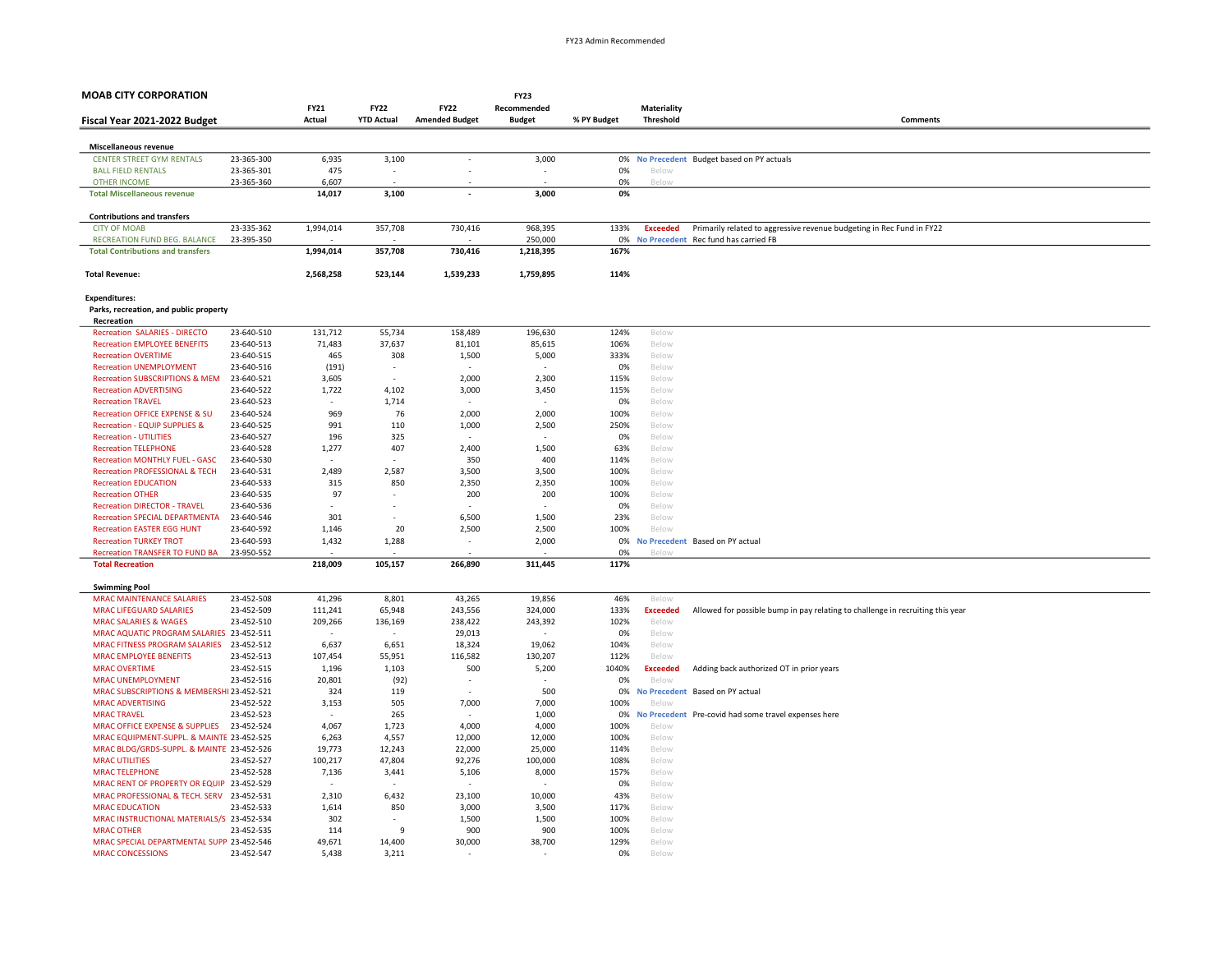| <b>MOAB CITY CORPORATION</b>                                   |                          |                                 |                          |                          | <b>FY23</b>                     |              |                          |                                                                                                 |
|----------------------------------------------------------------|--------------------------|---------------------------------|--------------------------|--------------------------|---------------------------------|--------------|--------------------------|-------------------------------------------------------------------------------------------------|
|                                                                |                          | <b>FY21</b>                     | <b>FY22</b>              | <b>FY22</b>              | Recommended                     |              | Materiality              |                                                                                                 |
| Fiscal Year 2021-2022 Budget                                   |                          | Actual                          | <b>YTD Actual</b>        | <b>Amended Budget</b>    | <b>Budget</b>                   | % PY Budget  | Threshold                | Comments                                                                                        |
| MRAC SUNDRY EXPENSES-MISCELLAN 23-452-561                      |                          | 10,954                          | 1,588                    | 4,500                    | 4,500                           | 100%         | Below                    |                                                                                                 |
| <b>MRAC AQUATIC PROGRAMS</b>                                   | 23-452-573               |                                 |                          | 1,800                    | 1,800                           | 100%         | Below                    |                                                                                                 |
| <b>MRAC SPECIAL EVENTS</b>                                     | 23-452-575               | 93                              | 196                      |                          |                                 | 0%           | Below                    |                                                                                                 |
| <b>Total Swimming Pool</b>                                     |                          | 709,228                         | 371,679                  | 896,844                  | 960,117                         | 107%         |                          |                                                                                                 |
|                                                                |                          |                                 |                          |                          |                                 |              |                          |                                                                                                 |
| Soccer                                                         |                          |                                 |                          |                          |                                 |              |                          |                                                                                                 |
| Soccer YOUTH SOCCER                                            | 23-642-501               | 3,634                           | $\sim$                   | 4,020                    | 5,500                           | 137%         | Below                    |                                                                                                 |
| Soccer FALL SOCCER                                             | 23-642-502               | 1,058                           | 1,073                    | 1,200                    | 1,500                           | 125%         | Below                    |                                                                                                 |
| <b>Soccer ADULT SOCCER</b>                                     | 23-642-505               | $\overline{a}$                  |                          | 700                      | 700                             | 100%         | Below                    |                                                                                                 |
| Soccer INDOOR - YOUTH SOCCER                                   | 23-642-509               |                                 | 731                      | 1,095                    | 1,095                           | 100%         | Below                    |                                                                                                 |
| Soccer WAGES SOCCER                                            | 23-642-510               | $\overline{\phantom{a}}$        | $\sim$                   | 1,600                    | 2,826                           | 177%         | Below                    |                                                                                                 |
| Soccer SOCCER REFEREE - WAGES                                  | 23-642-513               |                                 |                          | 255                      | 255                             | 100%         | Below                    |                                                                                                 |
| <b>Total Soccer</b>                                            |                          | 4,691                           | 1,804                    | 8,870                    | 11,876                          | 134%         |                          |                                                                                                 |
| <b>SUMMER CAMP</b>                                             |                          |                                 |                          |                          |                                 |              |                          |                                                                                                 |
| <b>Summer Camp WAGES</b>                                       | 23-643-510               | 5,230                           | 2,825                    | $\sim$                   | 10,000                          |              |                          | 0% No Precedent Previously nested under Rec wages, pulled out to underscore summer camp subsidy |
| <b>Summer Camp BENEFITS</b>                                    | 23-643-513               | 479                             | 267                      |                          |                                 | 0%           | Below                    |                                                                                                 |
| <b>Summer Camp SUPPLIES</b>                                    | 23-643-573               | 135                             |                          |                          | 600                             | 0%           |                          | No Precedent Previously purchased under MARC                                                    |
| <b>Total Youth Volleyball</b>                                  |                          | 5,845                           | 3,091                    | $\overline{\phantom{a}}$ | 10,600                          | 0%           |                          |                                                                                                 |
|                                                                |                          |                                 |                          |                          |                                 |              |                          |                                                                                                 |
| <b>Adult Softball</b>                                          |                          |                                 |                          |                          |                                 |              |                          |                                                                                                 |
| <b>COED SOFTBALL</b>                                           | 23-644-527               | $\frac{1}{2}$                   |                          | 1,100                    | 1,100                           | 100%         | Below                    |                                                                                                 |
| <b>Total Adult Softball</b>                                    |                          | $\overline{\phantom{a}}$        |                          | 1,100                    | 1,100                           | 100%         |                          |                                                                                                 |
|                                                                |                          |                                 |                          |                          |                                 |              |                          |                                                                                                 |
| <b>Adult Volleyball</b>                                        |                          |                                 |                          |                          |                                 |              |                          |                                                                                                 |
| <b>CO-ED VOLLEYBALI</b>                                        | 23-646-501               | 339                             |                          | 400                      | 400                             | 100%         | Beloy                    |                                                                                                 |
| <b>Total Adult Volleyball</b>                                  |                          | 339                             |                          | 400                      | 400                             | 100%         |                          |                                                                                                 |
|                                                                |                          |                                 |                          |                          |                                 |              |                          |                                                                                                 |
| <b>Basketball</b>                                              |                          |                                 |                          |                          |                                 |              |                          |                                                                                                 |
| <b>Special Events MOVIE SUPPLIES</b>                           | 23-648-502               | $\overline{\phantom{a}}$        | $\overline{\phantom{a}}$ | $\sim$                   | 4,000                           | 0%           |                          | No Precedent Based on PY actual                                                                 |
| <b>ADULT BASKETBALL</b>                                        | 23-648-503               |                                 | $\sim$                   | 400                      | 400                             | 100%         | Below                    |                                                                                                 |
| <b>JR JAZZ BASKETBALL</b><br>JR. JAZZ REFEREE SERVICES         | 23-648-504<br>23-648-505 |                                 | 1,269<br>$\sim$          | 2,200<br>3,040           | 2,200<br>3,040                  | 100%<br>100% | Below<br>Below           |                                                                                                 |
| MS BASKETBALL REFEREES                                         | 23-648-507               |                                 |                          |                          | 2,060                           | 0%           |                          | No Precedent Based on PY actual                                                                 |
| <b>REFEREE SALARIES &amp; WAGES</b>                            | 23-648-510               | ÷,                              | 1,180                    |                          |                                 | 0%           | Below                    |                                                                                                 |
| <b>Basketball EMPLOYEE BENEFITS</b>                            | 23-648-513               |                                 | 157                      | 407                      | 460                             | 113%         | Below                    |                                                                                                 |
| <b>Total Basketball</b>                                        |                          | $\overline{a}$                  | 2,606                    | 6,047                    | 12,160                          | 201%         |                          |                                                                                                 |
|                                                                |                          |                                 |                          |                          |                                 |              |                          |                                                                                                 |
| <b>Youth Volleyball</b>                                        |                          |                                 |                          |                          |                                 |              |                          |                                                                                                 |
| YOUTH VOLLEYBALL                                               | 23-649-501               | 990                             | 174                      | 1,065                    | 1,400                           | 131%         | Below                    |                                                                                                 |
| YOUTH SPRING VOLLEYBALL                                        | 23-649-505               | 1,445                           |                          | 2,300                    | 2,800                           | 122%         | Below                    |                                                                                                 |
| <b>Total Youth Volleyball</b>                                  |                          | 2,436                           | 174                      | 3,365                    | 4,200                           | 125%         |                          |                                                                                                 |
|                                                                |                          |                                 |                          |                          |                                 |              |                          |                                                                                                 |
| Youth Baseball/Softball                                        |                          |                                 |                          |                          |                                 |              |                          |                                                                                                 |
| Youth BB/SB WAGES- MAINTENANCE 23-651-511                      |                          | 7,395                           | 1,654                    | 3,000                    | 3,000                           | 100%         | Below                    |                                                                                                 |
| Youth BB/SB WAGES- UMP&SCORE                                   | 23-651-512               | 3,076                           | 797                      | 5,880                    | 6,975                           | 119%         | Below                    |                                                                                                 |
| Youth BB/SB EMPLOYEE BENEFITS                                  | 23-651-513               | 977<br>$\overline{\phantom{a}}$ | 240<br>$\sim$            | 901                      | 899<br>$\overline{\phantom{a}}$ | 100%         | Below                    |                                                                                                 |
| Youth BB/SB STATE TOURN. EXP<br>Youth BB/SB EQUIPMENT-SUPPLIES | 23-651-523<br>23-651-525 | 1,616                           |                          | 2,000<br>350             | 5,000                           | 0%<br>1429%  | Below<br><b>Exceeded</b> |                                                                                                 |
| Youth BB/SB BASEBALL FIELD MAI                                 | 23-651-526               | 256                             | 948                      | 1,300                    | 1,300                           | 100%         | Below                    | New pitching machines, basses, mound clay, clay bricks, rakes, drag behind rake system          |
| FIELD MAINTENANCE EQUIPMENT                                    | 23-651-573               | 146                             |                          |                          | 2,500                           | 0%           |                          | No Precedent Requested based on prior years spending                                            |
| YOUTH BASEBALL/SOFTBALL                                        | 23-651-574               | 16,699                          | 2,300                    | 15,850                   | 17,000                          | 107%         | Below                    |                                                                                                 |
| UTAH GIRLS SOFTBALL ASSOC                                      | 23-651-577               |                                 |                          | 400                      | 400                             | 100%         | Below                    |                                                                                                 |
| UTAH BOYS BASEBALL ASSOCIATION 23-651-578                      |                          | $\overline{a}$                  | $\sim$                   | 400                      | 400                             | 100%         | Below                    |                                                                                                 |
| PICKLEBALL                                                     | 23-651-580               | 155                             | (10)                     | 200                      | 200                             | 100%         | Below                    |                                                                                                 |
| <b>Total Youth Baseball/Softball</b>                           |                          | 30,320                          | 5,929                    | 30,281                   | 37,674                          | 124%         |                          |                                                                                                 |
|                                                                |                          |                                 |                          |                          |                                 |              |                          |                                                                                                 |
| <b>Youth Football</b>                                          |                          |                                 |                          |                          |                                 |              |                          |                                                                                                 |
| <b>SALARIES &amp; WAGES</b>                                    | 23-652-510               | $\overline{\phantom{a}}$        | $\overline{\phantom{a}}$ |                          | 920                             |              |                          | 0% No Precedent Incurred but not budgeted                                                       |
| <b>Youth Football BENEFITS</b>                                 | 23-652-513               |                                 |                          | 83                       | 83                              | 100%         | Below                    |                                                                                                 |
| YOUTH FOOTBALL                                                 | 23-652-575               | 2,901                           | 8,741                    | 6,170                    | 6,170                           | 100%         | Below                    |                                                                                                 |
| <b>FLAG FOOTBALL</b>                                           | 23-652-580               | 993                             | 1,557                    | 1,600                    | 2,000                           | 125%         | Below                    |                                                                                                 |
| <b>FLAG FOOTBALL - ADULT</b>                                   | 23-652-581               |                                 |                          | 100                      | 100                             | 100%         | Below                    |                                                                                                 |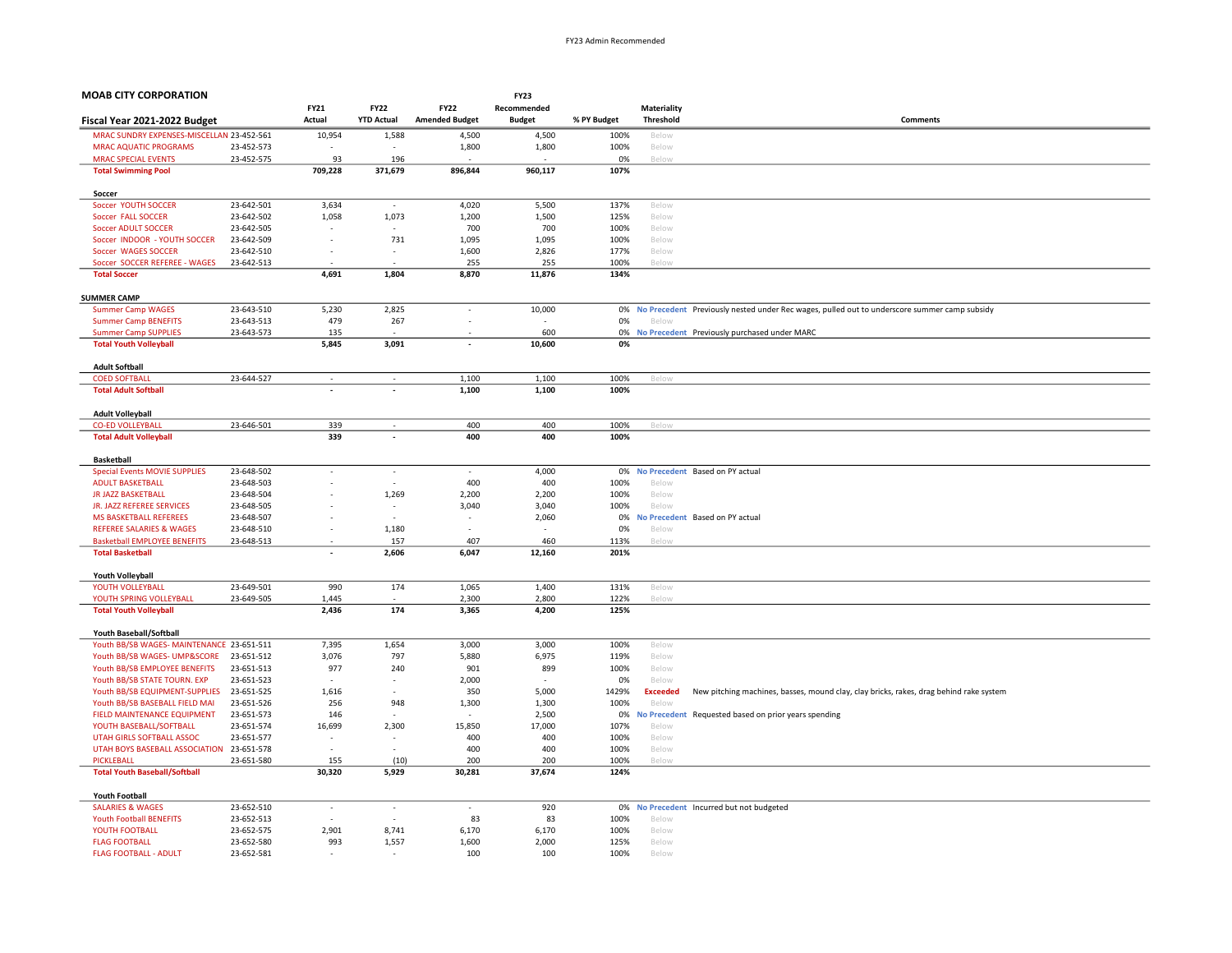| <b>MOAB CITY CORPORATION</b>                   |            |                          |                          |                          | <b>FY23</b>              |             |                     |                                                                                                                                     |
|------------------------------------------------|------------|--------------------------|--------------------------|--------------------------|--------------------------|-------------|---------------------|-------------------------------------------------------------------------------------------------------------------------------------|
|                                                |            | <b>FY21</b>              | <b>FY22</b>              | <b>FY22</b>              | Recommended              |             | Materiality         |                                                                                                                                     |
| Fiscal Year 2021-2022 Budget                   |            | Actual                   | <b>YTD Actual</b>        | <b>Amended Budget</b>    | <b>Budget</b>            | % PY Budget | Threshold           | <b>Comments</b>                                                                                                                     |
| YOUTH FOOTBALL REFEREES                        | 23-652-586 | $\overline{\phantom{a}}$ |                          | 920                      | 920                      | 100%        | Below               |                                                                                                                                     |
| <b>Total Youth Football</b>                    |            | 3,894                    | 10,298                   | 8,873                    | 10,193                   | 115%        |                     |                                                                                                                                     |
|                                                |            |                          |                          |                          |                          |             |                     |                                                                                                                                     |
| <b>Special Projects</b>                        |            |                          |                          |                          |                          |             |                     |                                                                                                                                     |
| SPECIAL PROJECTS/EQUIPMENT                     | 23-660-546 | $\overline{\phantom{a}}$ | ÷                        | $\overline{\phantom{a}}$ | 15,000                   |             |                     | 0% No Precedent After hours setup costs                                                                                             |
| <b>Total Special Projects</b>                  |            | $\overline{\phantom{a}}$ |                          | $\overline{\phantom{a}}$ | 15,000                   | 0%          |                     |                                                                                                                                     |
| <b>ULTIMATE FRISBEE</b>                        |            |                          |                          |                          |                          |             |                     |                                                                                                                                     |
| <b>ULTIMATE FRISBEE</b>                        | 23-663-573 | $\sim$                   | ٠                        | 625                      | 625                      | 100%        | Below               |                                                                                                                                     |
| <b>ULTIMATE FRISBEE</b>                        |            |                          |                          | 625                      | 625                      | 100%        |                     |                                                                                                                                     |
|                                                |            |                          |                          |                          |                          |             |                     |                                                                                                                                     |
| <b>Moab Arts &amp; Recreation Center</b>       |            |                          |                          |                          |                          |             |                     |                                                                                                                                     |
| <b>MARC SALARIES &amp; WAGES</b>               | 23-800-510 | 140,703                  | 69,380                   | 156,312                  | 163,429                  | 105%        | Below               |                                                                                                                                     |
| <b>MARC EMPLOYEE BENEFITS</b>                  | 23-800-513 | 83,289                   | 31,718                   | 87,565                   | 118,377                  | 135%        | Below               |                                                                                                                                     |
| <b>MARC SALARIES &amp; WAGES - INSTRU</b>      | 23-800-514 | 807                      | $\sim$                   | 5,000                    | 11,000                   | 220%        | <b>Exceeded</b>     | To allow for expansion of level of service, FY20 actual was \$11k                                                                   |
| <b>MARC SALARIES &amp; WAGES OT</b>            | 23-800-515 | 1,439                    | 320                      | 2,000                    | 2,000                    | 100%        | Below               |                                                                                                                                     |
| <b>MARC UNEMPLOYMENT</b>                       | 23-800-516 | (718)                    | $\sim$                   | $\overline{\phantom{a}}$ | $\overline{\phantom{a}}$ | 0%          | Below               |                                                                                                                                     |
| MARC SUBSCRIPTIONS & MEMBERSHI 23-800-521      |            | 1,243                    | 227                      | 1,966                    | 4,150                    | 211%        | Below               |                                                                                                                                     |
| MARC ADVERTISING/MARKETING                     | 23-800-522 | 1,508                    | 39                       | 3,000                    | 5,000                    | 167%        | Below               |                                                                                                                                     |
| <b>MARC TRAVEL</b>                             | 23-800-523 | $\sim$                   | 25                       | 250                      | 250                      | 100%        | Below               |                                                                                                                                     |
| MARC OFFICE EXPENSE & SUPPLIES                 | 23-800-524 | 2,580                    | 1,463                    | 3,900                    | 4,800                    | 123%        | Below               |                                                                                                                                     |
| MARC EQUIP/SUPPLIES & MAINTENA 23-800-525      |            | 1,232                    | 63                       | 2,000                    | 2,000                    | 100%        | Below               |                                                                                                                                     |
| MARC BLDG GROUNDS SUPPL & MAIN 23-800-526      |            | 622                      | $\sim$                   | ٠                        | $\overline{\phantom{a}}$ | 0%          | Below               |                                                                                                                                     |
| <b>MARC UTILITIES</b>                          | 23-800-527 | 4,528                    | 3,221                    | 7,500                    | 7,500                    | 100%        | Below               |                                                                                                                                     |
| <b>MARC TELEPHONE</b>                          | 23-800-528 | 3,535                    | 1,462                    | 5,395                    | 5,000                    | 93%         | Below               |                                                                                                                                     |
| MARC PROFESSIONAL/TECHNICAL SE 23-800-531      |            | $\overline{\phantom{a}}$ | $\sim$                   | 1,000                    | 1,000                    | 100%        | Below               |                                                                                                                                     |
| <b>MARC EDUCATION</b>                          | 23-800-533 | $\overline{\phantom{a}}$ | 200                      | $\overline{\phantom{a}}$ | 800                      | 0%          | <b>No Precedent</b> | Includes renewals and getting new and more staff members DABC certified for events. Conferences/webinar trainings.                  |
| <b>MARC OTHER</b>                              | 23-800-535 | 58                       | (635)                    | 100                      | 500                      | 500%        | <b>Exceeded</b>     | Shipping retail sales                                                                                                               |
| ONLINE PAYMENT PROCESSING FEES 23-800-536      |            | 574                      | $\sim$                   | $\overline{\phantom{a}}$ | $\sim$                   | 0%          | Below               |                                                                                                                                     |
| MARC SPECIAL DEPARTMENTAL SUPP 23-800-546      |            | 3,045                    | $\overline{\phantom{a}}$ | 6,000                    | 8,000                    | 133%        | Below               |                                                                                                                                     |
| <b>MARC MACHINERY &amp; EQUIPMENT</b>          | 23-800-574 | $\overline{\phantom{a}}$ | $\sim$                   | $\overline{\phantom{a}}$ | 2,500                    | 0%          |                     | No Precedent Equipment request for new tables and table storage. Replace in stages as some are older and more worn out than others. |
| <b>MARC SPECIAL EVENTS</b>                     | 23-800-577 | 17,976                   | 5,808                    | 35,000                   | 8,000                    | 23%         | Below               |                                                                                                                                     |
| <b>MARC- RED ROCK ARTS FEST</b>                | 23-800-579 | 3,335                    | 1,869                    | $\overline{\phantom{a}}$ | 40,000                   | 0%          |                     | No Precedent Previously budgeted under special events, but booked here                                                              |
| <b>MARC SPECIAL PROJECTS</b>                   | 23-800-578 | 4,980                    | 7,122                    | 200                      | 200                      | 100%        | Below               |                                                                                                                                     |
| <b>Total Moab Arts &amp; Recreation Center</b> |            | 270,735                  | 122,281                  | 317,188                  | 384,506                  | 121%        |                     |                                                                                                                                     |
| <b>Total Expenditures:</b>                     |            | 1,245,497                | 623,020                  | 1,540,483                | 1,759,895                | 114%        |                     |                                                                                                                                     |
| <b>Total Change In Net Position</b>            |            | 1,322,761                | (99, 876)                | (1, 250)                 | (0)                      | 0%          |                     |                                                                                                                                     |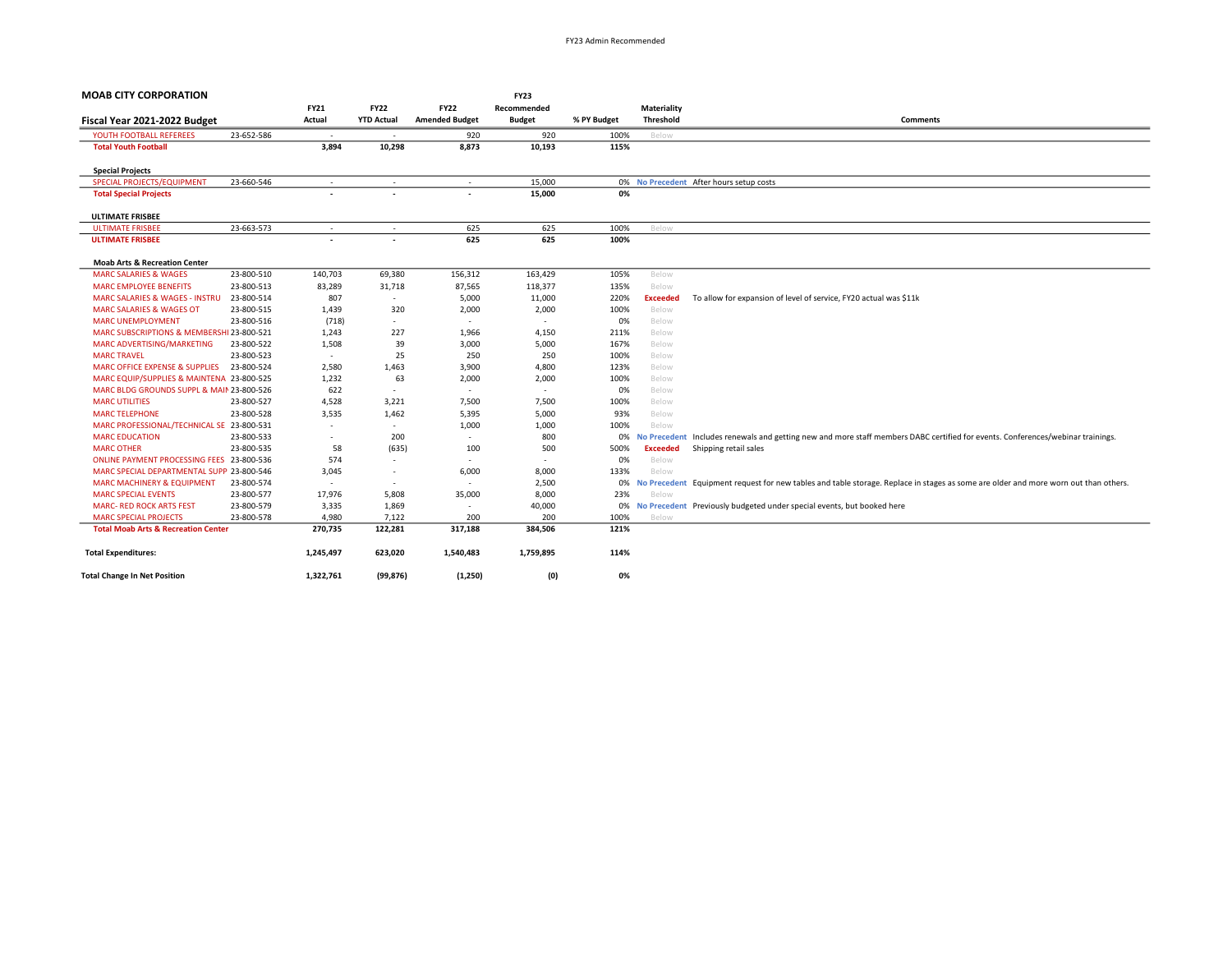| <b>MOAB CITY CORPORATION</b>              |            |                          |                          |                          | <b>FY23</b>              |             |                    |                 |
|-------------------------------------------|------------|--------------------------|--------------------------|--------------------------|--------------------------|-------------|--------------------|-----------------|
|                                           |            | <b>FY21</b>              | <b>FY22</b>              | <b>FY22</b>              | Recommended              |             | <b>Materiality</b> |                 |
| Fiscal Year 2021-2022 Budget              |            | Actual                   | <b>YTD Actual</b>        | <b>Amended Budget</b>    | <b>Budget</b>            | % PY Budget | <b>Threshold</b>   | <b>Comments</b> |
|                                           |            |                          |                          |                          |                          |             |                    |                 |
| 24 Community Development                  |            |                          |                          |                          |                          |             |                    |                 |
|                                           |            |                          |                          |                          |                          |             |                    |                 |
| <b>Change In Net Position</b>             |            |                          |                          |                          |                          |             |                    |                 |
| Revenue:                                  |            |                          |                          |                          |                          |             |                    |                 |
| <b>Contributions and transfers</b>        |            |                          |                          |                          |                          |             |                    |                 |
| CONTRIBUTION FROM GENERAL FUNE 24-392-310 |            | 78,605                   | $\sim$                   | $\overline{\phantom{a}}$ | $\overline{\phantom{a}}$ | 0%          | Below              |                 |
| <b>CDGB</b>                               | 24-392-324 | 74,000                   | $\sim$                   | $\sim$                   | $\overline{\phantom{a}}$ | 0%          | Below              |                 |
| <b>Total Contributions and transfers</b>  |            | 152,605                  | $\sim$                   | $\overline{\phantom{a}}$ | $\overline{\phantom{a}}$ | 0%          |                    |                 |
|                                           |            |                          |                          |                          |                          |             |                    |                 |
| <b>Total Revenue:</b>                     |            | 152,605                  | $\overline{\phantom{a}}$ | $\overline{\phantom{a}}$ | $\overline{\phantom{a}}$ | 0%          |                    |                 |
| <b>Expenditures:</b>                      |            |                          |                          |                          |                          |             |                    |                 |
| <b>Community Development</b>              |            |                          |                          |                          |                          |             |                    |                 |
| <b>Community development</b>              |            |                          |                          |                          |                          |             |                    |                 |
| <b>CDBG PROJECT</b>                       | 24-400-619 | 98,951                   | $\sim$                   | $\sim$                   | $\sim$                   | 0%          | Below              |                 |
| <b>Total Community development</b>        |            |                          |                          |                          |                          |             |                    |                 |
|                                           |            |                          |                          |                          |                          |             |                    |                 |
| <b>Total Expenditures:</b>                |            | $\overline{\phantom{a}}$ | $\overline{\phantom{a}}$ | $\overline{\phantom{a}}$ | $\overline{\phantom{a}}$ | 0%          |                    |                 |
| <b>Total Change In Net Position</b>       |            | 152,605                  | $\sim$                   | $\overline{\phantom{a}}$ | $\sim$                   | 0%          |                    |                 |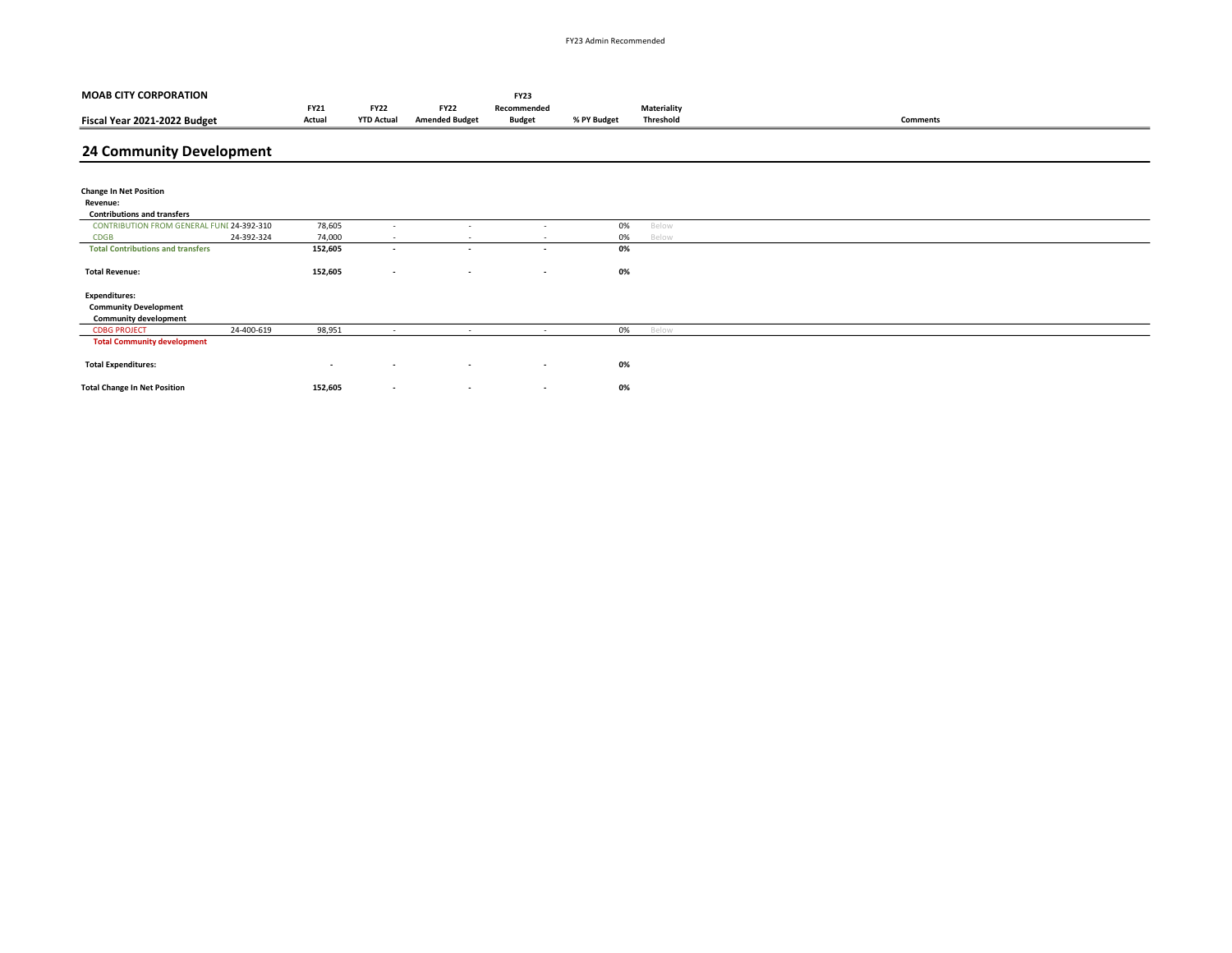| <b>MOAB CITY CORPORATION</b>              |            |                          |                          |                          | <b>FY23</b>              |             |                    |                 |
|-------------------------------------------|------------|--------------------------|--------------------------|--------------------------|--------------------------|-------------|--------------------|-----------------|
|                                           |            | <b>FY21</b>              | <b>FY22</b>              | <b>FY22</b>              | Recommended              |             | <b>Materiality</b> |                 |
| Fiscal Year 2021-2022 Budget              |            | Actual                   | <b>YTD Actual</b>        | <b>Amended Budget</b>    | <b>Budget</b>            | % PY Budget | Threshold          | <b>Comments</b> |
|                                           |            |                          |                          |                          |                          |             |                    |                 |
| 28 Trails Fund                            |            |                          |                          |                          |                          |             |                    |                 |
|                                           |            |                          |                          |                          |                          |             |                    |                 |
| <b>Change In Net Position</b>             |            |                          |                          |                          |                          |             |                    |                 |
| Revenue:                                  |            |                          |                          |                          |                          |             |                    |                 |
| <b>Contributions and transfers</b>        |            |                          |                          |                          |                          |             |                    |                 |
| CONTRIBUTION FROM GENERAL FUNI 28-332-310 |            | 220,000                  | 15,000                   | 30,000                   | 30,000                   | 100%        | Below              |                 |
| <b>Total Contributions and transfers</b>  |            | 220,000                  | 15,000                   | 30,000                   | 30,000                   | 100%        |                    |                 |
|                                           |            |                          |                          |                          |                          |             |                    |                 |
| <b>Total Revenue:</b>                     |            | 220,000                  | 15,000                   | 30,000                   | 30,000                   | 100%        |                    |                 |
| <b>Expenditures:</b>                      |            |                          |                          |                          |                          |             |                    |                 |
| <b>Millcreek Projects</b>                 |            |                          |                          |                          |                          |             |                    |                 |
| Millcreek                                 |            |                          |                          |                          |                          |             |                    |                 |
| PROFESSIONAL/TECHNICAL                    | 28-400-531 | $\overline{\phantom{a}}$ | $\sim$                   | 30,000                   | 30,000                   | 100%        | Below              |                 |
| <b>TRAILS</b>                             | 28-400-589 |                          |                          | $\overline{\phantom{a}}$ | $\overline{\phantom{a}}$ | 0%          | Below              |                 |
| <b>INCREASE IN FUND BALANCE</b>           | 28-400-590 | $\sim$                   | $\overline{\phantom{a}}$ | $\sim$                   | $\overline{a}$           | 0%          | Below              |                 |
| <b>Total Millcreek</b>                    |            | $\sim$                   | $\overline{\phantom{a}}$ | 30,000                   | 30,000                   | 100%        |                    |                 |
| <b>Total Expenditures:</b>                |            | $\overline{\phantom{a}}$ | $\overline{\phantom{a}}$ | 30,000                   | 30,000                   | 100%        |                    |                 |
| <b>Total Change In Net Position</b>       |            | 220,000                  | 15,000                   | $\overline{\phantom{a}}$ | $\overline{\phantom{a}}$ | 0%          |                    |                 |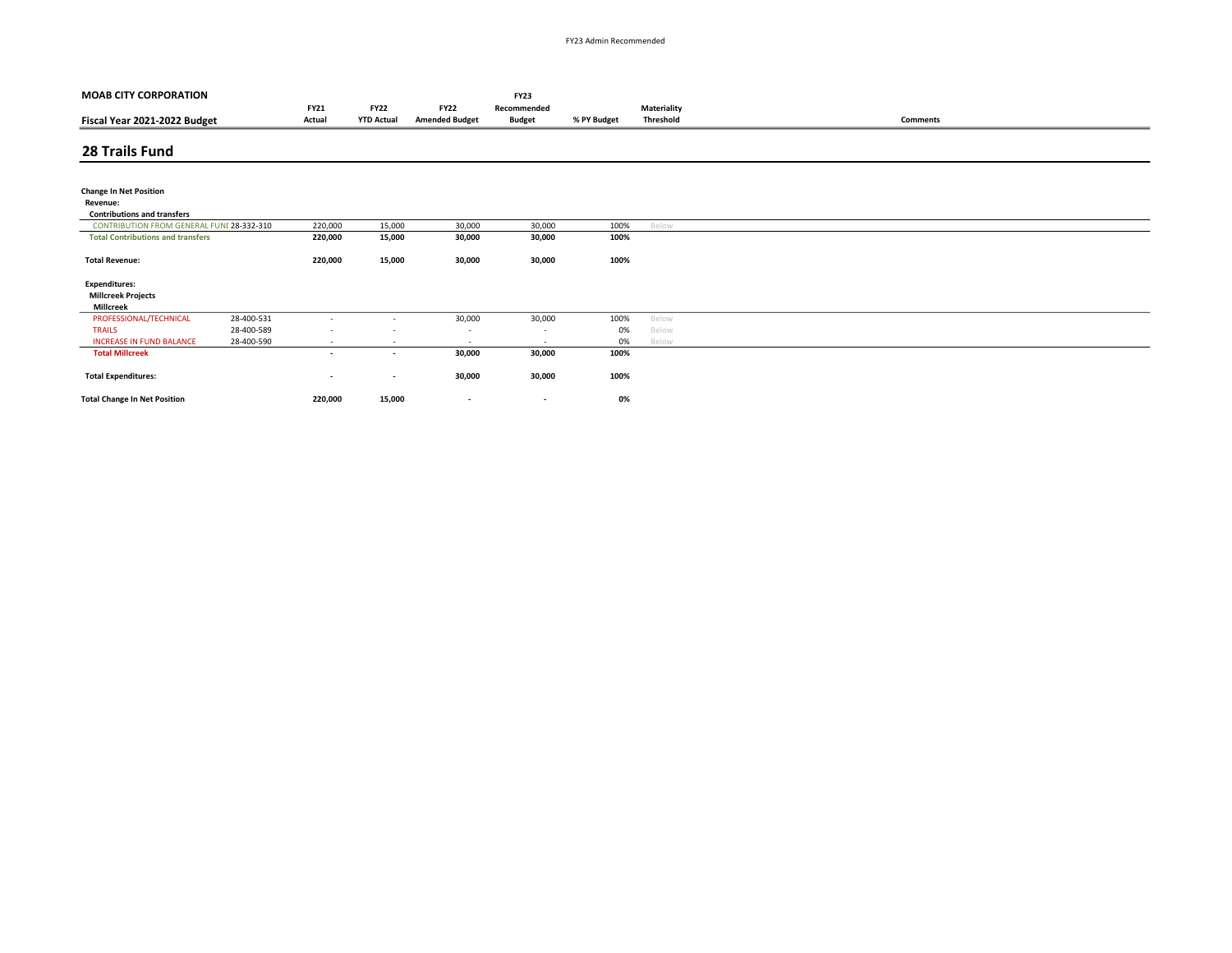| <b>MOAB CITY CORPORATION</b>              |            |                          |                          |                          | <b>FY23</b>   |             |             |                                                                                                |
|-------------------------------------------|------------|--------------------------|--------------------------|--------------------------|---------------|-------------|-------------|------------------------------------------------------------------------------------------------|
|                                           |            | <b>FY21</b>              | <b>FY22</b>              | <b>FY22</b>              | Recommended   |             | Materiality |                                                                                                |
| Fiscal Year 2021-2022 Budget              |            | Actual                   | <b>YTD Actual</b>        | <b>Amended Budget</b>    | <b>Budget</b> | % PY Budget | Threshold   | <b>Comments</b>                                                                                |
| <b>30 Housing Fund</b>                    |            |                          |                          |                          |               |             |             |                                                                                                |
|                                           |            |                          |                          |                          |               |             |             |                                                                                                |
| <b>Change In Net Position</b><br>Revenue: |            |                          |                          |                          |               |             |             |                                                                                                |
| <b>Charges for services</b>               |            |                          |                          |                          |               |             |             |                                                                                                |
| Rent/Lease Income                         | 30-362-301 | 140,772                  | 67,865                   | 98,000                   | 120,000       | 122%        | Below       |                                                                                                |
| <b>Total Charges for services</b>         |            | 140,772                  | 67,865                   | 98,000                   | 120,000       | 122%        |             |                                                                                                |
| Interest                                  |            |                          |                          |                          |               |             |             |                                                                                                |
| <b>INTEREST INCOME</b>                    | 30-361-300 | 13,531                   | 14,005                   | 20,000                   | 10,000        | 50%         | Below       |                                                                                                |
| <b>Total Interest</b>                     |            | 13,531                   | 14,005                   | 20,000                   | 10,000        | 50%         |             |                                                                                                |
| Miscellaneous revenue                     |            |                          |                          |                          |               |             |             |                                                                                                |
| Proceeds from Long Term Debt              | 30-361-365 | 6,455,000                | $\sim$                   | $\sim$                   |               | 0%          | Below       |                                                                                                |
| <b>Transfer from Housing Fund Beg</b>     | 30-395-350 |                          |                          | 6,868,337                | 218,435       | 3%          | Below       |                                                                                                |
| <b>Transfer From General Fund</b>         | 30-391-310 | $\overline{\phantom{a}}$ | $\sim$                   | $\overline{\phantom{a}}$ |               | 0%          | Below       |                                                                                                |
| <b>Total Miscellaneous revenue</b>        |            | 6,455,000                | $\overline{\phantom{a}}$ | 6,868,337                | 218,435       | 3%          |             |                                                                                                |
| <b>Total Revenue:</b>                     |            | 6,609,303                | 81,870                   | 6,986,337                | 348,435       | 5%          |             |                                                                                                |
| <b>Expenditures:</b>                      |            |                          |                          |                          |               |             |             |                                                                                                |
| <b>General government</b>                 |            |                          |                          |                          |               |             |             |                                                                                                |
| Administrative                            |            |                          |                          |                          |               |             |             |                                                                                                |
| <b>Salaries and Wages</b>                 | 30-464-510 | 27,872                   | 46                       | 44,815                   | 67,953        | 152%        | Below       |                                                                                                |
| <b>Benefits</b>                           | 30-464-513 | 16,742                   | $\overline{2}$           | 44,884                   | 46,284        | 103%        | Below       |                                                                                                |
| <b>OVERTIME</b>                           | 30-464-515 | $\overline{\phantom{a}}$ | $\sim$                   | 5,000                    | $\sim$        | 0%          | Below       |                                                                                                |
| <b>Development Costs</b>                  | 30-464-522 | 145,874                  | 914                      | 50,000                   | $\sim$        | 0%          | Below       |                                                                                                |
| <b>Operation &amp; Maintenance Costs</b>  | 30-464-525 | 35,363                   | 21,275                   | 35,000                   | 35,000        | 100%        | Below       |                                                                                                |
| <b>O&amp;M UTILITIES</b>                  | 30-464-527 | 44,731                   | 16,539                   | 40,000                   | 45,000        | 113%        | Below       |                                                                                                |
| <b>Professional &amp; Technical</b>       | 30-464-531 | 10                       | $\sim$                   | $\sim$                   | 20,000        | 0%          |             | No Precedent This actually represents bad debt expense. Account needs to be created in Caselle |
| <b>Transfer to Debt Service Fund</b>      | 30-464-560 | 133,608                  | $\sim$                   | 6,766,638                | 134,198       | 2%          | Below       |                                                                                                |
| <b>Total Administrative</b>               |            | 404,200                  | 38,776                   | 6,986,337                | 348,435       | 5%          |             |                                                                                                |
| <b>Total Expenditures:</b>                |            | 404,200                  | 38,776                   | 6,986,337                | 348,435       | 5%          |             |                                                                                                |
| <b>Total Change In Net Position</b>       |            | 6,205,103                | 43,094                   |                          | $\mathbf 0$   | 0%          |             |                                                                                                |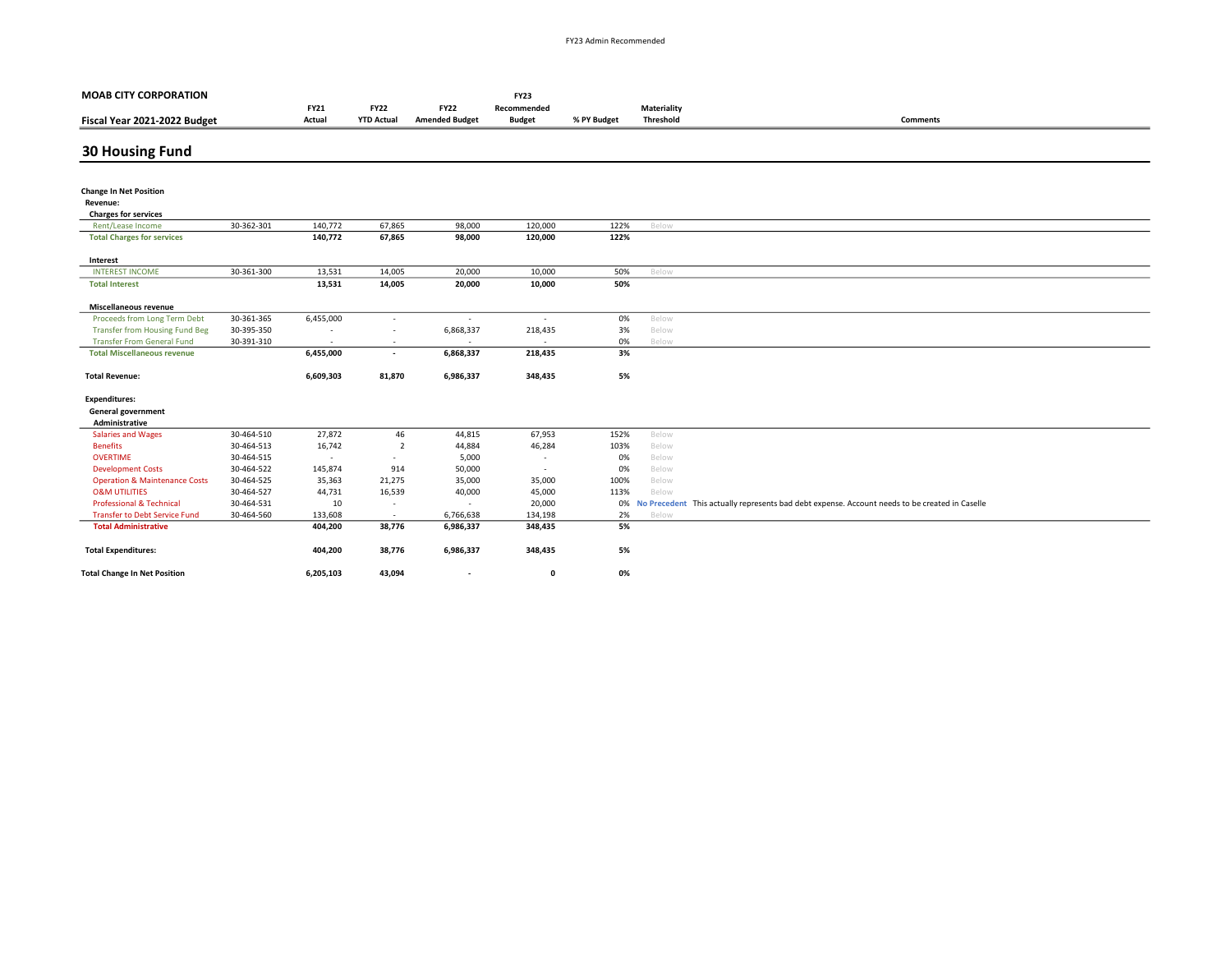| <b>MOAB CITY CORPORATION</b>                                |            |                       |                                  |                                      | <b>FY23</b>                  |              |                          |                 |
|-------------------------------------------------------------|------------|-----------------------|----------------------------------|--------------------------------------|------------------------------|--------------|--------------------------|-----------------|
| Fiscal Year 2021-2022 Budget                                |            | <b>FY21</b><br>Actual | <b>FY22</b><br><b>YTD Actual</b> | <b>FY22</b><br><b>Amended Budget</b> | Recommended<br><b>Budget</b> | % PY Budget  | Materiality<br>Threshold | <b>Comments</b> |
|                                                             |            |                       |                                  |                                      |                              |              |                          |                 |
| <b>31 Debt Service Fund</b>                                 |            |                       |                                  |                                      |                              |              |                          |                 |
|                                                             |            |                       |                                  |                                      |                              |              |                          |                 |
| <b>Change In Net Position</b>                               |            |                       |                                  |                                      |                              |              |                          |                 |
| Revenue:                                                    |            |                       |                                  |                                      |                              |              |                          |                 |
| Intergovernmental revenue                                   |            |                       |                                  |                                      |                              |              |                          |                 |
| <b>Contribution from GC Rec Distr</b>                       | 31-362-360 | 165,000               | ٠                                | 190,000                              | 190,000                      | 100%         | Below                    |                 |
| <b>Contribution from Grand County</b>                       | 31-362-370 | 8,819<br>173,819      | $\sim$                           | 23,367<br>213,367                    | 23,493<br>213,493            | 101%<br>100% | Below                    |                 |
| <b>Total Intergovernmental revenue</b>                      |            |                       | $\overline{\phantom{0}}$         |                                      |                              |              |                          |                 |
| <b>Charges for services</b>                                 |            |                       |                                  |                                      |                              |              |                          |                 |
| <b>Lease Revenue</b>                                        | 31-362-301 | 59,042                | $\sim$                           | 40,231                               | $\sim$                       | 0%           | Below                    |                 |
| <b>Total Charges for services</b>                           |            | 59,042                | $\overline{\phantom{a}}$         | 40,231                               | $\overline{\phantom{a}}$     | 0%           |                          |                 |
| <b>Contributions and transfers</b>                          |            |                       |                                  |                                      |                              |              |                          |                 |
| Transfer from general fund                                  | 31-391-310 | 109,714               | 47,631                           | 95,261                               | 135,407                      | 142%         | Below                    |                 |
| Transfer from housing fund                                  | 31-391-315 | 133,608               | $\sim$                           | 6,766,638                            | 134,198                      | 2%           | Below                    |                 |
| <b>Total Contributions and transfers</b>                    |            | 243,322               | 47,631                           | 6,861,899                            | 269,605                      | 4%           |                          |                 |
|                                                             |            |                       |                                  |                                      |                              |              |                          |                 |
| <b>Total Revenue:</b>                                       |            | 476,183               | 47,631                           | 7,115,497                            | 483,098                      | 7%           |                          |                 |
| <b>Expenditures:</b>                                        |            |                       |                                  |                                      |                              |              |                          |                 |
| <b>Community Development</b>                                |            |                       |                                  |                                      |                              |              |                          |                 |
| <b>Community development</b>                                |            |                       |                                  |                                      |                              |              |                          |                 |
| 2018 CIB Bond - Principal                                   | 31-471-615 | 29,000                | 30,000                           | 30,000                               | 31,000                       | 103%         | Below                    |                 |
| 2018 CIB Bond - Interest                                    | 31-471-616 | 17,475                | 16,750                           | 16,734                               | 16,000                       | 96%          | Below                    |                 |
| 2019 Walnut Lane Lease - Princ                              | 31-471-617 | 62,000                | 65,000                           | 65,000                               | 68,000                       | 105%         | Below                    |                 |
| 2019 Walnut Lane Lease - Inter                              | 31-471-618 | 71,608                | 68,967                           | 63,967                               | 66,198                       | 103%         | Below                    |                 |
| 2021 WALNUT LANE BOND PRINCIPA 31-471-619                   |            | $\sim$                | $\sim$                           | 6,500,000                            | $\overline{\phantom{a}}$     | 0%           | Below                    |                 |
| 2021 WALNUT LANE BOND INTEREST 31-471-620                   |            | $\sim$                | 72,193                           | 137,671                              | $\overline{\phantom{a}}$     | 0%           | Below                    |                 |
| <b>Total Community development</b>                          |            | 180,083               | 252,910                          | 6,813,372                            | 181,198                      | 3%           |                          |                 |
|                                                             |            |                       |                                  |                                      |                              |              |                          |                 |
| <b>Municipal Building Authority</b>                         |            |                       |                                  |                                      |                              |              |                          |                 |
| <b>Municipal Building</b><br>2003 Sales Tax Rev - Principal | 31-471-611 | 87,000                | 89,000                           | 89,000                               | 91,000                       | 102%         | Below                    |                 |
| 2003 Sales Tax Rev - Interest                               | 31-471-612 | 24,300                | 22,125                           | 22,125                               | 19,900                       | 90%          | Below                    |                 |
| 2009 Sales Tax Rev - Principal                              | 31-471-613 | 191,000               | 191,000                          | 191,000                              | 191,000                      | 100%         | Below                    |                 |
| <b>Total Municipal Building</b>                             |            | 302,300               | 302,125                          | 302,125                              | 301,900                      | 100%         |                          |                 |
|                                                             |            |                       |                                  |                                      |                              |              |                          |                 |
| <b>Total Expenditures:</b>                                  |            | 482,383               | 555,035                          | 7,115,497                            | 483,098                      | 7%           |                          |                 |
| <b>Total Change In Net Position</b>                         |            | (6, 199)              | (507, 404)                       | $\overline{\phantom{a}}$             | $\overline{\phantom{a}}$     | 0%           |                          |                 |
|                                                             |            |                       |                                  |                                      |                              |              |                          |                 |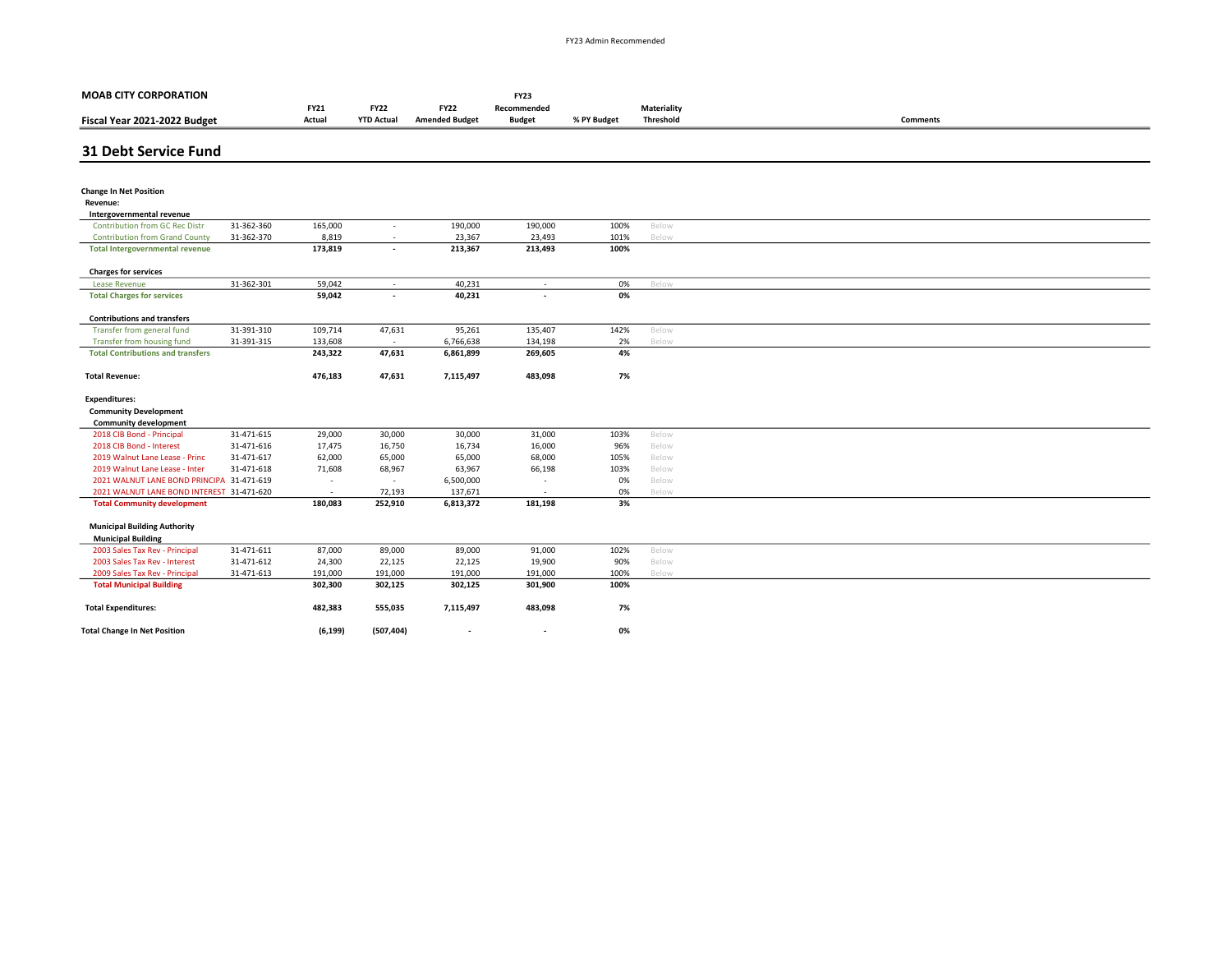| <b>MOAB CITY CORPORATION</b>                                               |            |                          |                   |                          | <b>FY23</b>              |              |                  |                                                                                                                         |
|----------------------------------------------------------------------------|------------|--------------------------|-------------------|--------------------------|--------------------------|--------------|------------------|-------------------------------------------------------------------------------------------------------------------------|
|                                                                            |            | <b>FY21</b>              | <b>FY22</b>       | <b>FY22</b>              | Recommended              |              | Materiality      |                                                                                                                         |
| Fiscal Year 2021-2022 Budget                                               |            | Actual                   | <b>YTD Actual</b> | <b>Amended Budget</b>    | <b>Budget</b>            | % PY Budget  | <b>Threshold</b> | Comments                                                                                                                |
|                                                                            |            |                          |                   |                          |                          |              |                  |                                                                                                                         |
| <b>41 Capital Projects Fund</b>                                            |            |                          |                   |                          |                          |              |                  |                                                                                                                         |
|                                                                            |            |                          |                   |                          |                          |              |                  |                                                                                                                         |
|                                                                            |            |                          |                   |                          |                          |              |                  |                                                                                                                         |
| <b>Change In Net Position</b>                                              |            |                          |                   |                          |                          |              |                  |                                                                                                                         |
| Revenue:                                                                   |            |                          |                   |                          |                          |              |                  |                                                                                                                         |
| Interest                                                                   |            |                          |                   |                          |                          |              |                  |                                                                                                                         |
| <b>INTEREST INCOME</b>                                                     | 41-361-300 | 2,387                    | 555               | 2,000                    |                          | 0%           | Below            |                                                                                                                         |
| <b>Total Interest</b>                                                      |            | 2,387                    | 555               | 2,000                    |                          | 0%           |                  |                                                                                                                         |
| Miscellaneous revenue                                                      |            |                          |                   |                          |                          |              |                  |                                                                                                                         |
| <b>UDOT FUNDING - HOTSPOT</b>                                              | 41-362-302 | $\overline{\phantom{a}}$ |                   | $\sim$                   | 3,750,000                |              |                  | 0% No Precedent UDOT hotspot funding to pay for dispersed parking project (less amenities in excess of allowable)       |
| <b>GRANT PROCEEDS</b>                                                      | 41-362-303 | $\overline{\phantom{a}}$ | 50,000            | 787,500                  | 247,500                  | 31%          | Below            | NRCS streambank stabiliziation project PY carryover (75% of project costs)                                              |
| <b>DONATIONS</b>                                                           | 41-362-300 | 330                      | 75                |                          |                          | 0%           | Below            |                                                                                                                         |
| SALE OF PROPERTY/EQUIPMENT                                                 | 41-362-305 |                          |                   |                          | 25,000                   |              |                  | 0% No Precedent Sale of surplus vehicles                                                                                |
| <b>Total Miscellaneous revenue</b>                                         |            | 330                      | 50,075            | 787,500                  | 4,022,500                | 511%         |                  |                                                                                                                         |
|                                                                            |            |                          |                   |                          |                          |              |                  |                                                                                                                         |
| <b>Contributions and transfers</b>                                         |            |                          |                   |                          |                          |              |                  |                                                                                                                         |
| <b>TRANSFER FROM GENERAL FUND</b>                                          | 41-391-310 | 683,299                  | 324,556           | 1,260,183                | 775,041                  | 62%          | Below            |                                                                                                                         |
| CAPITAL PROJECTS FUND BEG. BAL<br><b>Total Contributions and transfers</b> | 41-395-361 | 683,299                  | 324,556           | 793,000<br>2,053,183     | 1,500,000                | 189%<br>111% | <b>Exceeded</b>  | Primarily related to PY project carryover and Dispersed parking amenities \$1MM                                         |
|                                                                            |            |                          |                   |                          | 2,275,041                |              |                  |                                                                                                                         |
| <b>Total Revenue:</b>                                                      |            | 686,016                  | 375,185           | 2,842,683                | 6,297,541                | 222%         |                  |                                                                                                                         |
|                                                                            |            |                          |                   |                          |                          |              |                  |                                                                                                                         |
| <b>Expenditures:</b>                                                       |            |                          |                   |                          |                          |              |                  |                                                                                                                         |
| <b>General government</b>                                                  |            |                          |                   |                          |                          |              |                  |                                                                                                                         |
| Administrative                                                             |            |                          |                   |                          |                          |              |                  |                                                                                                                         |
| <b>VEHICLES</b>                                                            | 41-740-690 | 9,852                    |                   | 9,852                    | 115,000                  | 1167%        | <b>Exceeded</b>  | Highlander passed to new inspector, proposed acquisition of 2 full electric sedans for employee travel and              |
| IT - COMPUTER REPLACEMENT                                                  | 41-740-696 | 4,867                    | 3,632             | $\overline{\phantom{a}}$ | 75,000                   | 0%           |                  | No Precedent (above) unassigned admin use, 4wd vehicle dedicated to engineering dpt (currently using personal vehicles) |
| IT - OTHER EQUIPMENT<br><b>Total Administrative</b>                        | 41-740-697 | 109,264<br>123,983       | 13,663<br>17,294  | 9,852                    | 190,000                  | 0%<br>1929%  | Beloy            |                                                                                                                         |
|                                                                            |            |                          |                   |                          |                          |              |                  |                                                                                                                         |
| <b>Public safety</b>                                                       |            |                          |                   |                          |                          |              |                  |                                                                                                                         |
| Police                                                                     |            |                          |                   |                          |                          |              |                  |                                                                                                                         |
| <b>POLICE EQUIPMENT</b>                                                    | 41-791-650 | $\overline{\phantom{a}}$ | $\mathcal{L}$     | 38,094                   | $\overline{\phantom{a}}$ | 0%           | Below            |                                                                                                                         |
| <b>POLICE VEHICLES</b>                                                     | 41-791-655 | 100,145                  | 39,801            | 130,541                  | 130,541                  | 100%         | Beloy            |                                                                                                                         |
| <b>Total Police</b>                                                        |            | 100,145                  | 39,801            | 168,635                  | 130,541                  | 77%          |                  |                                                                                                                         |
| <b>Animal Shelter</b>                                                      |            |                          |                   |                          |                          |              |                  |                                                                                                                         |
| ANIMAL SHELTER EQUIPMENT                                                   | 41-791-641 |                          |                   | 11,163                   |                          | 0%           | Below            |                                                                                                                         |
| <b>Total Animal Shelter</b>                                                |            |                          |                   | 11,163                   |                          | 0%           |                  |                                                                                                                         |
|                                                                            |            |                          |                   |                          |                          |              |                  |                                                                                                                         |
| <b>Public Works</b>                                                        |            |                          |                   |                          |                          |              |                  |                                                                                                                         |
| PARKING IMPROVEMENTS - DESIGN                                              | 41-440-665 | $\overline{\phantom{a}}$ |                   | $\overline{\phantom{a}}$ | 250,000                  |              |                  | 0% No Precedent Fully covered by UDOT hotspot                                                                           |
| PARKING IMPROVEMENTS - DISPERS                                             | 41-440-666 |                          | 4,841             | $\overline{\phantom{a}}$ | 4,500,000                | 0%           |                  | No Precedent \$3.5MM covered by UDOT, \$1MM proposed for amenities                                                      |
| <b>MILLCREEK INTERSECTION</b>                                              | 41-440-671 |                          |                   |                          | 175,000                  | 0%           |                  | No Precedent This is for design of Mill Creek/400East/300South                                                          |
| <b>400 EAST ROAD IMPROVEMENTS</b>                                          | 41-440-686 |                          |                   | 740,000                  |                          | 0%           | Below            |                                                                                                                         |
| MILLCREEK DRIVE WEST PROJECT                                               | 41-440-689 |                          |                   |                          | 100,000                  | 0%           |                  | No Precedent This is for design of Mill Creek from Murphy Lane to Spanish Valley Road                                   |
| 500 WEST/KANE CREEK IMPROVE                                                | 41-440-697 |                          |                   | $\overline{\phantom{a}}$ |                          | 0%           | Below            |                                                                                                                         |
| <b>VEHICLES</b>                                                            | 41-440-691 |                          |                   |                          | 90,000                   | 0%           |                  | No Precedent Replace Facilities vehicle, add one PW vehicle                                                             |
| <b>Flood Damage Repair</b>                                                 | 41-440-699 |                          |                   | 330,000                  | 330,000                  | 100%         | <b>Below</b>     | Streambank stabilization (NRCS funding 75%)                                                                             |
| <b>Total Public Works</b>                                                  |            | $\overline{a}$           | 4,841             | 1,070,000                | 5,445,000                | 509%         |                  |                                                                                                                         |
| Parks, recreation, and public property                                     |            |                          |                   |                          |                          |              |                  |                                                                                                                         |
| Recreation                                                                 |            |                          |                   |                          |                          |              |                  |                                                                                                                         |
| CENTER STREET GYM MECHANICAL                                               | 41-770-651 | $\overline{\phantom{a}}$ |                   |                          |                          | 0%           | Below            |                                                                                                                         |
| DARK SKY CAPITAL IMPROVEMENT                                               | 41-770-657 | $\overline{\phantom{a}}$ | $\sim$            | 100,000                  | 150,000                  | 150%         | Below            | PY streetlight rollover \$100k plus \$50k for city facility compliance                                                  |
| TRAIL & BRIDGE IMPROVEMENTS                                                | 41-780-625 | $\sim$                   |                   | 300,000                  | 325,000                  | 108%         | Below            | PY carryover for Pack Creek Foot Bridge near Episcopal church                                                           |
| ART IN PUBLIC PLACES 1%                                                    | 41-780-630 | 21,772                   | 12,408            | 37,000                   | 17,000                   | 46%          | Below            | Reduced by PY carryover projects artificially inflating the 1%                                                          |
| <b>PARK IMPROVEMENTS</b>                                                   | 41-780-644 | 48,624                   |                   |                          | 25,000                   | 0%           |                  | Vo Precedent Gonzo pocket park                                                                                          |
| <b>PARKS EQUIPMENT &amp; VEHICLES</b>                                      | 41-780-646 |                          |                   |                          |                          | 0%           | Below            |                                                                                                                         |
| <b>Total Recreation</b>                                                    |            | 70,396                   | 12,408            | 437,000                  | 517,000                  | 118%         |                  |                                                                                                                         |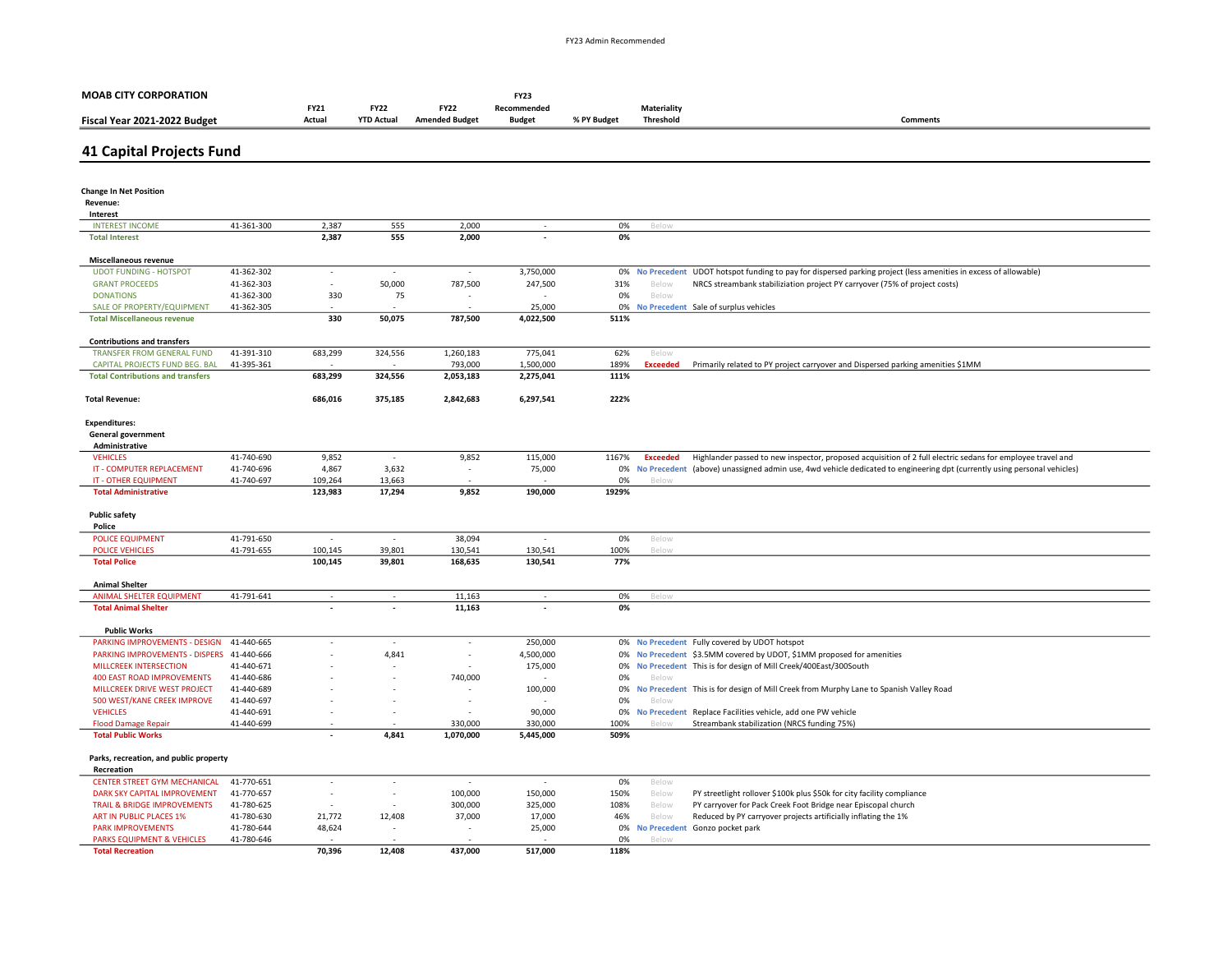| <b>MOAB CITY CORPORATION</b>                     |                          |                          |                          | <b>FY23</b>              |             |                    |                                                        |
|--------------------------------------------------|--------------------------|--------------------------|--------------------------|--------------------------|-------------|--------------------|--------------------------------------------------------|
|                                                  | <b>FY21</b>              | <b>FY22</b>              | <b>FY22</b>              | Recommended              |             | <b>Materiality</b> |                                                        |
| Fiscal Year 2021-2022 Budget                     | Actual                   | <b>YTD Actual</b>        | <b>Amended Budget</b>    | <b>Budget</b>            | % PY Budget | <b>Threshold</b>   | <b>Comments</b>                                        |
|                                                  |                          |                          |                          |                          |             |                    |                                                        |
| <b>Swimming Pool</b>                             |                          |                          |                          |                          |             |                    |                                                        |
| <b>AQUATIC CENTER IMPROVEMENTS</b><br>41-470-670 | $\overline{\phantom{a}}$ |                          | $\sim$                   | $\overline{\phantom{a}}$ | 0%          | Below              |                                                        |
| <b>AQUATIC CENTER SET ASIDE</b><br>41-470-671    | $\overline{\phantom{a}}$ |                          |                          | $\overline{\phantom{a}}$ | 0%          | Below              |                                                        |
| AQUATIC CENTER EQUIPMENT REPLA 41-470-672        | $\overline{\phantom{a}}$ |                          | $\overline{\phantom{a}}$ | $\overline{\phantom{a}}$ | 0%          | Below              |                                                        |
| <b>Total Swimming Pool</b>                       | $\overline{\phantom{a}}$ | $\overline{\phantom{a}}$ | $\overline{\phantom{a}}$ | $\overline{\phantom{a}}$ | 0%          |                    |                                                        |
| <b>Moab Arts &amp; Recreation Center</b>         |                          |                          |                          |                          |             |                    |                                                        |
| <b>MARC BUILDING IMPROVEMENTS</b><br>41-460-672  | 68,381                   | 13,051                   | 50,000                   | $\sim$                   | 0%          | Below              |                                                        |
| <b>Total Moab Arts &amp; Recreation Center</b>   | 68,381                   | 13,051                   | 50,000                   | $\overline{\phantom{a}}$ | 0%          |                    |                                                        |
| <b>Municipal Building</b>                        |                          |                          |                          |                          |             |                    |                                                        |
| 41-770-650<br><b>BLDG IMPROVEMENTS</b>           | $\overline{\phantom{a}}$ | $\sim$                   | $\sim$                   | 15,000                   |             |                    | 0% No Precedent Council chambers wall partition repair |
| <b>Total Municipal Building</b>                  | $\overline{\phantom{a}}$ | $\overline{\phantom{a}}$ | $\overline{\phantom{a}}$ | 15,000                   | 0%          |                    |                                                        |
| <b>Transfers and Contributions</b>               |                          |                          |                          |                          |             |                    |                                                        |
| 41-790-645<br><b>USU SETASIDE</b>                | 286,676                  | $\sim$                   | $\overline{\phantom{a}}$ | $\overline{\phantom{a}}$ | 0%          | Below              |                                                        |
| RETURN OF LOAN/GRANT PROCEEDS 41-400-680         | $\overline{\phantom{a}}$ | $\sim$                   | 743,000                  | $\overline{\phantom{a}}$ | 0%          | Below              |                                                        |
| <b>TRANSFER TO CP FUND BALANCE</b><br>41-400-690 | 297                      | $\sim$                   | 353,033                  | $\overline{\phantom{a}}$ | 0%          | Below              |                                                        |
| <b>Total Transfers and Contributions</b>         | 286,973                  | $\sim$                   | 1,096,033                | $\overline{\phantom{a}}$ | 0%          |                    |                                                        |
|                                                  |                          |                          |                          |                          |             |                    |                                                        |
| <b>Total Expenditures:</b>                       | 649,878                  | 87,394                   | 2,842,683                | 6,297,541                | 222%        |                    |                                                        |
|                                                  |                          |                          |                          |                          |             |                    |                                                        |

Total Change In Net Position 286,138 287,791 - 287,791 287,138 and 287,791 0%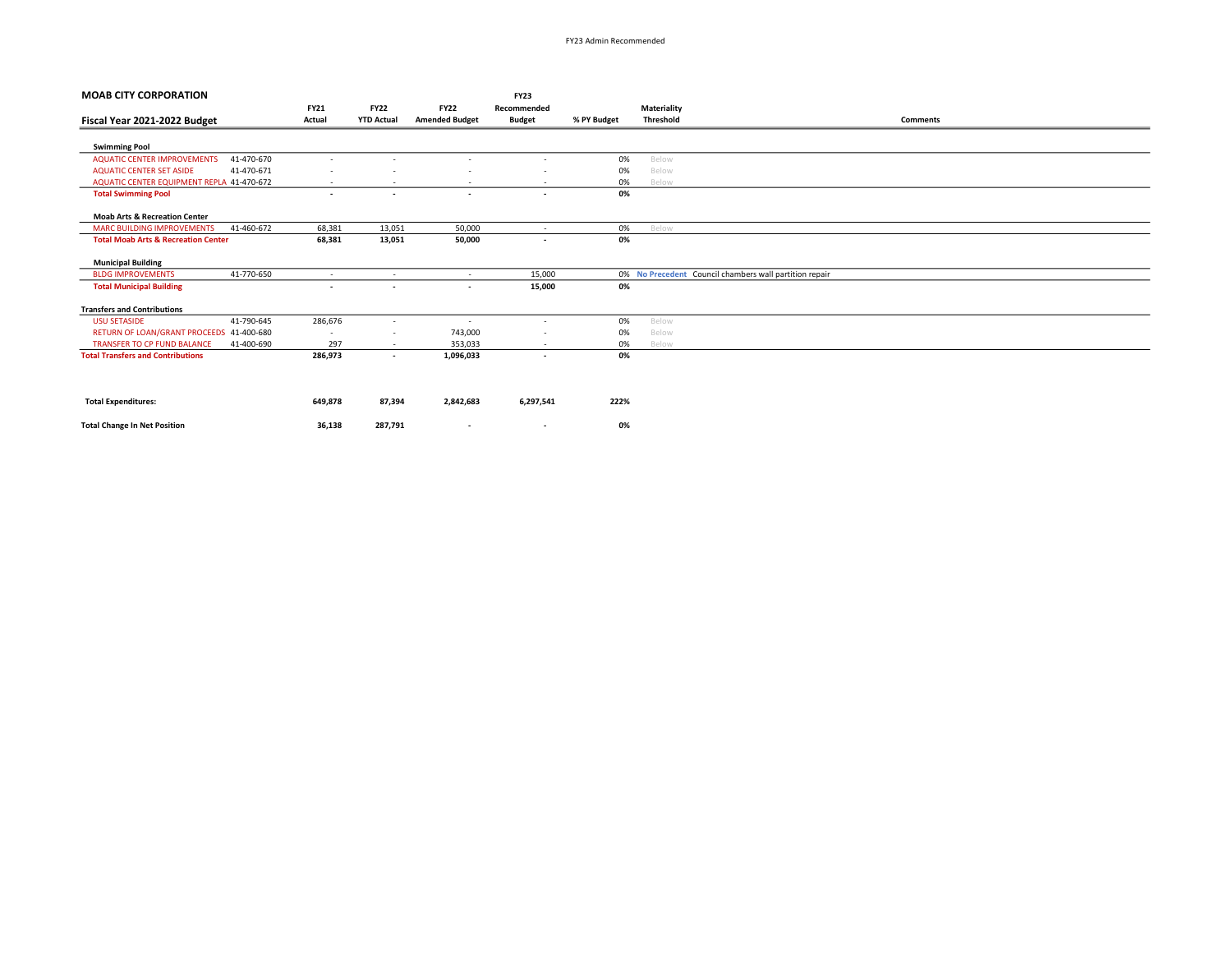| <b>MOAB CITY CORPORATION</b>                                     |                          |                          |                   |                       | <b>FY23</b>      |               |                 |                                                                                              |
|------------------------------------------------------------------|--------------------------|--------------------------|-------------------|-----------------------|------------------|---------------|-----------------|----------------------------------------------------------------------------------------------|
|                                                                  |                          | <b>FY21</b>              | <b>FY22</b>       | <b>FY22</b>           | Recommended      |               | Materiality     |                                                                                              |
| Fiscal Year 2021-2022 Budget                                     |                          | Actual                   | <b>YTD Actual</b> | <b>Amended Budget</b> | <b>Budget</b>    | % PY Budget   | Threshold       | <b>Comments</b>                                                                              |
| 51 Water Fund                                                    |                          |                          |                   |                       |                  |               |                 |                                                                                              |
|                                                                  |                          |                          |                   |                       |                  |               |                 |                                                                                              |
|                                                                  |                          |                          |                   |                       |                  |               |                 |                                                                                              |
| <b>Income or Expense</b>                                         |                          |                          |                   |                       |                  |               |                 |                                                                                              |
| <b>Income From Operations:</b>                                   |                          |                          |                   |                       |                  |               |                 |                                                                                              |
| <b>Operating income</b>                                          |                          |                          |                   |                       |                  |               |                 |                                                                                              |
| <b>Water Operating Income</b>                                    |                          |                          |                   |                       |                  |               |                 |                                                                                              |
| <b>WATER PENALTIES</b>                                           | 51-363-330               | 20,462                   | 13,836            | 11,000                | 10,000           | 91%           | Below           |                                                                                              |
| <b>Water SUNDRY REVENUES</b>                                     | 51-369-300<br>51-369-301 | 39,006                   | 109<br>$\sim$     | 40,000                |                  | 0%<br>100%    | Below           |                                                                                              |
| Water GOVERNMENT SHOP WATER<br>Water TAXABLE SHOP WATER          | 51-369-302               | 21,203<br>76,510         | 987               | 20,000<br>60,000      | 20,000<br>60,000 | 100%          | Below           |                                                                                              |
| <b>WATER SALES</b>                                               | 51-371-300               | 1,803,972                | 896,691           | 1,703,461             | 1,850,000        | 109%          | Below<br>Below  |                                                                                              |
| TAX ON SHOP WATER SALES                                          | 51-371-320               | (5, 453)                 | 795               |                       |                  | 0%            | Below           |                                                                                              |
| <b>WATER CONNECTION</b>                                          | 51-372-360               | 69,942                   | 24,253            | 65,000                | 20,000           | 31%           | Below           |                                                                                              |
| <b>WATER TERMINATION</b>                                         | 51-372-361               | 49                       |                   |                       |                  | 0%            | Below           |                                                                                              |
| <b>Total Water Operating Income</b>                              |                          | 2,025,690                | 936,671           | 1,899,461             | 1,960,000        | 103%          |                 |                                                                                              |
|                                                                  |                          |                          |                   |                       |                  |               |                 |                                                                                              |
| <b>Non-Operating Items:</b><br><b>Water Non-operating income</b> |                          |                          |                   |                       |                  |               |                 |                                                                                              |
| <b>INTEREST INCOME</b>                                           | 51-361-300               | 7,380                    | 13,520            | 10,000                | 5,000            | 50%           | Below           |                                                                                              |
| <b>WATER IMPACT FEES</b>                                         | 51-361-311               | 164,987                  | 55,645            | 70,000                | 70,000           | 100%          | Below           |                                                                                              |
| <b>Total Water Non-operating income</b>                          |                          | 172,367                  | 69,165            | 80,000                | 75,000           | 94%           |                 |                                                                                              |
| <b>Total Income</b>                                              |                          | 2,198,057                | 1,005,836         | 1,979,461             | 2,035,000        | 103%          |                 |                                                                                              |
|                                                                  |                          |                          |                   |                       |                  |               |                 |                                                                                              |
|                                                                  |                          |                          |                   |                       |                  |               |                 |                                                                                              |
| <b>Operating expense</b><br><b>Water Operating expense</b>       |                          |                          |                   |                       |                  |               |                 |                                                                                              |
| Water GENERAL FUND O/H                                           | 51-500-509               | 391,747                  | 243,228           | 486,457               | 380,000          | 78%           | Below           |                                                                                              |
| <b>Water SALARIES &amp; WAGES</b>                                | 51-500-510               | 207,453                  | 118,100           | 243,395               | 320,465          | 132%          | <b>Exceeded</b> | Increase resulting from salary survey                                                        |
| <b>Water EMPLOYEE BENEFITS</b>                                   | 51-500-513               | 179,344                  | 91,339            | 155,533               | 211,917          | 136%          | <b>Exceeded</b> | Increase resulting from salary survey                                                        |
| <b>Water OVERTIME</b>                                            | 51-500-515               | 5,083                    | 2,692             | 5,000                 | 30,000           | 600%          | <b>Exceeded</b> | Add back OT to allow for on call policy and after hours call outs                            |
| Water SUBSCRIPTIONS & MEMBERSH 51-500-521                        |                          | 2,052                    | 560               | 4,948                 | 5,000            | 101%          | Below           |                                                                                              |
| <b>Water TRAVEL</b>                                              | 51-500-523               | 1,657                    | 152               | 3,000                 | 3,000            | 100%          | Below           |                                                                                              |
| Water OFFICE EXPENSE & SUPPLIE                                   | 51-500-524               | 59                       | 229               |                       |                  | 0%            | Below           |                                                                                              |
| Water EQUIPMENT-SUPPL. & MAINT                                   | 51-500-525               | 5,154                    | 1,057             | 22,500                | 22,500           | 100%          | Below           |                                                                                              |
| Water BUILDING SUPPL. & MAINTE                                   | 51-500-526               | 5,008                    |                   | 5,000                 | 5,000            | 100%          | Below           |                                                                                              |
| <b>Water UTILITIES</b>                                           | 51-500-527               | 73,067                   | 38,011            | 55,500                | 75,500           | 136%          | Below           |                                                                                              |
| <b>Water TELEPHONE</b>                                           | 51-500-528               | 3,421                    | 1,525             | 3,125                 | 4,000            | 128%          | Below           |                                                                                              |
| Water RENT OF PROPERTY & EQUIP                                   | 51-500-691               | 2,107                    | 2,107             | 8,500                 | 8,500            | 100%          | Below           |                                                                                              |
| <b>Water MONTHLY FUEL - GASCARD</b>                              | 51-500-530               | 11,383                   | 5,603             | 12,600                | 15,000           | 119%          | Below           |                                                                                              |
| Water PROFESSIONAL & TECH. SER                                   | 51-500-531<br>51-500-533 | 42,605<br>2,005          | 9,928<br>195      | 31,500                | 320,000          | 1016%<br>100% | <b>Exceeded</b> | Water Utility Resource Management Plan - will be partially covered by participating entities |
| <b>Water WATER/EDUCATION</b><br><b>Water OTHER</b>               | 51-500-535               | 1,974                    | 240               | 5,000<br>4,000        | 5,000<br>4,000   | 100%          | Below<br>Below  |                                                                                              |
| Water SPECIAL DEPARTMENTAL SUP                                   | 51-500-546               | 53,351                   | 19,485            | 60,600                | 60,600           | 100%          | Below           |                                                                                              |
| <b>Water INSURANCE</b>                                           | 51-500-551               | 1,560                    | 1,560             | 1,600                 | 1,600            | 100%          | Below           |                                                                                              |
| <b>Water Sustainability</b>                                      | 51-500-552               | $\overline{\phantom{a}}$ | $\sim$            |                       | 2,000            | 0%            |                 | No Precedent Outreach programs                                                               |
| <b>Water DEPRECIATION</b>                                        | 51-500-669               | 180,666                  |                   | 205,750               | 225,000          | 109%          | Below           |                                                                                              |
| <b>Total Water Operating expense</b>                             |                          | 1,169,697                | 536,011           | 1,314,008             | 1,699,082        | 129%          |                 |                                                                                              |
| <b>Water Non-operating expense</b>                               |                          |                          |                   |                       |                  |               |                 |                                                                                              |
| Water INTEREST ON BONDS/DEBT S                                   | 51-500-682               | 174,953                  | 77,747            | 174,252               | 172,205          | 99%           | Below           |                                                                                              |
| <b>Total Water Non-operating expense</b>                         |                          | 174,953                  | 77,747            | 174,252               | 172,205          | 99%           |                 |                                                                                              |
| <b>Total Expense</b>                                             |                          | 1,344,650                | 613,758           | 1,488,260             | 1,871,287        | 126%          |                 |                                                                                              |
| Net Income                                                       |                          | 853,407                  | 392,078           | 491,201               | 163,713          | 33%           |                 |                                                                                              |
|                                                                  |                          |                          |                   |                       |                  |               |                 |                                                                                              |
| <b>52 Sewer Fund</b>                                             |                          |                          |                   |                       |                  |               |                 |                                                                                              |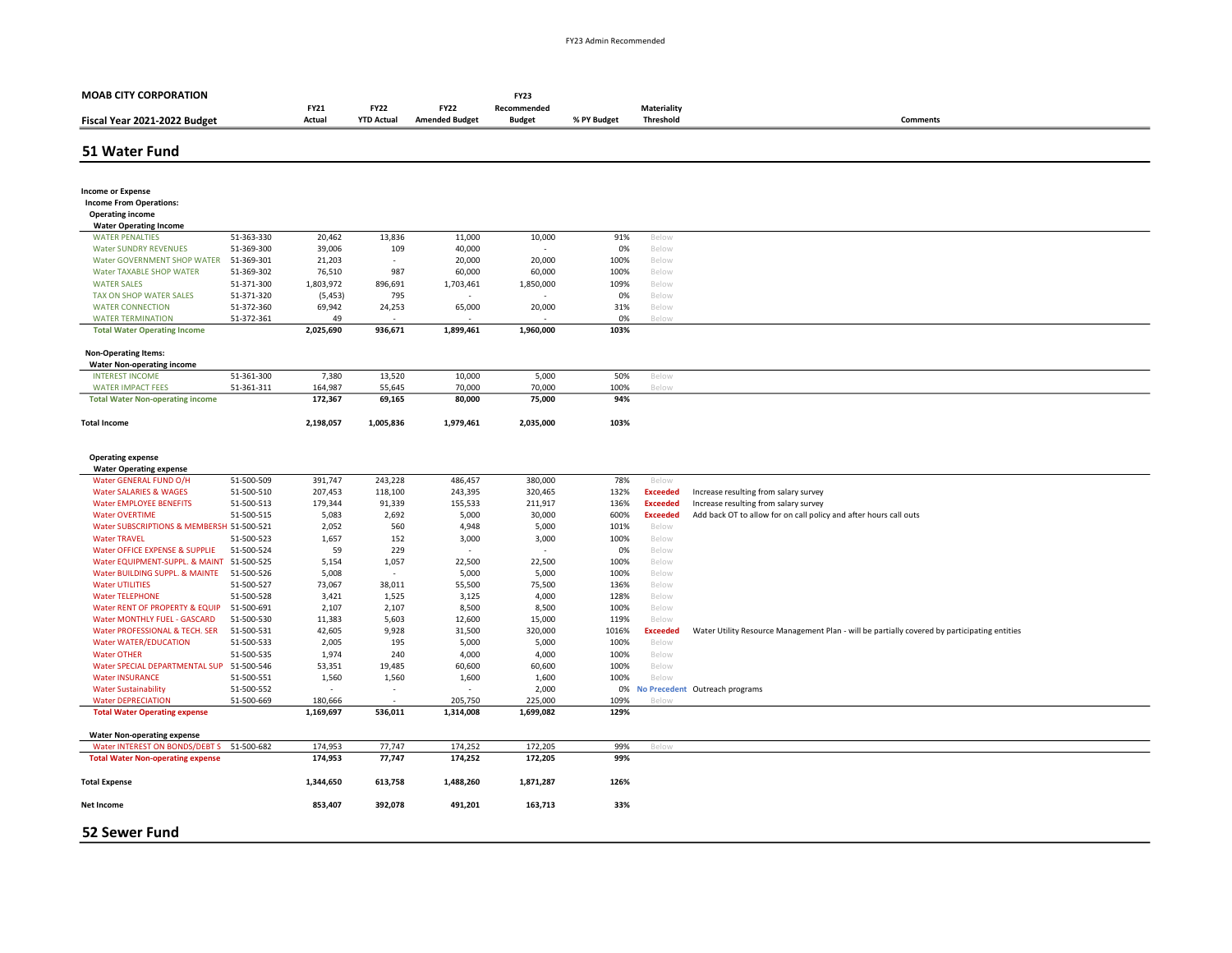| <b>FY21</b><br><b>FY22</b><br><b>FY22</b><br>Recommended<br>Materiality<br>Actual<br><b>YTD Actual</b><br><b>Amended Budget</b><br><b>Budget</b><br>% PY Budget<br>Threshold<br><b>Comments</b><br><b>Income or Expense</b><br><b>Income From Operations:</b><br><b>Operating income</b><br><b>Sewer Operating Income</b><br>Sewer SEPTAGE PROCESSING FEES<br>52-362-390<br>138,425<br>118,318<br>100,000<br>120,000<br>120%<br>Below<br>80,000<br>63%<br>SEWER EXISTING FACILITY FEE<br>52-372-300<br>72,547<br>24,037<br>50,000<br>Below<br><b>SEWER STUDIES FEE</b><br>52-372-310<br>3,827<br>1,206<br>6,000<br>0%<br>Below<br><b>SEWER SERVICES CHARGES</b><br>52-372-320<br>1,545,076<br>806,371<br>1,489,670<br>2,000,000<br>134%<br><b>Exceeded</b><br>Increase resulting from Sewer Rate Study<br>Sewer SPECIAL SERVICES BY CITY<br>52-372-325<br>2,000<br>0%<br>Below<br>Sewer GREASE TRAP SERVICES/FIN<br>52-372-326<br>2,611<br>0%<br>Below<br>Sewer SPANISH VALLEY SEWER<br>52-372-350<br>294,051<br>212,133<br>434,317<br>450,000<br>104%<br>Below<br>Sewer SJSPSSD SEWER<br>52-372-360<br>14,522<br>8,600<br>10,000<br>10,000<br>100%<br>Below<br>5,999<br>2,040<br><b>SEWER CONNECTION</b><br>52-372-370<br>10,000<br>10,000<br>100%<br>2,074,446<br>1,175,315<br>2,131,987<br>2,640,000<br>124%<br><b>Total Sewer Operating Income</b><br><b>Non-Operating Items:</b><br><b>Sewer Non-operating income</b><br>52-361-300<br>4,550<br>2,124<br>50,000<br>2,000<br>4%<br>Sewer INTEREST INCOME<br>Below<br>57,624<br>4,044<br>50,000<br>20,000<br>40%<br>SJSPSSD SEWER IMPACT FEES<br>52-361-305<br>Below<br><b>SEWER WRF RETAINAGE</b><br>52-361-307<br>137<br>0%<br>Below<br>$\overline{\phantom{a}}$<br>$\overline{\phantom{0}}$<br><b>GWSSA SEWER IMPACT FEES - OFFS</b><br>52-361-308<br>37,093<br>0%<br>$\overline{a}$<br>Below<br><b>GWSSA SEWER IMPACT FEES</b><br>52-361-309<br>137,052<br>41,195<br>50,000<br>65,000<br>130%<br>Below<br>SEWER IMPACT FEE INTEREST<br>3,840<br>18,000<br>2,000<br>11%<br>52-361-310<br>5,662<br>Below<br><b>SEWER IMPACT FEES</b><br>52-361-311<br>128,694<br>61,751<br>50,000<br>65,000<br>130%<br>Below<br>SEWER IMPACT FEE FINANCE INTER<br>52-361-313<br>6,907<br>6,000<br>0%<br>Below<br>SVWSID CAPITAL ANNUAL CONTRIBU 52-361-315<br>102,207<br>102,207<br>102,207<br>0%<br>No Precedent Actual but never budgeted<br>479,926<br>215,161<br>224,000<br>256,207<br>114%<br><b>Total Sewer Non-operating income</b><br><b>Total Income</b><br>2,554,372<br>1,390,477<br>2,355,987<br>2,896,207<br>123%<br><b>Operating expense</b><br><b>Sewer Operating expense</b><br><b>WRF</b><br>52-600-509<br>378,837<br>236,507<br>473,013<br>380,000<br>80%<br>Sewer GENERAL FUND O/H<br>Below<br>52-600-510<br>156,365<br>83,138<br>184,982<br>262,468<br>142%<br>Sewer WRF SALARIES & WAGES<br><b>Exceeded</b><br>Increase resulting from salary survey<br>52-600-513<br>117,438<br>52,169<br>143,820<br>187,410<br>130%<br>Sewer WRF EMPLOYEE BENEFITS<br>Below<br><b>Sewer WRF OVERTIME</b><br>52-600-515<br>8,463<br>2,197<br>9,000<br>15,000<br>167%<br>Below<br>Sewer WRF SUBSCRIPTIONS & MEMB 52-600-521<br>1,435<br>5,874<br>6,030<br>3,433<br>103%<br>Below<br>30<br>2,000<br>2,500<br>125%<br><b>Sewer WRF TRAVEL</b><br>52-600-523<br>Below<br>52-600-524<br>486<br>365<br>1,000<br>1,000<br>Sewer WRF OFFICE EXPENSE & SUP<br>100%<br>Below<br>Sewer WRF EQUIPMENT SUPPL. & M 52-600-525<br>22,357<br>66,488<br>30,000<br>52,500<br>175%<br>Below<br>Sewer WRF BUILDING SUPPL. & MA<br>1,600<br>52-600-526<br>1,615<br>929<br>5,900<br>369%<br>Below<br><b>Sewer WRF UTILITIES</b><br>52-600-527<br>159,531<br>86,331<br>160,000<br>172,000<br>108%<br>Below<br>5,099<br>5,000<br>106%<br><b>Sewer WRF TELEPHONE</b><br>52-600-528<br>2,418<br>5,300<br>Below<br>Sewer WRF RENT OF PROPERTY & E 52-600-529<br>2,000<br>2,000<br>100%<br>Below<br>Sewer WRF MONTHLY FUEL - GAS C<br>2,578<br>473<br>3,500<br>5,500<br>52-600-530<br>157%<br>Below<br>159,668<br>157,000<br>Sewer WRF PROFESSIONAL & TECH.<br>52-600-531<br>89,164<br>188,000<br>120%<br>Below<br><b>Sewer WRF EDUCATION</b><br>52-600-533<br>4,550<br>509<br>3,000<br>3,800<br>127%<br>Below<br>Sewer WRF SHIPPING\FREIGHT<br>52-600-535<br>19,234<br>11,632<br>8,000<br>18,250<br>228%<br><b>Exceeded</b><br>Administrative - better job in separating shipping costs out of direct costs resulting in this increase<br>Sewer WRF SPECIAL DEPARTMENTAL 52-600-546<br>102,083<br>72,183<br>81,700<br>105,400<br>129%<br>Below<br><b>Sewer DEPRECIATION</b><br>52-600-669<br>167,256<br>220,000<br>282%<br><b>Exceeded</b><br>Construction in Progress projects need to be closed out (WRF), which will dramatically increase this (noncash)<br>620,000<br><b>Total WRF</b><br>1,308,992<br>705,967<br>1,491,489<br>2,033,058<br>136%<br><b>Sewer Collection System</b><br>107,528<br>135,885<br>Sewer COLLECTION SALARIES & WA<br>52-610-510<br>88,754<br>50,968<br>126%<br>Below<br>Sewer COLLECTION EMPLOYEE BENE 52-610-513<br>47,488<br>28,359<br>72,707<br>77,209<br>106%<br>Below<br><b>Sewer COLLECTION OVERTIME</b><br>52-610-515<br>6,669<br>2,486<br>8,000<br>12,000<br>150%<br>Below<br>Sewer COLLECTION SUBSCRIP & M<br>184<br>4,752<br>52-610-521<br>5,640<br>119%<br>Below<br><b>Sewer COLLECTION TRAVEL</b><br>60<br>4,500<br>3,500<br>78%<br>52-610-523<br>Below<br>Sewer COLLECTION OFFICE EXP &<br>52-610-524<br>23<br>900<br>700<br>78%<br>Below<br>Sewer COLLECTION EQUIP SUPPLIE<br>16,593<br>28,000<br>23,000<br>82%<br>52-610-525<br>4,627<br>Below<br>Sewer BLDG/GRDS SUPPLIES&MAINT 52-610-526<br>138<br>500<br>500<br>100%<br>Below<br><b>Sewer COLLECTION UTILITIES</b><br>52-610-527<br>2,670<br>1,565<br>2,000<br>3,000<br>150%<br>Below | <b>MOAB CITY CORPORATION</b> |  |  | <b>FY23</b> |  |  |
|-------------------------------------------------------------------------------------------------------------------------------------------------------------------------------------------------------------------------------------------------------------------------------------------------------------------------------------------------------------------------------------------------------------------------------------------------------------------------------------------------------------------------------------------------------------------------------------------------------------------------------------------------------------------------------------------------------------------------------------------------------------------------------------------------------------------------------------------------------------------------------------------------------------------------------------------------------------------------------------------------------------------------------------------------------------------------------------------------------------------------------------------------------------------------------------------------------------------------------------------------------------------------------------------------------------------------------------------------------------------------------------------------------------------------------------------------------------------------------------------------------------------------------------------------------------------------------------------------------------------------------------------------------------------------------------------------------------------------------------------------------------------------------------------------------------------------------------------------------------------------------------------------------------------------------------------------------------------------------------------------------------------------------------------------------------------------------------------------------------------------------------------------------------------------------------------------------------------------------------------------------------------------------------------------------------------------------------------------------------------------------------------------------------------------------------------------------------------------------------------------------------------------------------------------------------------------------------------------------------------------------------------------------------------------------------------------------------------------------------------------------------------------------------------------------------------------------------------------------------------------------------------------------------------------------------------------------------------------------------------------------------------------------------------------------------------------------------------------------------------------------------------------------------------------------------------------------------------------------------------------------------------------------------------------------------------------------------------------------------------------------------------------------------------------------------------------------------------------------------------------------------------------------------------------------------------------------------------------------------------------------------------------------------------------------------------------------------------------------------------------------------------------------------------------------------------------------------------------------------------------------------------------------------------------------------------------------------------------------------------------------------------------------------------------------------------------------------------------------------------------------------------------------------------------------------------------------------------------------------------------------------------------------------------------------------------------------------------------------------------------------------------------------------------------------------------------------------------------------------------------------------------------------------------------------------------------------------------------------------------------------------------------------------------------------------------------------------------------------------------------------------------------------------------------------------------------------------------------------------------------------------------------------------------------------------------------------------------------------------------------------------------------------------------------------------------------------------------------------------------------------------------------------------------------------------------------------------------------------------------------------------------------------------------------------------------------------------------------------------------------------------------------------------------------------------------------------------------------------------------------------------------------------------------------------------------------------------------------------------------------------------------------------------------------------------------------------------------------------------------------------------------------------------------------------|------------------------------|--|--|-------------|--|--|
|                                                                                                                                                                                                                                                                                                                                                                                                                                                                                                                                                                                                                                                                                                                                                                                                                                                                                                                                                                                                                                                                                                                                                                                                                                                                                                                                                                                                                                                                                                                                                                                                                                                                                                                                                                                                                                                                                                                                                                                                                                                                                                                                                                                                                                                                                                                                                                                                                                                                                                                                                                                                                                                                                                                                                                                                                                                                                                                                                                                                                                                                                                                                                                                                                                                                                                                                                                                                                                                                                                                                                                                                                                                                                                                                                                                                                                                                                                                                                                                                                                                                                                                                                                                                                                                                                                                                                                                                                                                                                                                                                                                                                                                                                                                                                                                                                                                                                                                                                                                                                                                                                                                                                                                                                                                                                                                                                                                                                                                                                                                                                                                                                                                                                                                                                                                                       |                              |  |  |             |  |  |
|                                                                                                                                                                                                                                                                                                                                                                                                                                                                                                                                                                                                                                                                                                                                                                                                                                                                                                                                                                                                                                                                                                                                                                                                                                                                                                                                                                                                                                                                                                                                                                                                                                                                                                                                                                                                                                                                                                                                                                                                                                                                                                                                                                                                                                                                                                                                                                                                                                                                                                                                                                                                                                                                                                                                                                                                                                                                                                                                                                                                                                                                                                                                                                                                                                                                                                                                                                                                                                                                                                                                                                                                                                                                                                                                                                                                                                                                                                                                                                                                                                                                                                                                                                                                                                                                                                                                                                                                                                                                                                                                                                                                                                                                                                                                                                                                                                                                                                                                                                                                                                                                                                                                                                                                                                                                                                                                                                                                                                                                                                                                                                                                                                                                                                                                                                                                       | Fiscal Year 2021-2022 Budget |  |  |             |  |  |
|                                                                                                                                                                                                                                                                                                                                                                                                                                                                                                                                                                                                                                                                                                                                                                                                                                                                                                                                                                                                                                                                                                                                                                                                                                                                                                                                                                                                                                                                                                                                                                                                                                                                                                                                                                                                                                                                                                                                                                                                                                                                                                                                                                                                                                                                                                                                                                                                                                                                                                                                                                                                                                                                                                                                                                                                                                                                                                                                                                                                                                                                                                                                                                                                                                                                                                                                                                                                                                                                                                                                                                                                                                                                                                                                                                                                                                                                                                                                                                                                                                                                                                                                                                                                                                                                                                                                                                                                                                                                                                                                                                                                                                                                                                                                                                                                                                                                                                                                                                                                                                                                                                                                                                                                                                                                                                                                                                                                                                                                                                                                                                                                                                                                                                                                                                                                       |                              |  |  |             |  |  |
|                                                                                                                                                                                                                                                                                                                                                                                                                                                                                                                                                                                                                                                                                                                                                                                                                                                                                                                                                                                                                                                                                                                                                                                                                                                                                                                                                                                                                                                                                                                                                                                                                                                                                                                                                                                                                                                                                                                                                                                                                                                                                                                                                                                                                                                                                                                                                                                                                                                                                                                                                                                                                                                                                                                                                                                                                                                                                                                                                                                                                                                                                                                                                                                                                                                                                                                                                                                                                                                                                                                                                                                                                                                                                                                                                                                                                                                                                                                                                                                                                                                                                                                                                                                                                                                                                                                                                                                                                                                                                                                                                                                                                                                                                                                                                                                                                                                                                                                                                                                                                                                                                                                                                                                                                                                                                                                                                                                                                                                                                                                                                                                                                                                                                                                                                                                                       |                              |  |  |             |  |  |
|                                                                                                                                                                                                                                                                                                                                                                                                                                                                                                                                                                                                                                                                                                                                                                                                                                                                                                                                                                                                                                                                                                                                                                                                                                                                                                                                                                                                                                                                                                                                                                                                                                                                                                                                                                                                                                                                                                                                                                                                                                                                                                                                                                                                                                                                                                                                                                                                                                                                                                                                                                                                                                                                                                                                                                                                                                                                                                                                                                                                                                                                                                                                                                                                                                                                                                                                                                                                                                                                                                                                                                                                                                                                                                                                                                                                                                                                                                                                                                                                                                                                                                                                                                                                                                                                                                                                                                                                                                                                                                                                                                                                                                                                                                                                                                                                                                                                                                                                                                                                                                                                                                                                                                                                                                                                                                                                                                                                                                                                                                                                                                                                                                                                                                                                                                                                       |                              |  |  |             |  |  |
|                                                                                                                                                                                                                                                                                                                                                                                                                                                                                                                                                                                                                                                                                                                                                                                                                                                                                                                                                                                                                                                                                                                                                                                                                                                                                                                                                                                                                                                                                                                                                                                                                                                                                                                                                                                                                                                                                                                                                                                                                                                                                                                                                                                                                                                                                                                                                                                                                                                                                                                                                                                                                                                                                                                                                                                                                                                                                                                                                                                                                                                                                                                                                                                                                                                                                                                                                                                                                                                                                                                                                                                                                                                                                                                                                                                                                                                                                                                                                                                                                                                                                                                                                                                                                                                                                                                                                                                                                                                                                                                                                                                                                                                                                                                                                                                                                                                                                                                                                                                                                                                                                                                                                                                                                                                                                                                                                                                                                                                                                                                                                                                                                                                                                                                                                                                                       |                              |  |  |             |  |  |
|                                                                                                                                                                                                                                                                                                                                                                                                                                                                                                                                                                                                                                                                                                                                                                                                                                                                                                                                                                                                                                                                                                                                                                                                                                                                                                                                                                                                                                                                                                                                                                                                                                                                                                                                                                                                                                                                                                                                                                                                                                                                                                                                                                                                                                                                                                                                                                                                                                                                                                                                                                                                                                                                                                                                                                                                                                                                                                                                                                                                                                                                                                                                                                                                                                                                                                                                                                                                                                                                                                                                                                                                                                                                                                                                                                                                                                                                                                                                                                                                                                                                                                                                                                                                                                                                                                                                                                                                                                                                                                                                                                                                                                                                                                                                                                                                                                                                                                                                                                                                                                                                                                                                                                                                                                                                                                                                                                                                                                                                                                                                                                                                                                                                                                                                                                                                       |                              |  |  |             |  |  |
|                                                                                                                                                                                                                                                                                                                                                                                                                                                                                                                                                                                                                                                                                                                                                                                                                                                                                                                                                                                                                                                                                                                                                                                                                                                                                                                                                                                                                                                                                                                                                                                                                                                                                                                                                                                                                                                                                                                                                                                                                                                                                                                                                                                                                                                                                                                                                                                                                                                                                                                                                                                                                                                                                                                                                                                                                                                                                                                                                                                                                                                                                                                                                                                                                                                                                                                                                                                                                                                                                                                                                                                                                                                                                                                                                                                                                                                                                                                                                                                                                                                                                                                                                                                                                                                                                                                                                                                                                                                                                                                                                                                                                                                                                                                                                                                                                                                                                                                                                                                                                                                                                                                                                                                                                                                                                                                                                                                                                                                                                                                                                                                                                                                                                                                                                                                                       |                              |  |  |             |  |  |
|                                                                                                                                                                                                                                                                                                                                                                                                                                                                                                                                                                                                                                                                                                                                                                                                                                                                                                                                                                                                                                                                                                                                                                                                                                                                                                                                                                                                                                                                                                                                                                                                                                                                                                                                                                                                                                                                                                                                                                                                                                                                                                                                                                                                                                                                                                                                                                                                                                                                                                                                                                                                                                                                                                                                                                                                                                                                                                                                                                                                                                                                                                                                                                                                                                                                                                                                                                                                                                                                                                                                                                                                                                                                                                                                                                                                                                                                                                                                                                                                                                                                                                                                                                                                                                                                                                                                                                                                                                                                                                                                                                                                                                                                                                                                                                                                                                                                                                                                                                                                                                                                                                                                                                                                                                                                                                                                                                                                                                                                                                                                                                                                                                                                                                                                                                                                       |                              |  |  |             |  |  |
|                                                                                                                                                                                                                                                                                                                                                                                                                                                                                                                                                                                                                                                                                                                                                                                                                                                                                                                                                                                                                                                                                                                                                                                                                                                                                                                                                                                                                                                                                                                                                                                                                                                                                                                                                                                                                                                                                                                                                                                                                                                                                                                                                                                                                                                                                                                                                                                                                                                                                                                                                                                                                                                                                                                                                                                                                                                                                                                                                                                                                                                                                                                                                                                                                                                                                                                                                                                                                                                                                                                                                                                                                                                                                                                                                                                                                                                                                                                                                                                                                                                                                                                                                                                                                                                                                                                                                                                                                                                                                                                                                                                                                                                                                                                                                                                                                                                                                                                                                                                                                                                                                                                                                                                                                                                                                                                                                                                                                                                                                                                                                                                                                                                                                                                                                                                                       |                              |  |  |             |  |  |
|                                                                                                                                                                                                                                                                                                                                                                                                                                                                                                                                                                                                                                                                                                                                                                                                                                                                                                                                                                                                                                                                                                                                                                                                                                                                                                                                                                                                                                                                                                                                                                                                                                                                                                                                                                                                                                                                                                                                                                                                                                                                                                                                                                                                                                                                                                                                                                                                                                                                                                                                                                                                                                                                                                                                                                                                                                                                                                                                                                                                                                                                                                                                                                                                                                                                                                                                                                                                                                                                                                                                                                                                                                                                                                                                                                                                                                                                                                                                                                                                                                                                                                                                                                                                                                                                                                                                                                                                                                                                                                                                                                                                                                                                                                                                                                                                                                                                                                                                                                                                                                                                                                                                                                                                                                                                                                                                                                                                                                                                                                                                                                                                                                                                                                                                                                                                       |                              |  |  |             |  |  |
|                                                                                                                                                                                                                                                                                                                                                                                                                                                                                                                                                                                                                                                                                                                                                                                                                                                                                                                                                                                                                                                                                                                                                                                                                                                                                                                                                                                                                                                                                                                                                                                                                                                                                                                                                                                                                                                                                                                                                                                                                                                                                                                                                                                                                                                                                                                                                                                                                                                                                                                                                                                                                                                                                                                                                                                                                                                                                                                                                                                                                                                                                                                                                                                                                                                                                                                                                                                                                                                                                                                                                                                                                                                                                                                                                                                                                                                                                                                                                                                                                                                                                                                                                                                                                                                                                                                                                                                                                                                                                                                                                                                                                                                                                                                                                                                                                                                                                                                                                                                                                                                                                                                                                                                                                                                                                                                                                                                                                                                                                                                                                                                                                                                                                                                                                                                                       |                              |  |  |             |  |  |
|                                                                                                                                                                                                                                                                                                                                                                                                                                                                                                                                                                                                                                                                                                                                                                                                                                                                                                                                                                                                                                                                                                                                                                                                                                                                                                                                                                                                                                                                                                                                                                                                                                                                                                                                                                                                                                                                                                                                                                                                                                                                                                                                                                                                                                                                                                                                                                                                                                                                                                                                                                                                                                                                                                                                                                                                                                                                                                                                                                                                                                                                                                                                                                                                                                                                                                                                                                                                                                                                                                                                                                                                                                                                                                                                                                                                                                                                                                                                                                                                                                                                                                                                                                                                                                                                                                                                                                                                                                                                                                                                                                                                                                                                                                                                                                                                                                                                                                                                                                                                                                                                                                                                                                                                                                                                                                                                                                                                                                                                                                                                                                                                                                                                                                                                                                                                       |                              |  |  |             |  |  |
|                                                                                                                                                                                                                                                                                                                                                                                                                                                                                                                                                                                                                                                                                                                                                                                                                                                                                                                                                                                                                                                                                                                                                                                                                                                                                                                                                                                                                                                                                                                                                                                                                                                                                                                                                                                                                                                                                                                                                                                                                                                                                                                                                                                                                                                                                                                                                                                                                                                                                                                                                                                                                                                                                                                                                                                                                                                                                                                                                                                                                                                                                                                                                                                                                                                                                                                                                                                                                                                                                                                                                                                                                                                                                                                                                                                                                                                                                                                                                                                                                                                                                                                                                                                                                                                                                                                                                                                                                                                                                                                                                                                                                                                                                                                                                                                                                                                                                                                                                                                                                                                                                                                                                                                                                                                                                                                                                                                                                                                                                                                                                                                                                                                                                                                                                                                                       |                              |  |  |             |  |  |
|                                                                                                                                                                                                                                                                                                                                                                                                                                                                                                                                                                                                                                                                                                                                                                                                                                                                                                                                                                                                                                                                                                                                                                                                                                                                                                                                                                                                                                                                                                                                                                                                                                                                                                                                                                                                                                                                                                                                                                                                                                                                                                                                                                                                                                                                                                                                                                                                                                                                                                                                                                                                                                                                                                                                                                                                                                                                                                                                                                                                                                                                                                                                                                                                                                                                                                                                                                                                                                                                                                                                                                                                                                                                                                                                                                                                                                                                                                                                                                                                                                                                                                                                                                                                                                                                                                                                                                                                                                                                                                                                                                                                                                                                                                                                                                                                                                                                                                                                                                                                                                                                                                                                                                                                                                                                                                                                                                                                                                                                                                                                                                                                                                                                                                                                                                                                       |                              |  |  |             |  |  |
|                                                                                                                                                                                                                                                                                                                                                                                                                                                                                                                                                                                                                                                                                                                                                                                                                                                                                                                                                                                                                                                                                                                                                                                                                                                                                                                                                                                                                                                                                                                                                                                                                                                                                                                                                                                                                                                                                                                                                                                                                                                                                                                                                                                                                                                                                                                                                                                                                                                                                                                                                                                                                                                                                                                                                                                                                                                                                                                                                                                                                                                                                                                                                                                                                                                                                                                                                                                                                                                                                                                                                                                                                                                                                                                                                                                                                                                                                                                                                                                                                                                                                                                                                                                                                                                                                                                                                                                                                                                                                                                                                                                                                                                                                                                                                                                                                                                                                                                                                                                                                                                                                                                                                                                                                                                                                                                                                                                                                                                                                                                                                                                                                                                                                                                                                                                                       |                              |  |  |             |  |  |
|                                                                                                                                                                                                                                                                                                                                                                                                                                                                                                                                                                                                                                                                                                                                                                                                                                                                                                                                                                                                                                                                                                                                                                                                                                                                                                                                                                                                                                                                                                                                                                                                                                                                                                                                                                                                                                                                                                                                                                                                                                                                                                                                                                                                                                                                                                                                                                                                                                                                                                                                                                                                                                                                                                                                                                                                                                                                                                                                                                                                                                                                                                                                                                                                                                                                                                                                                                                                                                                                                                                                                                                                                                                                                                                                                                                                                                                                                                                                                                                                                                                                                                                                                                                                                                                                                                                                                                                                                                                                                                                                                                                                                                                                                                                                                                                                                                                                                                                                                                                                                                                                                                                                                                                                                                                                                                                                                                                                                                                                                                                                                                                                                                                                                                                                                                                                       |                              |  |  |             |  |  |
|                                                                                                                                                                                                                                                                                                                                                                                                                                                                                                                                                                                                                                                                                                                                                                                                                                                                                                                                                                                                                                                                                                                                                                                                                                                                                                                                                                                                                                                                                                                                                                                                                                                                                                                                                                                                                                                                                                                                                                                                                                                                                                                                                                                                                                                                                                                                                                                                                                                                                                                                                                                                                                                                                                                                                                                                                                                                                                                                                                                                                                                                                                                                                                                                                                                                                                                                                                                                                                                                                                                                                                                                                                                                                                                                                                                                                                                                                                                                                                                                                                                                                                                                                                                                                                                                                                                                                                                                                                                                                                                                                                                                                                                                                                                                                                                                                                                                                                                                                                                                                                                                                                                                                                                                                                                                                                                                                                                                                                                                                                                                                                                                                                                                                                                                                                                                       |                              |  |  |             |  |  |
|                                                                                                                                                                                                                                                                                                                                                                                                                                                                                                                                                                                                                                                                                                                                                                                                                                                                                                                                                                                                                                                                                                                                                                                                                                                                                                                                                                                                                                                                                                                                                                                                                                                                                                                                                                                                                                                                                                                                                                                                                                                                                                                                                                                                                                                                                                                                                                                                                                                                                                                                                                                                                                                                                                                                                                                                                                                                                                                                                                                                                                                                                                                                                                                                                                                                                                                                                                                                                                                                                                                                                                                                                                                                                                                                                                                                                                                                                                                                                                                                                                                                                                                                                                                                                                                                                                                                                                                                                                                                                                                                                                                                                                                                                                                                                                                                                                                                                                                                                                                                                                                                                                                                                                                                                                                                                                                                                                                                                                                                                                                                                                                                                                                                                                                                                                                                       |                              |  |  |             |  |  |
|                                                                                                                                                                                                                                                                                                                                                                                                                                                                                                                                                                                                                                                                                                                                                                                                                                                                                                                                                                                                                                                                                                                                                                                                                                                                                                                                                                                                                                                                                                                                                                                                                                                                                                                                                                                                                                                                                                                                                                                                                                                                                                                                                                                                                                                                                                                                                                                                                                                                                                                                                                                                                                                                                                                                                                                                                                                                                                                                                                                                                                                                                                                                                                                                                                                                                                                                                                                                                                                                                                                                                                                                                                                                                                                                                                                                                                                                                                                                                                                                                                                                                                                                                                                                                                                                                                                                                                                                                                                                                                                                                                                                                                                                                                                                                                                                                                                                                                                                                                                                                                                                                                                                                                                                                                                                                                                                                                                                                                                                                                                                                                                                                                                                                                                                                                                                       |                              |  |  |             |  |  |
|                                                                                                                                                                                                                                                                                                                                                                                                                                                                                                                                                                                                                                                                                                                                                                                                                                                                                                                                                                                                                                                                                                                                                                                                                                                                                                                                                                                                                                                                                                                                                                                                                                                                                                                                                                                                                                                                                                                                                                                                                                                                                                                                                                                                                                                                                                                                                                                                                                                                                                                                                                                                                                                                                                                                                                                                                                                                                                                                                                                                                                                                                                                                                                                                                                                                                                                                                                                                                                                                                                                                                                                                                                                                                                                                                                                                                                                                                                                                                                                                                                                                                                                                                                                                                                                                                                                                                                                                                                                                                                                                                                                                                                                                                                                                                                                                                                                                                                                                                                                                                                                                                                                                                                                                                                                                                                                                                                                                                                                                                                                                                                                                                                                                                                                                                                                                       |                              |  |  |             |  |  |
|                                                                                                                                                                                                                                                                                                                                                                                                                                                                                                                                                                                                                                                                                                                                                                                                                                                                                                                                                                                                                                                                                                                                                                                                                                                                                                                                                                                                                                                                                                                                                                                                                                                                                                                                                                                                                                                                                                                                                                                                                                                                                                                                                                                                                                                                                                                                                                                                                                                                                                                                                                                                                                                                                                                                                                                                                                                                                                                                                                                                                                                                                                                                                                                                                                                                                                                                                                                                                                                                                                                                                                                                                                                                                                                                                                                                                                                                                                                                                                                                                                                                                                                                                                                                                                                                                                                                                                                                                                                                                                                                                                                                                                                                                                                                                                                                                                                                                                                                                                                                                                                                                                                                                                                                                                                                                                                                                                                                                                                                                                                                                                                                                                                                                                                                                                                                       |                              |  |  |             |  |  |
|                                                                                                                                                                                                                                                                                                                                                                                                                                                                                                                                                                                                                                                                                                                                                                                                                                                                                                                                                                                                                                                                                                                                                                                                                                                                                                                                                                                                                                                                                                                                                                                                                                                                                                                                                                                                                                                                                                                                                                                                                                                                                                                                                                                                                                                                                                                                                                                                                                                                                                                                                                                                                                                                                                                                                                                                                                                                                                                                                                                                                                                                                                                                                                                                                                                                                                                                                                                                                                                                                                                                                                                                                                                                                                                                                                                                                                                                                                                                                                                                                                                                                                                                                                                                                                                                                                                                                                                                                                                                                                                                                                                                                                                                                                                                                                                                                                                                                                                                                                                                                                                                                                                                                                                                                                                                                                                                                                                                                                                                                                                                                                                                                                                                                                                                                                                                       |                              |  |  |             |  |  |
|                                                                                                                                                                                                                                                                                                                                                                                                                                                                                                                                                                                                                                                                                                                                                                                                                                                                                                                                                                                                                                                                                                                                                                                                                                                                                                                                                                                                                                                                                                                                                                                                                                                                                                                                                                                                                                                                                                                                                                                                                                                                                                                                                                                                                                                                                                                                                                                                                                                                                                                                                                                                                                                                                                                                                                                                                                                                                                                                                                                                                                                                                                                                                                                                                                                                                                                                                                                                                                                                                                                                                                                                                                                                                                                                                                                                                                                                                                                                                                                                                                                                                                                                                                                                                                                                                                                                                                                                                                                                                                                                                                                                                                                                                                                                                                                                                                                                                                                                                                                                                                                                                                                                                                                                                                                                                                                                                                                                                                                                                                                                                                                                                                                                                                                                                                                                       |                              |  |  |             |  |  |
|                                                                                                                                                                                                                                                                                                                                                                                                                                                                                                                                                                                                                                                                                                                                                                                                                                                                                                                                                                                                                                                                                                                                                                                                                                                                                                                                                                                                                                                                                                                                                                                                                                                                                                                                                                                                                                                                                                                                                                                                                                                                                                                                                                                                                                                                                                                                                                                                                                                                                                                                                                                                                                                                                                                                                                                                                                                                                                                                                                                                                                                                                                                                                                                                                                                                                                                                                                                                                                                                                                                                                                                                                                                                                                                                                                                                                                                                                                                                                                                                                                                                                                                                                                                                                                                                                                                                                                                                                                                                                                                                                                                                                                                                                                                                                                                                                                                                                                                                                                                                                                                                                                                                                                                                                                                                                                                                                                                                                                                                                                                                                                                                                                                                                                                                                                                                       |                              |  |  |             |  |  |
|                                                                                                                                                                                                                                                                                                                                                                                                                                                                                                                                                                                                                                                                                                                                                                                                                                                                                                                                                                                                                                                                                                                                                                                                                                                                                                                                                                                                                                                                                                                                                                                                                                                                                                                                                                                                                                                                                                                                                                                                                                                                                                                                                                                                                                                                                                                                                                                                                                                                                                                                                                                                                                                                                                                                                                                                                                                                                                                                                                                                                                                                                                                                                                                                                                                                                                                                                                                                                                                                                                                                                                                                                                                                                                                                                                                                                                                                                                                                                                                                                                                                                                                                                                                                                                                                                                                                                                                                                                                                                                                                                                                                                                                                                                                                                                                                                                                                                                                                                                                                                                                                                                                                                                                                                                                                                                                                                                                                                                                                                                                                                                                                                                                                                                                                                                                                       |                              |  |  |             |  |  |
|                                                                                                                                                                                                                                                                                                                                                                                                                                                                                                                                                                                                                                                                                                                                                                                                                                                                                                                                                                                                                                                                                                                                                                                                                                                                                                                                                                                                                                                                                                                                                                                                                                                                                                                                                                                                                                                                                                                                                                                                                                                                                                                                                                                                                                                                                                                                                                                                                                                                                                                                                                                                                                                                                                                                                                                                                                                                                                                                                                                                                                                                                                                                                                                                                                                                                                                                                                                                                                                                                                                                                                                                                                                                                                                                                                                                                                                                                                                                                                                                                                                                                                                                                                                                                                                                                                                                                                                                                                                                                                                                                                                                                                                                                                                                                                                                                                                                                                                                                                                                                                                                                                                                                                                                                                                                                                                                                                                                                                                                                                                                                                                                                                                                                                                                                                                                       |                              |  |  |             |  |  |
|                                                                                                                                                                                                                                                                                                                                                                                                                                                                                                                                                                                                                                                                                                                                                                                                                                                                                                                                                                                                                                                                                                                                                                                                                                                                                                                                                                                                                                                                                                                                                                                                                                                                                                                                                                                                                                                                                                                                                                                                                                                                                                                                                                                                                                                                                                                                                                                                                                                                                                                                                                                                                                                                                                                                                                                                                                                                                                                                                                                                                                                                                                                                                                                                                                                                                                                                                                                                                                                                                                                                                                                                                                                                                                                                                                                                                                                                                                                                                                                                                                                                                                                                                                                                                                                                                                                                                                                                                                                                                                                                                                                                                                                                                                                                                                                                                                                                                                                                                                                                                                                                                                                                                                                                                                                                                                                                                                                                                                                                                                                                                                                                                                                                                                                                                                                                       |                              |  |  |             |  |  |
|                                                                                                                                                                                                                                                                                                                                                                                                                                                                                                                                                                                                                                                                                                                                                                                                                                                                                                                                                                                                                                                                                                                                                                                                                                                                                                                                                                                                                                                                                                                                                                                                                                                                                                                                                                                                                                                                                                                                                                                                                                                                                                                                                                                                                                                                                                                                                                                                                                                                                                                                                                                                                                                                                                                                                                                                                                                                                                                                                                                                                                                                                                                                                                                                                                                                                                                                                                                                                                                                                                                                                                                                                                                                                                                                                                                                                                                                                                                                                                                                                                                                                                                                                                                                                                                                                                                                                                                                                                                                                                                                                                                                                                                                                                                                                                                                                                                                                                                                                                                                                                                                                                                                                                                                                                                                                                                                                                                                                                                                                                                                                                                                                                                                                                                                                                                                       |                              |  |  |             |  |  |
|                                                                                                                                                                                                                                                                                                                                                                                                                                                                                                                                                                                                                                                                                                                                                                                                                                                                                                                                                                                                                                                                                                                                                                                                                                                                                                                                                                                                                                                                                                                                                                                                                                                                                                                                                                                                                                                                                                                                                                                                                                                                                                                                                                                                                                                                                                                                                                                                                                                                                                                                                                                                                                                                                                                                                                                                                                                                                                                                                                                                                                                                                                                                                                                                                                                                                                                                                                                                                                                                                                                                                                                                                                                                                                                                                                                                                                                                                                                                                                                                                                                                                                                                                                                                                                                                                                                                                                                                                                                                                                                                                                                                                                                                                                                                                                                                                                                                                                                                                                                                                                                                                                                                                                                                                                                                                                                                                                                                                                                                                                                                                                                                                                                                                                                                                                                                       |                              |  |  |             |  |  |
|                                                                                                                                                                                                                                                                                                                                                                                                                                                                                                                                                                                                                                                                                                                                                                                                                                                                                                                                                                                                                                                                                                                                                                                                                                                                                                                                                                                                                                                                                                                                                                                                                                                                                                                                                                                                                                                                                                                                                                                                                                                                                                                                                                                                                                                                                                                                                                                                                                                                                                                                                                                                                                                                                                                                                                                                                                                                                                                                                                                                                                                                                                                                                                                                                                                                                                                                                                                                                                                                                                                                                                                                                                                                                                                                                                                                                                                                                                                                                                                                                                                                                                                                                                                                                                                                                                                                                                                                                                                                                                                                                                                                                                                                                                                                                                                                                                                                                                                                                                                                                                                                                                                                                                                                                                                                                                                                                                                                                                                                                                                                                                                                                                                                                                                                                                                                       |                              |  |  |             |  |  |
|                                                                                                                                                                                                                                                                                                                                                                                                                                                                                                                                                                                                                                                                                                                                                                                                                                                                                                                                                                                                                                                                                                                                                                                                                                                                                                                                                                                                                                                                                                                                                                                                                                                                                                                                                                                                                                                                                                                                                                                                                                                                                                                                                                                                                                                                                                                                                                                                                                                                                                                                                                                                                                                                                                                                                                                                                                                                                                                                                                                                                                                                                                                                                                                                                                                                                                                                                                                                                                                                                                                                                                                                                                                                                                                                                                                                                                                                                                                                                                                                                                                                                                                                                                                                                                                                                                                                                                                                                                                                                                                                                                                                                                                                                                                                                                                                                                                                                                                                                                                                                                                                                                                                                                                                                                                                                                                                                                                                                                                                                                                                                                                                                                                                                                                                                                                                       |                              |  |  |             |  |  |
|                                                                                                                                                                                                                                                                                                                                                                                                                                                                                                                                                                                                                                                                                                                                                                                                                                                                                                                                                                                                                                                                                                                                                                                                                                                                                                                                                                                                                                                                                                                                                                                                                                                                                                                                                                                                                                                                                                                                                                                                                                                                                                                                                                                                                                                                                                                                                                                                                                                                                                                                                                                                                                                                                                                                                                                                                                                                                                                                                                                                                                                                                                                                                                                                                                                                                                                                                                                                                                                                                                                                                                                                                                                                                                                                                                                                                                                                                                                                                                                                                                                                                                                                                                                                                                                                                                                                                                                                                                                                                                                                                                                                                                                                                                                                                                                                                                                                                                                                                                                                                                                                                                                                                                                                                                                                                                                                                                                                                                                                                                                                                                                                                                                                                                                                                                                                       |                              |  |  |             |  |  |
|                                                                                                                                                                                                                                                                                                                                                                                                                                                                                                                                                                                                                                                                                                                                                                                                                                                                                                                                                                                                                                                                                                                                                                                                                                                                                                                                                                                                                                                                                                                                                                                                                                                                                                                                                                                                                                                                                                                                                                                                                                                                                                                                                                                                                                                                                                                                                                                                                                                                                                                                                                                                                                                                                                                                                                                                                                                                                                                                                                                                                                                                                                                                                                                                                                                                                                                                                                                                                                                                                                                                                                                                                                                                                                                                                                                                                                                                                                                                                                                                                                                                                                                                                                                                                                                                                                                                                                                                                                                                                                                                                                                                                                                                                                                                                                                                                                                                                                                                                                                                                                                                                                                                                                                                                                                                                                                                                                                                                                                                                                                                                                                                                                                                                                                                                                                                       |                              |  |  |             |  |  |
|                                                                                                                                                                                                                                                                                                                                                                                                                                                                                                                                                                                                                                                                                                                                                                                                                                                                                                                                                                                                                                                                                                                                                                                                                                                                                                                                                                                                                                                                                                                                                                                                                                                                                                                                                                                                                                                                                                                                                                                                                                                                                                                                                                                                                                                                                                                                                                                                                                                                                                                                                                                                                                                                                                                                                                                                                                                                                                                                                                                                                                                                                                                                                                                                                                                                                                                                                                                                                                                                                                                                                                                                                                                                                                                                                                                                                                                                                                                                                                                                                                                                                                                                                                                                                                                                                                                                                                                                                                                                                                                                                                                                                                                                                                                                                                                                                                                                                                                                                                                                                                                                                                                                                                                                                                                                                                                                                                                                                                                                                                                                                                                                                                                                                                                                                                                                       |                              |  |  |             |  |  |
|                                                                                                                                                                                                                                                                                                                                                                                                                                                                                                                                                                                                                                                                                                                                                                                                                                                                                                                                                                                                                                                                                                                                                                                                                                                                                                                                                                                                                                                                                                                                                                                                                                                                                                                                                                                                                                                                                                                                                                                                                                                                                                                                                                                                                                                                                                                                                                                                                                                                                                                                                                                                                                                                                                                                                                                                                                                                                                                                                                                                                                                                                                                                                                                                                                                                                                                                                                                                                                                                                                                                                                                                                                                                                                                                                                                                                                                                                                                                                                                                                                                                                                                                                                                                                                                                                                                                                                                                                                                                                                                                                                                                                                                                                                                                                                                                                                                                                                                                                                                                                                                                                                                                                                                                                                                                                                                                                                                                                                                                                                                                                                                                                                                                                                                                                                                                       |                              |  |  |             |  |  |
|                                                                                                                                                                                                                                                                                                                                                                                                                                                                                                                                                                                                                                                                                                                                                                                                                                                                                                                                                                                                                                                                                                                                                                                                                                                                                                                                                                                                                                                                                                                                                                                                                                                                                                                                                                                                                                                                                                                                                                                                                                                                                                                                                                                                                                                                                                                                                                                                                                                                                                                                                                                                                                                                                                                                                                                                                                                                                                                                                                                                                                                                                                                                                                                                                                                                                                                                                                                                                                                                                                                                                                                                                                                                                                                                                                                                                                                                                                                                                                                                                                                                                                                                                                                                                                                                                                                                                                                                                                                                                                                                                                                                                                                                                                                                                                                                                                                                                                                                                                                                                                                                                                                                                                                                                                                                                                                                                                                                                                                                                                                                                                                                                                                                                                                                                                                                       |                              |  |  |             |  |  |
|                                                                                                                                                                                                                                                                                                                                                                                                                                                                                                                                                                                                                                                                                                                                                                                                                                                                                                                                                                                                                                                                                                                                                                                                                                                                                                                                                                                                                                                                                                                                                                                                                                                                                                                                                                                                                                                                                                                                                                                                                                                                                                                                                                                                                                                                                                                                                                                                                                                                                                                                                                                                                                                                                                                                                                                                                                                                                                                                                                                                                                                                                                                                                                                                                                                                                                                                                                                                                                                                                                                                                                                                                                                                                                                                                                                                                                                                                                                                                                                                                                                                                                                                                                                                                                                                                                                                                                                                                                                                                                                                                                                                                                                                                                                                                                                                                                                                                                                                                                                                                                                                                                                                                                                                                                                                                                                                                                                                                                                                                                                                                                                                                                                                                                                                                                                                       |                              |  |  |             |  |  |
|                                                                                                                                                                                                                                                                                                                                                                                                                                                                                                                                                                                                                                                                                                                                                                                                                                                                                                                                                                                                                                                                                                                                                                                                                                                                                                                                                                                                                                                                                                                                                                                                                                                                                                                                                                                                                                                                                                                                                                                                                                                                                                                                                                                                                                                                                                                                                                                                                                                                                                                                                                                                                                                                                                                                                                                                                                                                                                                                                                                                                                                                                                                                                                                                                                                                                                                                                                                                                                                                                                                                                                                                                                                                                                                                                                                                                                                                                                                                                                                                                                                                                                                                                                                                                                                                                                                                                                                                                                                                                                                                                                                                                                                                                                                                                                                                                                                                                                                                                                                                                                                                                                                                                                                                                                                                                                                                                                                                                                                                                                                                                                                                                                                                                                                                                                                                       |                              |  |  |             |  |  |
|                                                                                                                                                                                                                                                                                                                                                                                                                                                                                                                                                                                                                                                                                                                                                                                                                                                                                                                                                                                                                                                                                                                                                                                                                                                                                                                                                                                                                                                                                                                                                                                                                                                                                                                                                                                                                                                                                                                                                                                                                                                                                                                                                                                                                                                                                                                                                                                                                                                                                                                                                                                                                                                                                                                                                                                                                                                                                                                                                                                                                                                                                                                                                                                                                                                                                                                                                                                                                                                                                                                                                                                                                                                                                                                                                                                                                                                                                                                                                                                                                                                                                                                                                                                                                                                                                                                                                                                                                                                                                                                                                                                                                                                                                                                                                                                                                                                                                                                                                                                                                                                                                                                                                                                                                                                                                                                                                                                                                                                                                                                                                                                                                                                                                                                                                                                                       |                              |  |  |             |  |  |
|                                                                                                                                                                                                                                                                                                                                                                                                                                                                                                                                                                                                                                                                                                                                                                                                                                                                                                                                                                                                                                                                                                                                                                                                                                                                                                                                                                                                                                                                                                                                                                                                                                                                                                                                                                                                                                                                                                                                                                                                                                                                                                                                                                                                                                                                                                                                                                                                                                                                                                                                                                                                                                                                                                                                                                                                                                                                                                                                                                                                                                                                                                                                                                                                                                                                                                                                                                                                                                                                                                                                                                                                                                                                                                                                                                                                                                                                                                                                                                                                                                                                                                                                                                                                                                                                                                                                                                                                                                                                                                                                                                                                                                                                                                                                                                                                                                                                                                                                                                                                                                                                                                                                                                                                                                                                                                                                                                                                                                                                                                                                                                                                                                                                                                                                                                                                       |                              |  |  |             |  |  |
|                                                                                                                                                                                                                                                                                                                                                                                                                                                                                                                                                                                                                                                                                                                                                                                                                                                                                                                                                                                                                                                                                                                                                                                                                                                                                                                                                                                                                                                                                                                                                                                                                                                                                                                                                                                                                                                                                                                                                                                                                                                                                                                                                                                                                                                                                                                                                                                                                                                                                                                                                                                                                                                                                                                                                                                                                                                                                                                                                                                                                                                                                                                                                                                                                                                                                                                                                                                                                                                                                                                                                                                                                                                                                                                                                                                                                                                                                                                                                                                                                                                                                                                                                                                                                                                                                                                                                                                                                                                                                                                                                                                                                                                                                                                                                                                                                                                                                                                                                                                                                                                                                                                                                                                                                                                                                                                                                                                                                                                                                                                                                                                                                                                                                                                                                                                                       |                              |  |  |             |  |  |
|                                                                                                                                                                                                                                                                                                                                                                                                                                                                                                                                                                                                                                                                                                                                                                                                                                                                                                                                                                                                                                                                                                                                                                                                                                                                                                                                                                                                                                                                                                                                                                                                                                                                                                                                                                                                                                                                                                                                                                                                                                                                                                                                                                                                                                                                                                                                                                                                                                                                                                                                                                                                                                                                                                                                                                                                                                                                                                                                                                                                                                                                                                                                                                                                                                                                                                                                                                                                                                                                                                                                                                                                                                                                                                                                                                                                                                                                                                                                                                                                                                                                                                                                                                                                                                                                                                                                                                                                                                                                                                                                                                                                                                                                                                                                                                                                                                                                                                                                                                                                                                                                                                                                                                                                                                                                                                                                                                                                                                                                                                                                                                                                                                                                                                                                                                                                       |                              |  |  |             |  |  |
|                                                                                                                                                                                                                                                                                                                                                                                                                                                                                                                                                                                                                                                                                                                                                                                                                                                                                                                                                                                                                                                                                                                                                                                                                                                                                                                                                                                                                                                                                                                                                                                                                                                                                                                                                                                                                                                                                                                                                                                                                                                                                                                                                                                                                                                                                                                                                                                                                                                                                                                                                                                                                                                                                                                                                                                                                                                                                                                                                                                                                                                                                                                                                                                                                                                                                                                                                                                                                                                                                                                                                                                                                                                                                                                                                                                                                                                                                                                                                                                                                                                                                                                                                                                                                                                                                                                                                                                                                                                                                                                                                                                                                                                                                                                                                                                                                                                                                                                                                                                                                                                                                                                                                                                                                                                                                                                                                                                                                                                                                                                                                                                                                                                                                                                                                                                                       |                              |  |  |             |  |  |
|                                                                                                                                                                                                                                                                                                                                                                                                                                                                                                                                                                                                                                                                                                                                                                                                                                                                                                                                                                                                                                                                                                                                                                                                                                                                                                                                                                                                                                                                                                                                                                                                                                                                                                                                                                                                                                                                                                                                                                                                                                                                                                                                                                                                                                                                                                                                                                                                                                                                                                                                                                                                                                                                                                                                                                                                                                                                                                                                                                                                                                                                                                                                                                                                                                                                                                                                                                                                                                                                                                                                                                                                                                                                                                                                                                                                                                                                                                                                                                                                                                                                                                                                                                                                                                                                                                                                                                                                                                                                                                                                                                                                                                                                                                                                                                                                                                                                                                                                                                                                                                                                                                                                                                                                                                                                                                                                                                                                                                                                                                                                                                                                                                                                                                                                                                                                       |                              |  |  |             |  |  |
|                                                                                                                                                                                                                                                                                                                                                                                                                                                                                                                                                                                                                                                                                                                                                                                                                                                                                                                                                                                                                                                                                                                                                                                                                                                                                                                                                                                                                                                                                                                                                                                                                                                                                                                                                                                                                                                                                                                                                                                                                                                                                                                                                                                                                                                                                                                                                                                                                                                                                                                                                                                                                                                                                                                                                                                                                                                                                                                                                                                                                                                                                                                                                                                                                                                                                                                                                                                                                                                                                                                                                                                                                                                                                                                                                                                                                                                                                                                                                                                                                                                                                                                                                                                                                                                                                                                                                                                                                                                                                                                                                                                                                                                                                                                                                                                                                                                                                                                                                                                                                                                                                                                                                                                                                                                                                                                                                                                                                                                                                                                                                                                                                                                                                                                                                                                                       |                              |  |  |             |  |  |
|                                                                                                                                                                                                                                                                                                                                                                                                                                                                                                                                                                                                                                                                                                                                                                                                                                                                                                                                                                                                                                                                                                                                                                                                                                                                                                                                                                                                                                                                                                                                                                                                                                                                                                                                                                                                                                                                                                                                                                                                                                                                                                                                                                                                                                                                                                                                                                                                                                                                                                                                                                                                                                                                                                                                                                                                                                                                                                                                                                                                                                                                                                                                                                                                                                                                                                                                                                                                                                                                                                                                                                                                                                                                                                                                                                                                                                                                                                                                                                                                                                                                                                                                                                                                                                                                                                                                                                                                                                                                                                                                                                                                                                                                                                                                                                                                                                                                                                                                                                                                                                                                                                                                                                                                                                                                                                                                                                                                                                                                                                                                                                                                                                                                                                                                                                                                       |                              |  |  |             |  |  |
|                                                                                                                                                                                                                                                                                                                                                                                                                                                                                                                                                                                                                                                                                                                                                                                                                                                                                                                                                                                                                                                                                                                                                                                                                                                                                                                                                                                                                                                                                                                                                                                                                                                                                                                                                                                                                                                                                                                                                                                                                                                                                                                                                                                                                                                                                                                                                                                                                                                                                                                                                                                                                                                                                                                                                                                                                                                                                                                                                                                                                                                                                                                                                                                                                                                                                                                                                                                                                                                                                                                                                                                                                                                                                                                                                                                                                                                                                                                                                                                                                                                                                                                                                                                                                                                                                                                                                                                                                                                                                                                                                                                                                                                                                                                                                                                                                                                                                                                                                                                                                                                                                                                                                                                                                                                                                                                                                                                                                                                                                                                                                                                                                                                                                                                                                                                                       |                              |  |  |             |  |  |
|                                                                                                                                                                                                                                                                                                                                                                                                                                                                                                                                                                                                                                                                                                                                                                                                                                                                                                                                                                                                                                                                                                                                                                                                                                                                                                                                                                                                                                                                                                                                                                                                                                                                                                                                                                                                                                                                                                                                                                                                                                                                                                                                                                                                                                                                                                                                                                                                                                                                                                                                                                                                                                                                                                                                                                                                                                                                                                                                                                                                                                                                                                                                                                                                                                                                                                                                                                                                                                                                                                                                                                                                                                                                                                                                                                                                                                                                                                                                                                                                                                                                                                                                                                                                                                                                                                                                                                                                                                                                                                                                                                                                                                                                                                                                                                                                                                                                                                                                                                                                                                                                                                                                                                                                                                                                                                                                                                                                                                                                                                                                                                                                                                                                                                                                                                                                       |                              |  |  |             |  |  |
|                                                                                                                                                                                                                                                                                                                                                                                                                                                                                                                                                                                                                                                                                                                                                                                                                                                                                                                                                                                                                                                                                                                                                                                                                                                                                                                                                                                                                                                                                                                                                                                                                                                                                                                                                                                                                                                                                                                                                                                                                                                                                                                                                                                                                                                                                                                                                                                                                                                                                                                                                                                                                                                                                                                                                                                                                                                                                                                                                                                                                                                                                                                                                                                                                                                                                                                                                                                                                                                                                                                                                                                                                                                                                                                                                                                                                                                                                                                                                                                                                                                                                                                                                                                                                                                                                                                                                                                                                                                                                                                                                                                                                                                                                                                                                                                                                                                                                                                                                                                                                                                                                                                                                                                                                                                                                                                                                                                                                                                                                                                                                                                                                                                                                                                                                                                                       |                              |  |  |             |  |  |
|                                                                                                                                                                                                                                                                                                                                                                                                                                                                                                                                                                                                                                                                                                                                                                                                                                                                                                                                                                                                                                                                                                                                                                                                                                                                                                                                                                                                                                                                                                                                                                                                                                                                                                                                                                                                                                                                                                                                                                                                                                                                                                                                                                                                                                                                                                                                                                                                                                                                                                                                                                                                                                                                                                                                                                                                                                                                                                                                                                                                                                                                                                                                                                                                                                                                                                                                                                                                                                                                                                                                                                                                                                                                                                                                                                                                                                                                                                                                                                                                                                                                                                                                                                                                                                                                                                                                                                                                                                                                                                                                                                                                                                                                                                                                                                                                                                                                                                                                                                                                                                                                                                                                                                                                                                                                                                                                                                                                                                                                                                                                                                                                                                                                                                                                                                                                       |                              |  |  |             |  |  |
|                                                                                                                                                                                                                                                                                                                                                                                                                                                                                                                                                                                                                                                                                                                                                                                                                                                                                                                                                                                                                                                                                                                                                                                                                                                                                                                                                                                                                                                                                                                                                                                                                                                                                                                                                                                                                                                                                                                                                                                                                                                                                                                                                                                                                                                                                                                                                                                                                                                                                                                                                                                                                                                                                                                                                                                                                                                                                                                                                                                                                                                                                                                                                                                                                                                                                                                                                                                                                                                                                                                                                                                                                                                                                                                                                                                                                                                                                                                                                                                                                                                                                                                                                                                                                                                                                                                                                                                                                                                                                                                                                                                                                                                                                                                                                                                                                                                                                                                                                                                                                                                                                                                                                                                                                                                                                                                                                                                                                                                                                                                                                                                                                                                                                                                                                                                                       |                              |  |  |             |  |  |
|                                                                                                                                                                                                                                                                                                                                                                                                                                                                                                                                                                                                                                                                                                                                                                                                                                                                                                                                                                                                                                                                                                                                                                                                                                                                                                                                                                                                                                                                                                                                                                                                                                                                                                                                                                                                                                                                                                                                                                                                                                                                                                                                                                                                                                                                                                                                                                                                                                                                                                                                                                                                                                                                                                                                                                                                                                                                                                                                                                                                                                                                                                                                                                                                                                                                                                                                                                                                                                                                                                                                                                                                                                                                                                                                                                                                                                                                                                                                                                                                                                                                                                                                                                                                                                                                                                                                                                                                                                                                                                                                                                                                                                                                                                                                                                                                                                                                                                                                                                                                                                                                                                                                                                                                                                                                                                                                                                                                                                                                                                                                                                                                                                                                                                                                                                                                       |                              |  |  |             |  |  |
|                                                                                                                                                                                                                                                                                                                                                                                                                                                                                                                                                                                                                                                                                                                                                                                                                                                                                                                                                                                                                                                                                                                                                                                                                                                                                                                                                                                                                                                                                                                                                                                                                                                                                                                                                                                                                                                                                                                                                                                                                                                                                                                                                                                                                                                                                                                                                                                                                                                                                                                                                                                                                                                                                                                                                                                                                                                                                                                                                                                                                                                                                                                                                                                                                                                                                                                                                                                                                                                                                                                                                                                                                                                                                                                                                                                                                                                                                                                                                                                                                                                                                                                                                                                                                                                                                                                                                                                                                                                                                                                                                                                                                                                                                                                                                                                                                                                                                                                                                                                                                                                                                                                                                                                                                                                                                                                                                                                                                                                                                                                                                                                                                                                                                                                                                                                                       |                              |  |  |             |  |  |
|                                                                                                                                                                                                                                                                                                                                                                                                                                                                                                                                                                                                                                                                                                                                                                                                                                                                                                                                                                                                                                                                                                                                                                                                                                                                                                                                                                                                                                                                                                                                                                                                                                                                                                                                                                                                                                                                                                                                                                                                                                                                                                                                                                                                                                                                                                                                                                                                                                                                                                                                                                                                                                                                                                                                                                                                                                                                                                                                                                                                                                                                                                                                                                                                                                                                                                                                                                                                                                                                                                                                                                                                                                                                                                                                                                                                                                                                                                                                                                                                                                                                                                                                                                                                                                                                                                                                                                                                                                                                                                                                                                                                                                                                                                                                                                                                                                                                                                                                                                                                                                                                                                                                                                                                                                                                                                                                                                                                                                                                                                                                                                                                                                                                                                                                                                                                       |                              |  |  |             |  |  |
|                                                                                                                                                                                                                                                                                                                                                                                                                                                                                                                                                                                                                                                                                                                                                                                                                                                                                                                                                                                                                                                                                                                                                                                                                                                                                                                                                                                                                                                                                                                                                                                                                                                                                                                                                                                                                                                                                                                                                                                                                                                                                                                                                                                                                                                                                                                                                                                                                                                                                                                                                                                                                                                                                                                                                                                                                                                                                                                                                                                                                                                                                                                                                                                                                                                                                                                                                                                                                                                                                                                                                                                                                                                                                                                                                                                                                                                                                                                                                                                                                                                                                                                                                                                                                                                                                                                                                                                                                                                                                                                                                                                                                                                                                                                                                                                                                                                                                                                                                                                                                                                                                                                                                                                                                                                                                                                                                                                                                                                                                                                                                                                                                                                                                                                                                                                                       |                              |  |  |             |  |  |
|                                                                                                                                                                                                                                                                                                                                                                                                                                                                                                                                                                                                                                                                                                                                                                                                                                                                                                                                                                                                                                                                                                                                                                                                                                                                                                                                                                                                                                                                                                                                                                                                                                                                                                                                                                                                                                                                                                                                                                                                                                                                                                                                                                                                                                                                                                                                                                                                                                                                                                                                                                                                                                                                                                                                                                                                                                                                                                                                                                                                                                                                                                                                                                                                                                                                                                                                                                                                                                                                                                                                                                                                                                                                                                                                                                                                                                                                                                                                                                                                                                                                                                                                                                                                                                                                                                                                                                                                                                                                                                                                                                                                                                                                                                                                                                                                                                                                                                                                                                                                                                                                                                                                                                                                                                                                                                                                                                                                                                                                                                                                                                                                                                                                                                                                                                                                       |                              |  |  |             |  |  |
|                                                                                                                                                                                                                                                                                                                                                                                                                                                                                                                                                                                                                                                                                                                                                                                                                                                                                                                                                                                                                                                                                                                                                                                                                                                                                                                                                                                                                                                                                                                                                                                                                                                                                                                                                                                                                                                                                                                                                                                                                                                                                                                                                                                                                                                                                                                                                                                                                                                                                                                                                                                                                                                                                                                                                                                                                                                                                                                                                                                                                                                                                                                                                                                                                                                                                                                                                                                                                                                                                                                                                                                                                                                                                                                                                                                                                                                                                                                                                                                                                                                                                                                                                                                                                                                                                                                                                                                                                                                                                                                                                                                                                                                                                                                                                                                                                                                                                                                                                                                                                                                                                                                                                                                                                                                                                                                                                                                                                                                                                                                                                                                                                                                                                                                                                                                                       |                              |  |  |             |  |  |
|                                                                                                                                                                                                                                                                                                                                                                                                                                                                                                                                                                                                                                                                                                                                                                                                                                                                                                                                                                                                                                                                                                                                                                                                                                                                                                                                                                                                                                                                                                                                                                                                                                                                                                                                                                                                                                                                                                                                                                                                                                                                                                                                                                                                                                                                                                                                                                                                                                                                                                                                                                                                                                                                                                                                                                                                                                                                                                                                                                                                                                                                                                                                                                                                                                                                                                                                                                                                                                                                                                                                                                                                                                                                                                                                                                                                                                                                                                                                                                                                                                                                                                                                                                                                                                                                                                                                                                                                                                                                                                                                                                                                                                                                                                                                                                                                                                                                                                                                                                                                                                                                                                                                                                                                                                                                                                                                                                                                                                                                                                                                                                                                                                                                                                                                                                                                       |                              |  |  |             |  |  |
|                                                                                                                                                                                                                                                                                                                                                                                                                                                                                                                                                                                                                                                                                                                                                                                                                                                                                                                                                                                                                                                                                                                                                                                                                                                                                                                                                                                                                                                                                                                                                                                                                                                                                                                                                                                                                                                                                                                                                                                                                                                                                                                                                                                                                                                                                                                                                                                                                                                                                                                                                                                                                                                                                                                                                                                                                                                                                                                                                                                                                                                                                                                                                                                                                                                                                                                                                                                                                                                                                                                                                                                                                                                                                                                                                                                                                                                                                                                                                                                                                                                                                                                                                                                                                                                                                                                                                                                                                                                                                                                                                                                                                                                                                                                                                                                                                                                                                                                                                                                                                                                                                                                                                                                                                                                                                                                                                                                                                                                                                                                                                                                                                                                                                                                                                                                                       |                              |  |  |             |  |  |
|                                                                                                                                                                                                                                                                                                                                                                                                                                                                                                                                                                                                                                                                                                                                                                                                                                                                                                                                                                                                                                                                                                                                                                                                                                                                                                                                                                                                                                                                                                                                                                                                                                                                                                                                                                                                                                                                                                                                                                                                                                                                                                                                                                                                                                                                                                                                                                                                                                                                                                                                                                                                                                                                                                                                                                                                                                                                                                                                                                                                                                                                                                                                                                                                                                                                                                                                                                                                                                                                                                                                                                                                                                                                                                                                                                                                                                                                                                                                                                                                                                                                                                                                                                                                                                                                                                                                                                                                                                                                                                                                                                                                                                                                                                                                                                                                                                                                                                                                                                                                                                                                                                                                                                                                                                                                                                                                                                                                                                                                                                                                                                                                                                                                                                                                                                                                       |                              |  |  |             |  |  |
|                                                                                                                                                                                                                                                                                                                                                                                                                                                                                                                                                                                                                                                                                                                                                                                                                                                                                                                                                                                                                                                                                                                                                                                                                                                                                                                                                                                                                                                                                                                                                                                                                                                                                                                                                                                                                                                                                                                                                                                                                                                                                                                                                                                                                                                                                                                                                                                                                                                                                                                                                                                                                                                                                                                                                                                                                                                                                                                                                                                                                                                                                                                                                                                                                                                                                                                                                                                                                                                                                                                                                                                                                                                                                                                                                                                                                                                                                                                                                                                                                                                                                                                                                                                                                                                                                                                                                                                                                                                                                                                                                                                                                                                                                                                                                                                                                                                                                                                                                                                                                                                                                                                                                                                                                                                                                                                                                                                                                                                                                                                                                                                                                                                                                                                                                                                                       |                              |  |  |             |  |  |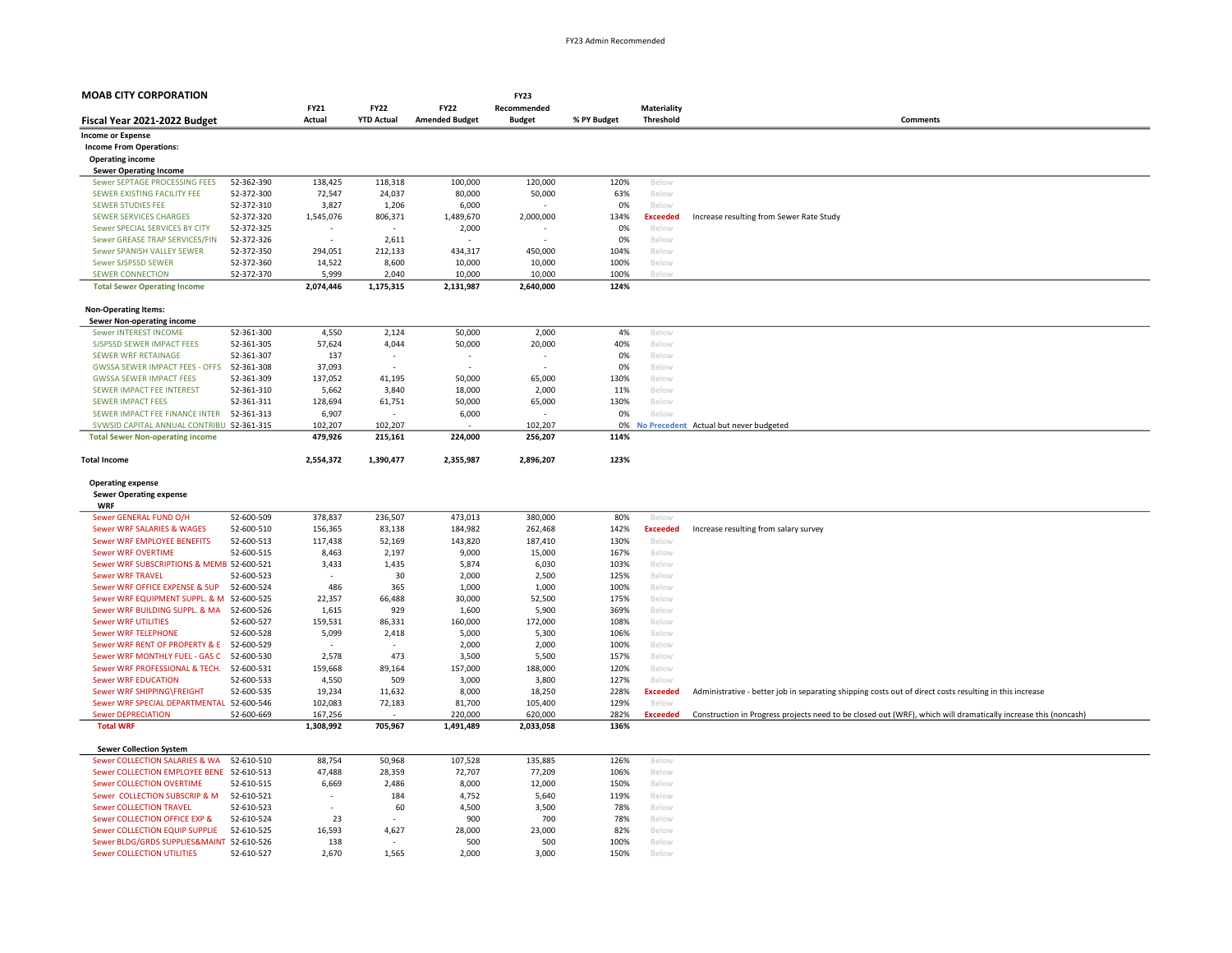| <b>MOAB CITY CORPORATION</b>             |            |                          |                   |                       | <b>FY23</b>   |             |             |                                                                                               |
|------------------------------------------|------------|--------------------------|-------------------|-----------------------|---------------|-------------|-------------|-----------------------------------------------------------------------------------------------|
|                                          |            | <b>FY21</b>              | <b>FY22</b>       | <b>FY22</b>           | Recommended   |             | Materiality |                                                                                               |
| Fiscal Year 2021-2022 Budget             |            | Actual                   | <b>YTD Actual</b> | <b>Amended Budget</b> | <b>Budget</b> | % PY Budget | Threshold   | <b>Comments</b>                                                                               |
| <b>Sewer COLLECTION TELEPHONE</b>        | 52-610-528 | 1,087                    | 538               | 3,000                 | 2,000         | 67%         | Below       |                                                                                               |
| <b>Sewer COLLECTION RENTALS</b>          | 52-610-529 | $\sim$                   | 646               | 6,000                 | 6,000         | 100%        | Below       |                                                                                               |
| Sewer COLLECTION MONTHLY FUEL            | 52-610-530 | 4,378                    | 2,737             | 5,000                 | 8,000         | 160%        | Below       |                                                                                               |
| Sewer COLLECTION PROFESSIONAL            | 52-610-531 | 57,389                   | 22,172            | 337,250               | 38,500        | 11%         | Below       |                                                                                               |
| <b>Sewer COLLECTION EDUCATION</b>        | 52-610-533 | 1,675                    | 840               | 5,850                 | 3,700         | 63%         | Below       |                                                                                               |
| <b>Sewer COLLECTION OTHER</b>            | 52-610-535 | 910                      | 261               | 5,450                 | 3,550         | 65%         | Below       |                                                                                               |
| Sewer COLLECTION SPEC DEPT SUP           | 52-610-546 | 30,814                   | 8,173             | 44,000                | 36,500        | 83%         | Below       |                                                                                               |
| <b>Total Sewer Collection System</b>     |            | 258,587                  | 123,617           | 635,437               | 359,684       | 57%         |             |                                                                                               |
|                                          |            |                          |                   |                       |               |             |             |                                                                                               |
| <b>Sewer Non-operating expense</b>       |            |                          |                   |                       |               |             |             |                                                                                               |
| Sewer INTEREST ON SEWER BONDS            | 52-600-682 | 287,636                  | 185,419           | 208,114               | 196,741       | 95%         | Below       |                                                                                               |
| <b>Total Sewer Non-operating expense</b> |            | 287,636                  | 185,419           | 208,114               | 196,741       | 95%         |             |                                                                                               |
|                                          |            |                          |                   |                       |               |             |             |                                                                                               |
| <b>Total Expense</b>                     |            | 1,855,216                | 1,015,003         | 2,335,040             | 2,589,483     | 111%        |             |                                                                                               |
| Net Income                               |            | 699,155                  | 375,473           | 20,947                | 306,724       | 1464%       |             |                                                                                               |
|                                          |            |                          |                   |                       |               |             |             |                                                                                               |
| 53 Storm Water Utility fund              |            |                          |                   |                       |               |             |             |                                                                                               |
|                                          |            |                          |                   |                       |               |             |             |                                                                                               |
|                                          |            |                          |                   |                       |               |             |             |                                                                                               |
| <b>Income or Expense</b>                 |            |                          |                   |                       |               |             |             |                                                                                               |
| <b>Income From Operations:</b>           |            |                          |                   |                       |               |             |             |                                                                                               |
| <b>Operating income</b>                  |            |                          |                   |                       |               |             |             |                                                                                               |
| <b>Water Operating Income</b>            |            |                          |                   |                       |               |             |             |                                                                                               |
| STORM WATER DRAINAGE FEE                 | 53-364-350 | 345,261                  | 172,625           | 285,190               | 340,000       | 119%        | Below       |                                                                                               |
| <b>Total Water Operating Income</b>      |            | 345,261                  | 172,625           | 285,190               | 340,000       | 119%        |             |                                                                                               |
|                                          |            |                          |                   |                       |               |             |             |                                                                                               |
| <b>Total Income</b>                      |            | 345,261                  | 172,625           | 285,190               | 340,000       | 119%        |             |                                                                                               |
| <b>Operating expense</b>                 |            |                          |                   |                       |               |             |             |                                                                                               |
| <b>Water Operating expense</b>           |            |                          |                   |                       |               |             |             |                                                                                               |
| Storm wtr GENERAL FUND O/H               | 53-400-509 | 84,186                   | 52,557            | 105,114               | 84,000        | 80%         | Below       |                                                                                               |
| <b>Storm wtr FUEL</b>                    | 53-400-530 | 3,451                    | 1,946             | 19,260                | 5,000         | 26%         | Below       |                                                                                               |
| Storm wtr PROFESSIONAL & TECH.           | 53-400-531 | 2,500                    | 20,800            | 25,000                | 25,000        | 100%        | Below       |                                                                                               |
| Storm wtr SPECIAL DEPARTMENTAL           | 53-400-546 | $\overline{\phantom{a}}$ | 3,396             |                       |               | 0%          | Below       |                                                                                               |
| <b>Storm wtr DEPRECIATION</b>            | 53-400-669 | 6,917                    | $\sim$            | $\overline{a}$        | 72,000        |             |             | 0% No Precedent Construction in Progress will be closed, will increase depreciation (noncash) |
| <b>Storm wtr SPECIAL PROJECTS</b>        | 53-400-675 | 591                      | 240               |                       | 500           |             |             | 0% No Precedent Increases based on historic actual                                            |
| <b>Total Water Operating expense</b>     |            | 97,645                   | 78,939            | 149,374               | 186,500       | 125%        |             |                                                                                               |
|                                          |            |                          |                   |                       |               |             |             |                                                                                               |
| <b>Total Expense</b>                     |            | 97,645                   | 78,939            | 149,374               | 186,500       | 125%        |             |                                                                                               |
| Net Income                               |            | 247,616                  | 93,685            | 135,816               | 153,500       | 113%        |             |                                                                                               |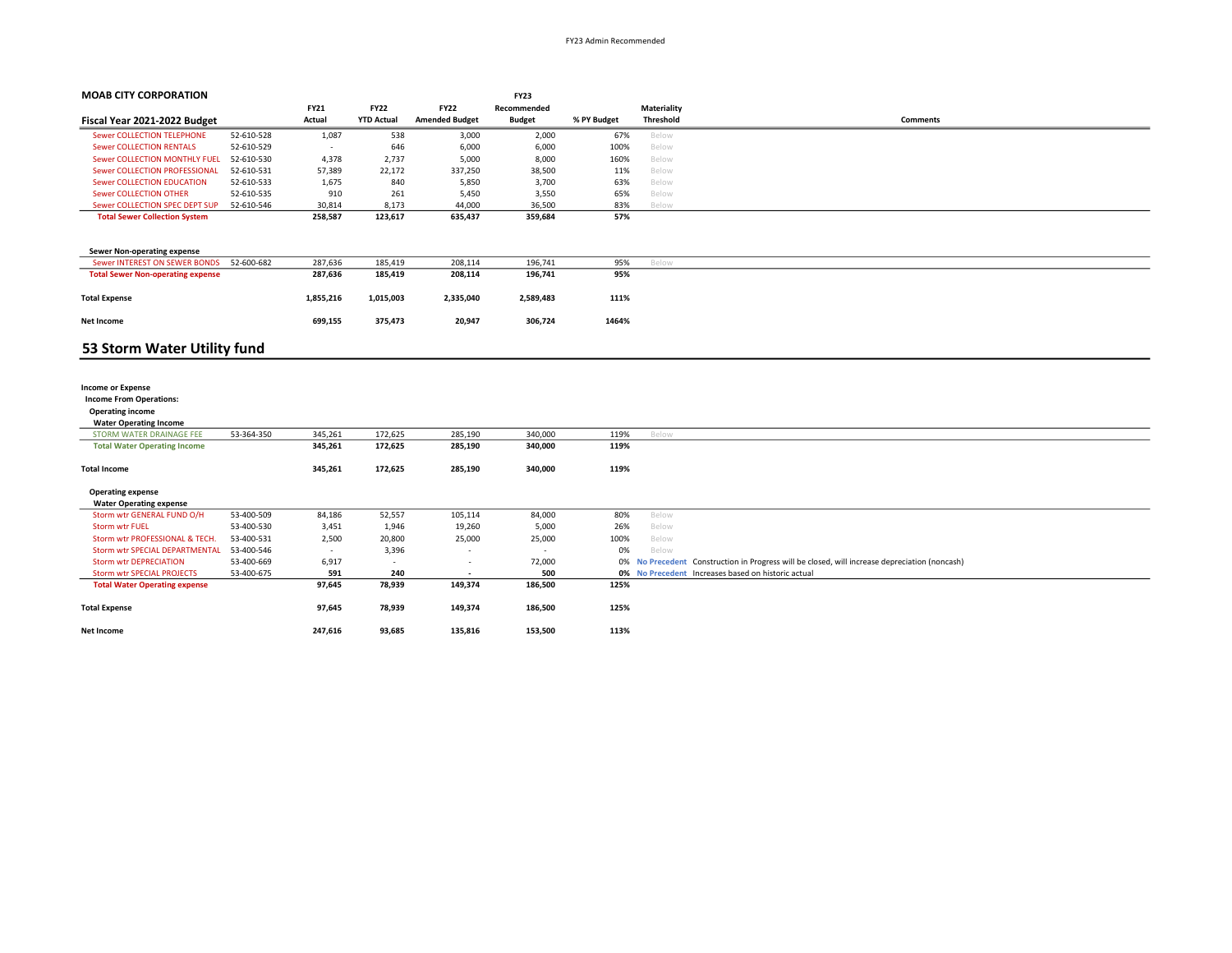| <b>MOAB CITY CORPORATION</b>                     |            |                          |                          |                          | <b>FY23</b>              |             |                 |                                                      |
|--------------------------------------------------|------------|--------------------------|--------------------------|--------------------------|--------------------------|-------------|-----------------|------------------------------------------------------|
|                                                  |            | <b>FY21</b>              | <b>FY22</b>              | <b>FY22</b>              | Recommended              |             | Materiality     |                                                      |
| Fiscal Year 2021-2022 Budget                     |            | Actual                   | <b>YTD Actual</b>        | <b>Amended Budget</b>    | <b>Budget</b>            | % PY Budget | Threshold       | <b>Comments</b>                                      |
| 55 Transit and Parking Fund                      |            |                          |                          |                          |                          |             |                 |                                                      |
|                                                  |            |                          |                          |                          |                          |             |                 |                                                      |
| <b>Change In Net Position</b><br>Revenue:        |            |                          |                          |                          |                          |             |                 |                                                      |
| <b>Charges for Services</b>                      |            |                          |                          |                          |                          |             |                 |                                                      |
| <b>Transit Fares</b>                             | 55-372-310 | $\overline{\phantom{a}}$ | $\overline{\phantom{a}}$ | $\overline{\phantom{a}}$ | $\overline{\phantom{a}}$ | 0%          | Below           |                                                      |
| <b>Total Charges for Services</b>                |            | $\overline{\phantom{a}}$ | $\overline{\phantom{a}}$ | $\overline{\phantom{a}}$ | $\overline{\phantom{a}}$ | 0%          |                 |                                                      |
| <b>Contributions and transfers</b>               |            |                          |                          |                          |                          |             |                 |                                                      |
| <b>UDOT Hotspot</b>                              | 55-362-310 | $\overline{\phantom{a}}$ | $\overline{\phantom{a}}$ | 500,000                  | 400,000                  | 80%         | Below           |                                                      |
| <b>Grand County Contribution</b>                 | 55-362-320 | $\overline{\phantom{a}}$ | 20,000                   | 20,000                   | 50,000                   | 250%        | <b>Exceeded</b> | Committed \$250k over 5 years                        |
| <b>General Fund Contribution</b>                 | 55-332-310 |                          | 37,500                   | 37,500                   | 65,000                   | 173%        | Below           |                                                      |
| <b>Federal Contribution (FTA)</b>                | 55-362-330 |                          | $\overline{\phantom{a}}$ | ٠                        | 50,000                   |             |                 | 0% No Precedent Anticipated proceed                  |
| Transfer from Transit Fund Beg Balanc 55-395-310 |            | $\overline{\phantom{a}}$ | $\sim$                   | $\overline{\phantom{a}}$ | 205,000                  |             |                 | 0% No Precedent New program, no precedent            |
| <b>Total Contributions and transfers</b>         |            | $\overline{\phantom{a}}$ | 57,500                   | 557,500                  | 770,000                  | 138%        |                 |                                                      |
| <b>Total Revenue:</b>                            |            | $\overline{\phantom{a}}$ | 57,500                   | 557,500                  | 770,000                  | 138%        |                 |                                                      |
| <b>Expenditures:</b>                             |            |                          |                          |                          |                          |             |                 |                                                      |
| <b>General Expenditures</b>                      |            |                          |                          |                          |                          |             |                 |                                                      |
| <b>Operator Contract</b>                         | 55-400-510 | $\overline{\phantom{a}}$ | $\overline{\phantom{a}}$ | 250,000                  | 650,000                  | 260%        | <b>Exceeded</b> | PY was half year only, plus no fixed route component |
| <b>Administrative Overhead</b>                   | 55-400-509 |                          | ٠                        | 45,000                   | 50,000                   | 111%        | Below           |                                                      |
| <b>Marketing and Branding</b>                    | 55-400-511 |                          | 3,500                    | 17,500                   | 20,000                   | 114%        | Below           |                                                      |
| <b>Transit Professional &amp; Tech</b>           | 55-400-531 |                          |                          | $\overline{\phantom{a}}$ | 50,000                   | 0%          |                 | No Precedent New program, no precedent               |
| <b>Transfer to PT Fund Balance</b>               | 55-400-899 | $\overline{\phantom{a}}$ | $\sim$                   | 245,000                  |                          | 0%          | Below           |                                                      |
| <b>Total General Expenditures</b>                |            | $\overline{\phantom{a}}$ | 3,500                    | 557,500                  | 770,000                  | 138%        |                 |                                                      |
| <b>Total Expenditures:</b>                       |            |                          | 3,500                    | 557,500                  | 770,000                  | 138%        |                 |                                                      |
| <b>Total Change In Net Position</b>              |            | $\overline{\phantom{a}}$ | 54,000                   |                          | $\overline{\phantom{a}}$ | 0%          |                 |                                                      |